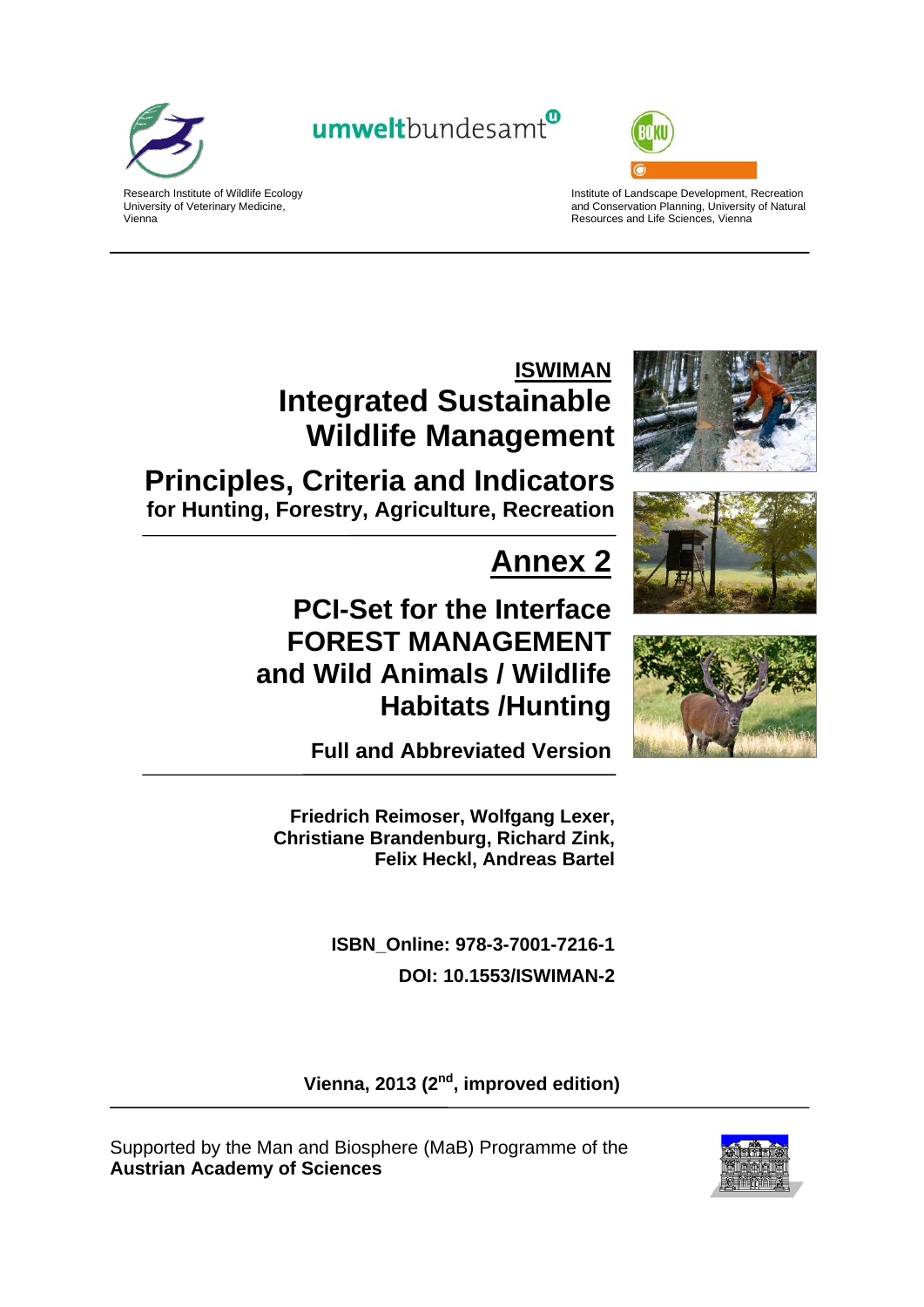## **Preliminary Remarks and Instructions for Use**

The present Set of Principles, Criteria and Indicators (PCI) refers to the interfaces of sustainable forestry and sustainable hunting (focused on the Wienerwald Biosphere Reserve as a case study), creating a basis for self-assessment both for forestry (the forest manager) and property (the property owner). These two aspects were combined under one set of criteria mainly because, in the Wienerwald Biosphere Reserve, forestry is mostly closely linked with property (as opposed to the systems of timber utilisation permits or forest management permits, for example, as common in e.g. Eastern Europe, North and South America).

The Assessment Set is for self-evaluation by forest managers and forest owners and is designed to allow for an examination of sustainability of forest management activities with a view to the lasting conservation of domestic wildlife species and their habitats as well as a sustainable practice of hunting. This is necessary because wild animals, the quality of their habitats and thus also the sustainability of hunting are greatly influenced by forest management. Interactions between forestry and the practice of hunting may entail synergies with regard to various aspects, but also unwitting negative impacts on land use needs of the other groups.

In terms of assessment, the present Set considers possible impacts of forest managers and forest owners upon hunting, on the sustainable conservation of wildlife populations rich in species, and on wildlife habitats. For the assessment of possible imacts of other interests (hunting, agriculture as well as leisure and recreation management) on the sustainable conservation of wild animals, wildlife habitats and hunting, separate Sets with relevant Principles, Criteria and Indicators have been developed.

**Note for owners of small forests:** As a rule, owners of small forests are members of hunting co-operatives. Contracts (lease contracts, etc.) are commonly not concluded by the individual owner of a small forest but by his or her representatives in the hunting cooperative. The unit of assessment is thus, as a rule, not the individual forest owner but the hunting ground or a hunting management community. Thus, the assessment of sustainability ought to be made by the land owner's representatives responsible for the relevant hunting ground. Forest owners are, however, free to examine their own attitude regarding the sustainability criteria assessed in this framework. This may be of particular interest if their position is not fully reflected within the hunting co-operative.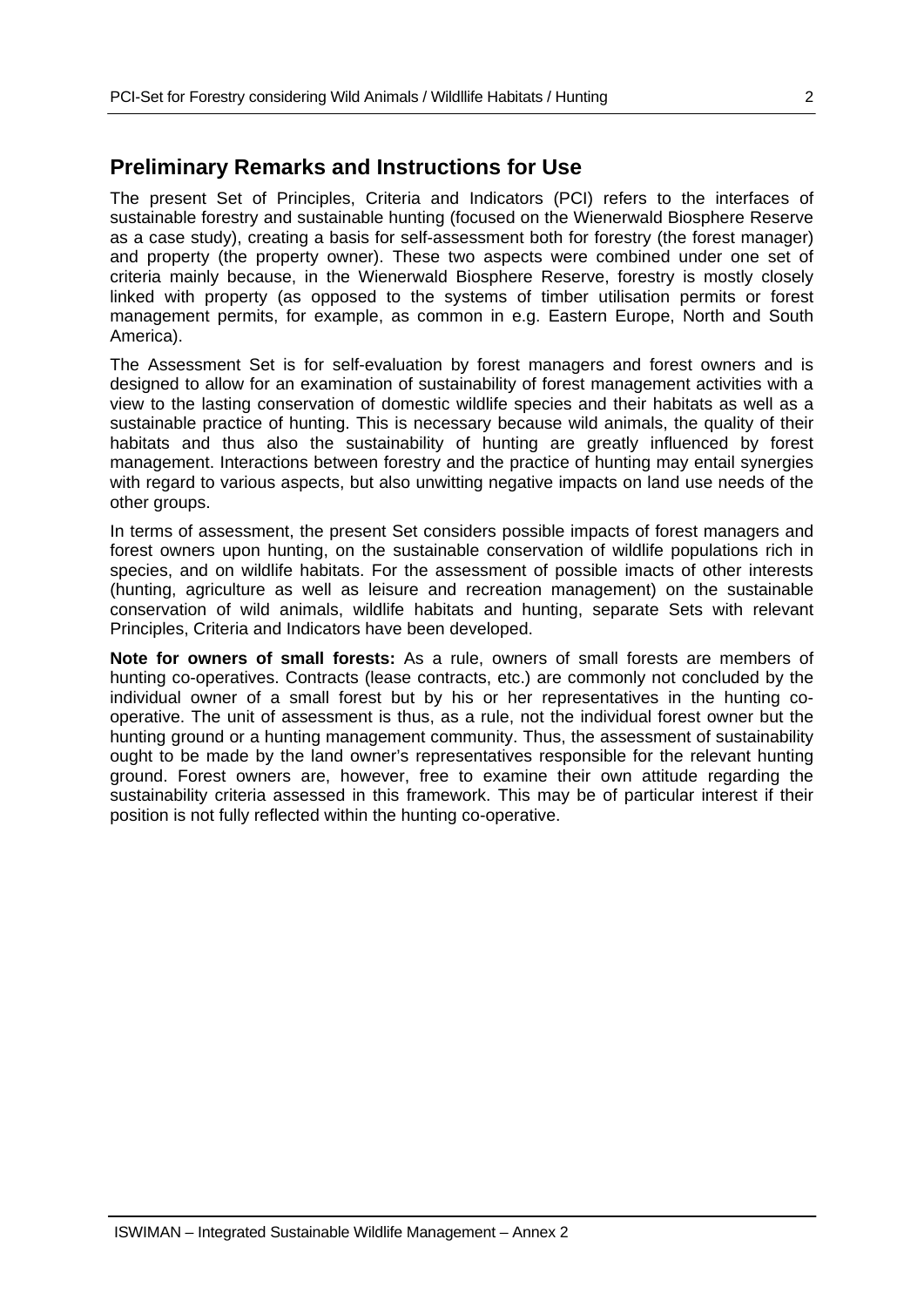## **For the Busy Reader**

- 1. **Direct entry** with point scores accompanying the indicators (framed) for Ecology, Economy, and Socio-Cultural Aspects.
- 2. **Explanations** to be read only when needed.
- 3. **Simple Evaluation:** *Prepare an A4- format sheet of paper with three double columns (for ecological, economic and socio-cultural aspects).* Read the *maximum point scores* of the indicators evaluated and enter them underneath each other on the left; on the right, enter the score you assign to your respective territory (scores should range from the maximum to the minimum given in the assessment framework). Finally, add the scores across the six columns and express the sum of the scores you assigned in terms of the percentage of the sum of the relevant maximum values (separately for ecological, economic and socio-cultural aspects). If you achieve 76- 100 % of the sum of maximum point scores for an assessment aspect, your sustainability evaluation is "very good" for this aspect; in case of 51-75 % "good," 25- 50 % "intermediate," 0-24 % "bad," and in case of negative scores "very bad."
- 4. **Extensive User Information** for applying the PCI Framework as well as for a full evaluation of the self-assessment is given in the final report on the study.
- 5. **Quick Assessment:** A short version of the PCI Framework enables a limited assessment of sustainability. The numbers of the indicators foreseen for this purpose (most important indicators) are underlined and highlighted in grey (e.g. **Indicator 1**).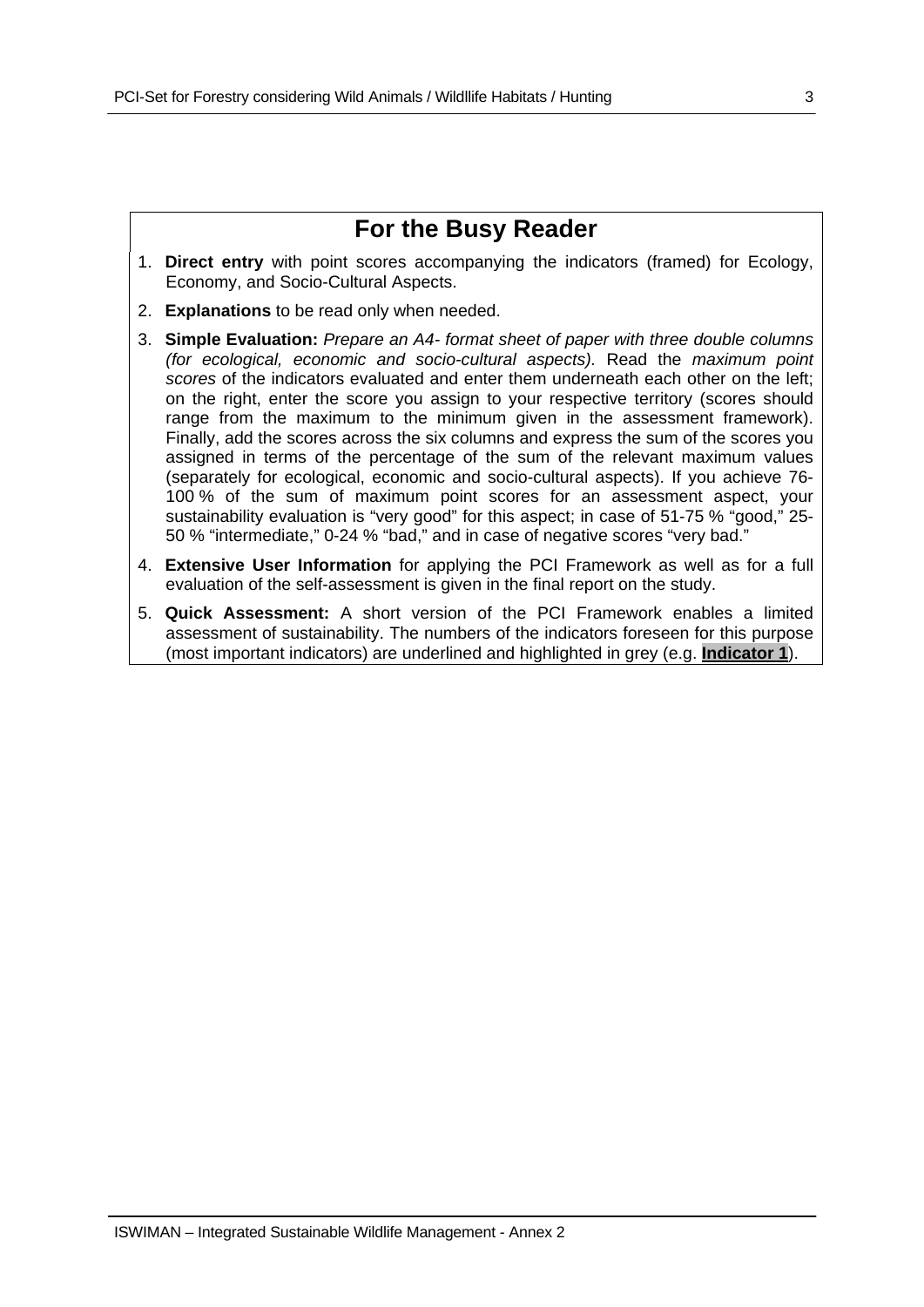## **TABLE OF CONTENTS**

| 1              |                                                                                |     |
|----------------|--------------------------------------------------------------------------------|-----|
|                | 1.1 Principle: The preservation and improvement of wildlife habitats is an aim |     |
|                |                                                                                |     |
|                | 1.1.1 Criterion: Forest management relates to wild animals and hunting11       |     |
| 1.1.1.1        | Indicator 1: Obligation of hunting tenants and long-term hunting               |     |
|                | customers to draw up species-specific hunting bag plans and structured         |     |
|                |                                                                                |     |
| 1.1.1.2        | Indicator 2: Definition of hunting bag requirements of wildlife species that   |     |
|                | need to be reduced, for which no hunting bag plans are prescribed by           |     |
|                |                                                                                |     |
| 1.1.1.3        |                                                                                |     |
| 1.1.1.4        | Indicator 4: Existence of a strategy to harmonise forestry measures with       |     |
|                |                                                                                |     |
|                | 1.1.2 Criterion: Giving consideration to the influence of game on vegetation14 |     |
| 1.1.2.1        | Indicator 5: Existence of exclosures to monitor game impact on forest          |     |
| 1.1.2.2        | Indicator 6: Using the results of objective forest monitoring systems to       |     |
|                |                                                                                |     |
| 1.1.2.3        | Indicator 7: Preventing game impact which are unacceptable in terms of         |     |
|                |                                                                                |     |
|                |                                                                                |     |
| 1.1.3.1        | Indicator 8: Registration and mapping of important migration routes,           |     |
|                |                                                                                |     |
| 1.1.3.2        | Indicator 9: Increasing the attractiveness of important migration routes,      |     |
|                |                                                                                |     |
|                | 1.1.4 Criterion: Giving consideration to habitat quality and capacity 20       |     |
| 1.1.4.1        | Indicator 10: Active preservation and management of the wildlife habitat 20    |     |
| 1.1.4.2        | Indicator 11: Giving consideration to habitats when planning forest            |     |
|                |                                                                                |     |
|                | 1.2 Principle: Forest management should endeavour to preserve and improve      |     |
|                |                                                                                |     |
|                | 1.2.1 Criterion: Forestry favours potentially natural forest vegetation 23     |     |
| 1.2.1.1        | Indicator 12: Knowledge and documentation of potentially natural forest        |     |
|                |                                                                                |     |
| 1.2.1.2        | Indicator 13: Proportion of the forest area with potentially natural tree      |     |
|                |                                                                                |     |
| 1.2.1.3        | Indicator 14: Management for near-natural forest - operative goals,            |     |
|                |                                                                                | .25 |
| 1.2.2          | Criterion: Forest Management accommodates the habitat needs of wild            |     |
|                | Indicator 15: Giving consideration to the habitat needs of threatened,         |     |
| 1.2.2.1        |                                                                                |     |
| 1.2.2.2        | Indicator 16: Giving consideration to the reproductive biology and             |     |
|                |                                                                                |     |
| 1.2.2.3        | Indicator 17: Existence of far-reaching agreements regarding the               |     |
|                | sustainable management and development of wildlife habitats28                  |     |
|                |                                                                                |     |
| $\overline{2}$ |                                                                                |     |
| 2.1            | Principle: Securing and/or improving the profitability of hunting is an        |     |
|                |                                                                                |     |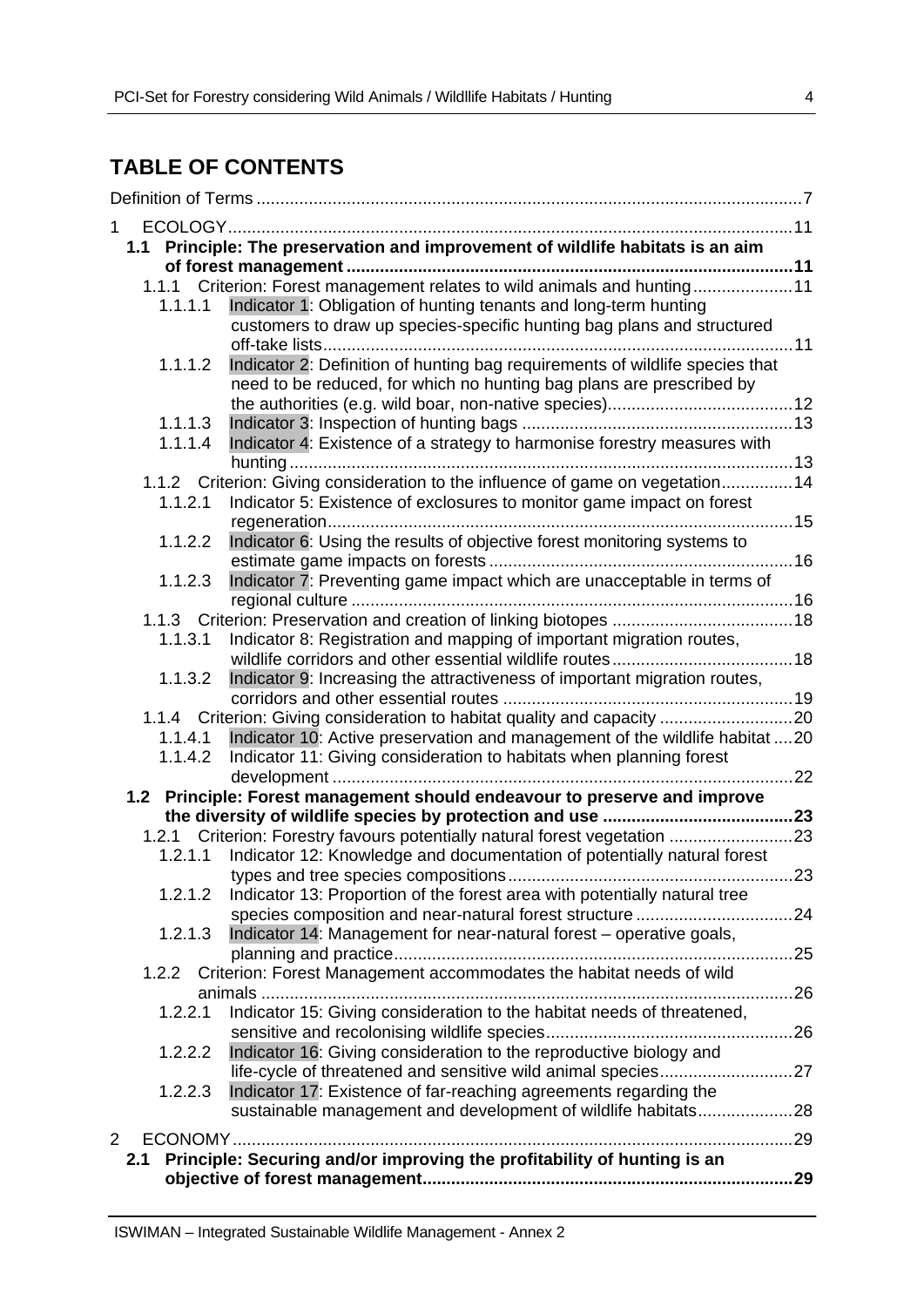| 2.1.1.1 | 2.1.1 Criterion: Contributing to the profitability of hunting in the medium term 29<br>Indicator 18: Existence of a marketing strategy for hunting in the |     |
|---------|-----------------------------------------------------------------------------------------------------------------------------------------------------------|-----|
|         |                                                                                                                                                           |     |
| 2.1.1.2 |                                                                                                                                                           |     |
|         | 2.1.2 Criterion: The value of hunting is preserved and/or improved by forest                                                                              |     |
|         |                                                                                                                                                           | 30  |
| 2.1.2.1 | Indicator 20: Measures of forest management to improve the market                                                                                         |     |
|         |                                                                                                                                                           |     |
|         | Indicator 21: Support of hunting ground installations and equipment 30                                                                                    |     |
| 2.1.2.2 |                                                                                                                                                           |     |
|         | 2.2 Principle: Accommodating efficient game hunting is an objective of forest                                                                             |     |
|         |                                                                                                                                                           |     |
|         |                                                                                                                                                           |     |
| 2.2.1.1 | Indicator 22: Establishing an adequate number of hunting areas31                                                                                          |     |
|         | 2.2.1.2 Indicator 23: Giving consideration to scope for hunting when choosing                                                                             |     |
|         |                                                                                                                                                           | 32  |
|         | 2.2.2 Criterion: Giving consideration to wildlife and scope for hunting in terms of                                                                       |     |
|         |                                                                                                                                                           | 32  |
| 2.2.2.1 | Indicator 24: Giving consideration to wildlife in terms of space and time                                                                                 |     |
|         |                                                                                                                                                           | 32  |
|         | 2.3 Principle: Contributing to avoiding game damage is an objective of forest                                                                             |     |
|         |                                                                                                                                                           | 33  |
|         | 2.3.1 Criterion: Forest management takes into account the forest's susceptibility to                                                                      |     |
|         |                                                                                                                                                           | 33  |
|         |                                                                                                                                                           |     |
| 2.3.1.1 | Indicator 25: Reduction of the susceptibility of forests to browsing damage.34                                                                            |     |
| 2.3.1.2 | Indicator 26: Giving consideration to the forest's susceptibility to bark                                                                                 |     |
|         |                                                                                                                                                           | 35  |
|         | 2.4 Principle: Forest management aims to benefit from synergies with hunting36                                                                            |     |
|         |                                                                                                                                                           |     |
|         |                                                                                                                                                           |     |
| 2.4.1.1 |                                                                                                                                                           |     |
| 2.4.1.2 | Indicator 28: Giving consideration to hunting in forest development37                                                                                     |     |
| 2.4.1.3 | Indicator 29: Existence of wildlife management strategy across hunting                                                                                    |     |
|         |                                                                                                                                                           | .38 |
| 2.4.1.4 |                                                                                                                                                           |     |
|         | Indicator 30: Drafting of leases and hunting contracts to reflect criteria of                                                                             |     |
|         | sustainable hunting                                                                                                                                       |     |
| 2.4.1.5 |                                                                                                                                                           |     |
|         | 2.4.2 Criterion: Optimising planned changes in wildlife habitats41                                                                                        |     |
| 2.4.2.1 | Indicator 32: Commitment of forest owners/managers to interdisciplinary                                                                                   |     |
|         |                                                                                                                                                           |     |
| 2.4.2.2 | Indicator 33: Commitments of forest owners and managers in planning                                                                                       |     |
|         |                                                                                                                                                           |     |
| 3       |                                                                                                                                                           |     |
| 3.1     |                                                                                                                                                           |     |
|         | Principle: The hunter-related interests of the local population are given                                                                                 |     |
|         |                                                                                                                                                           |     |
|         | 3.1.1 Criterion: The land owner/forest manager acitively supports a balanced                                                                              |     |
|         |                                                                                                                                                           |     |
| 3.1.1.1 | Indicator 34: Giving consideration to territory for local hunters 44                                                                                      |     |
| 3.1.1.2 | Indicator 35: Giving adequate consideration to non-resident hunters45                                                                                     |     |
|         | 3.2 Principle: Local people should be given preference in terms of                                                                                        |     |
|         |                                                                                                                                                           |     |
|         | 3.2.1 Criterion: Forest management/the landowner contributes to providing                                                                                 |     |
| 3.2.1.1 |                                                                                                                                                           |     |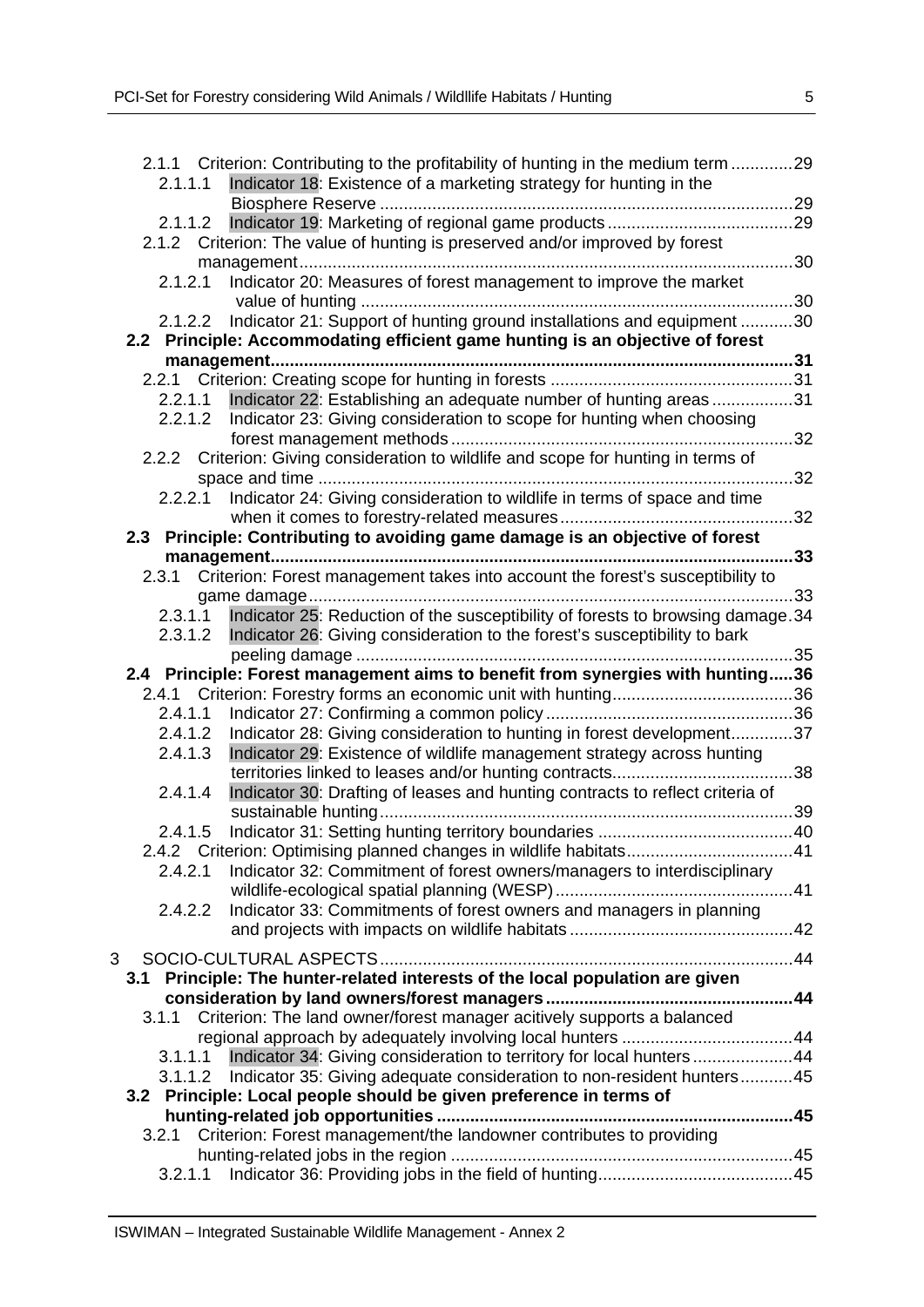| 3.3 Principle: Forest managers/landowners have a regular exchange of<br>information with hunting-related interests, contribute to avoiding conflicts, |     |
|-------------------------------------------------------------------------------------------------------------------------------------------------------|-----|
|                                                                                                                                                       | 46  |
| 3.3.1 Criterion: Contact, exchange of information, and avoiding and settling of                                                                       |     |
|                                                                                                                                                       | 46  |
| Indicator 37: Exchange of information with local groups of persons with<br>3.3.1.1                                                                    |     |
|                                                                                                                                                       |     |
|                                                                                                                                                       |     |
| 3.3.1.3 Indicator 39: Training in public relations, communication and conflict                                                                        |     |
|                                                                                                                                                       |     |
| 3.4 Principle: The land owner/forest manager supports hunting that favours                                                                            |     |
|                                                                                                                                                       | .49 |
| 3.4.1 Criterion: No animals raised in breeding or other enclosures are made                                                                           |     |
|                                                                                                                                                       | 49  |
| 3.4.1.1 Indicator 40: Not selling animals from enclosures or aviaries for the                                                                         |     |
| purpose of hunting                                                                                                                                    | 50  |
| 3.4.1.2 Indicator 41: Not releasing wild animals raised in enclosures or aviaries                                                                     |     |
|                                                                                                                                                       | 50  |
| 3.5 Principle: Forest managers are aware of the effects of their activity on wild                                                                     |     |
|                                                                                                                                                       | 50  |
| 3.5.1 Criterion: Forest managers consciously deal with the effects of their activities                                                                |     |
|                                                                                                                                                       | 50  |
| 3.5.1.1 Indicator 42: Improvement of knowledge about wildlife ecological and                                                                          |     |
| hunting-related effects of forest management measures50                                                                                               |     |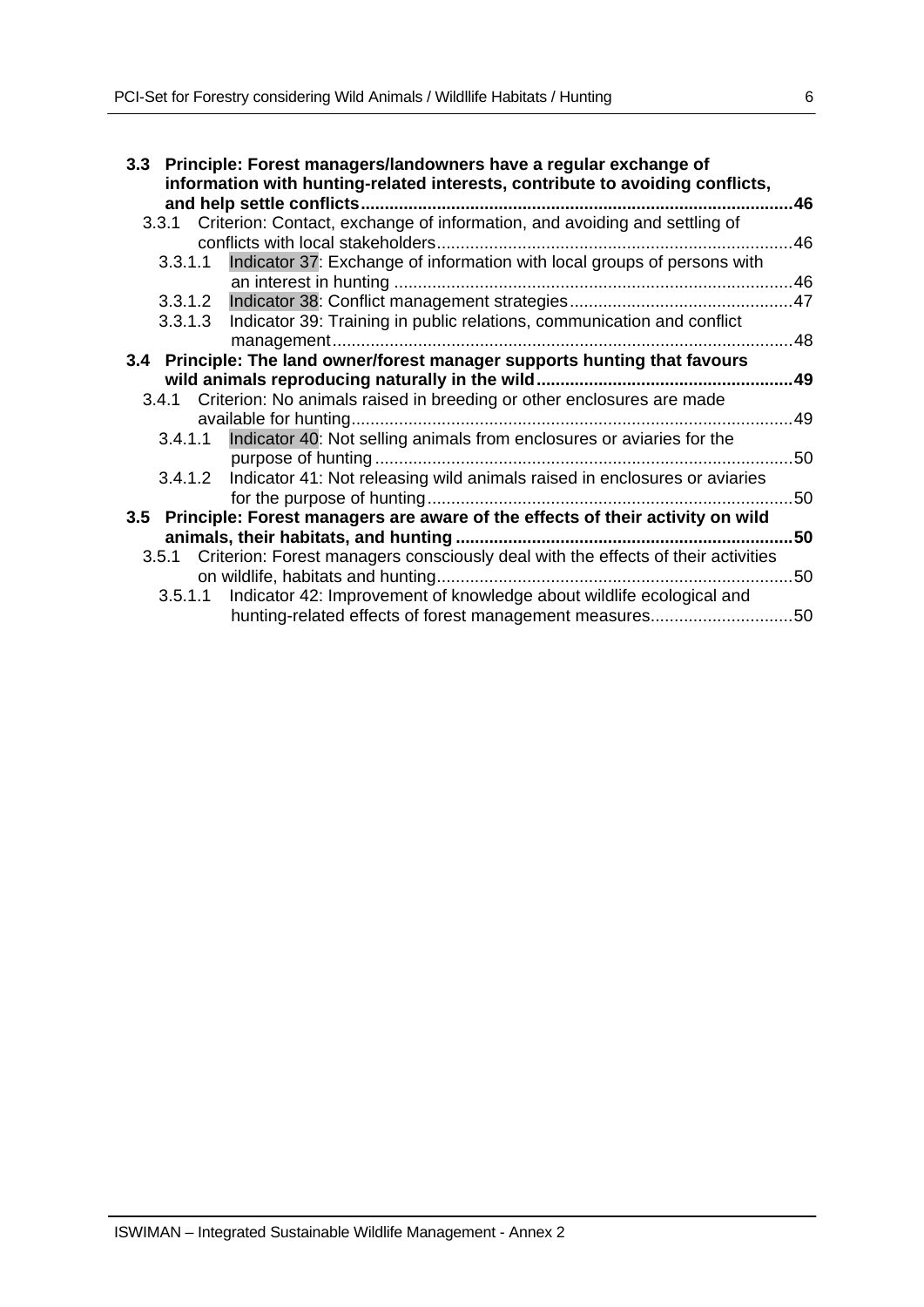## **Definition of Terms**

- The term **forest manager** refers to a person responsible for the planning and carrying out of forestry-related measures. As a rule, the term includes the skilled personnel responsible for forest management (forester, head of a forest division), forest owner or manager of forest enterprises.
- The term **game** refers to those wild animal species (furred game and feathered) which are subject to hunting laws, including species with no open season. Unless indicated otherwise, the terms **game** and **wild animals** are used in the same sense. Conversely, the term wild animal species refers to those wild animal species that are (or were) "huntable" as "game," or otherwise influenced by hunting (e.g. on account of hunting laws, regulations, and hunting practise).
- The term **threatened** refers to those wild animal species whose long-term survival within their natural range is endangered to varying degrees, or questioned. As a rule, these are species threatened with regional extinction, are declining continuously, are particularly rare, or have temporarily disappeared and are now returning, and are thus often classified as "protected species" under the nature conservation laws. The degree to which a species is threatened results, as a rule, from various risk factors that interact to varying degrees, and which, when combined, influence the conservation status of the species. If these factors occur, they are to be interpreted as warning signals suggesting that the respective species may be threatened. These risk factors are first and foremost: low population size; continuously declining populations (continuously decreasing number of populations and/or individuals of a species); small or decreasing range (contraction of distribution area); specialised habitat requirements of a species; habitat loss, habitat fragmentation, deterioration of habitat quality (low or decreasing availability of habitats); direct adverse human influence (e.g. on account of excessive hunting, excessive use, persecution, etc.) pressure by invasive, non-native species (e.g. Zulka et al., 2001; Primack, 1998). In varying combinations and with differing emphasis, most of the factors mentioned account for status of threatened species on red lists as well as their classification as protected species in accordance with nature conservation laws. The degree of endangerment that indicates, so to speak, the probability of survival or risk of extinction of a species in a certain area, is categorised through Red Listing processes. IUCN Red List categories include "extinct" and "extinct in the wild", followed by categories of "critically endangered," "endangered," "vulnerable", within which a species is considered threatened with extinction, and the pre-warning level of "near-threatened" (e.g. Zulka et al., 2001; IUCN, 1994, 1999). If a wild animal species is listed on a relevant red list – e.g. the Red List of Threatened Animals in Austria (Zulka, 2005) and Red Lists of the Federal Provinces – and classified into one of the above categories of endangerment, the respective species is to be considered a threatened species in the sense of this study<sup>1</sup>. Equally, species protected by Austrian nature protection and conservation laws (species protection regulations), EU community laws (Bird Protection Directive, Flora-Fauna-Habitats Directive) and international species protection agreements (e.g. the Convention on the Conservation of European Wildlife and Natural Habitats – Bern Convention; Convention on the Conservation of Migratory Species of Wild Animals – Bonn Convention) are considered to be threatened species in this document.

-

http://www.umweltbundesamt.at/umweltschutz/naturschutz/artenschutz/oasis/oasis\_abfrage gives access to an Internet databank compiled by the Federal Environment Agency – Austria that allows queries as to the endangerment classification of individual species on different red lists. With regard to species relevant in terms of hunting, regularly updated information relevant in terms of hunting laws (hunting and closed seasons) on the basis of the hunting laws of the Austrian Federal Provinces is made available.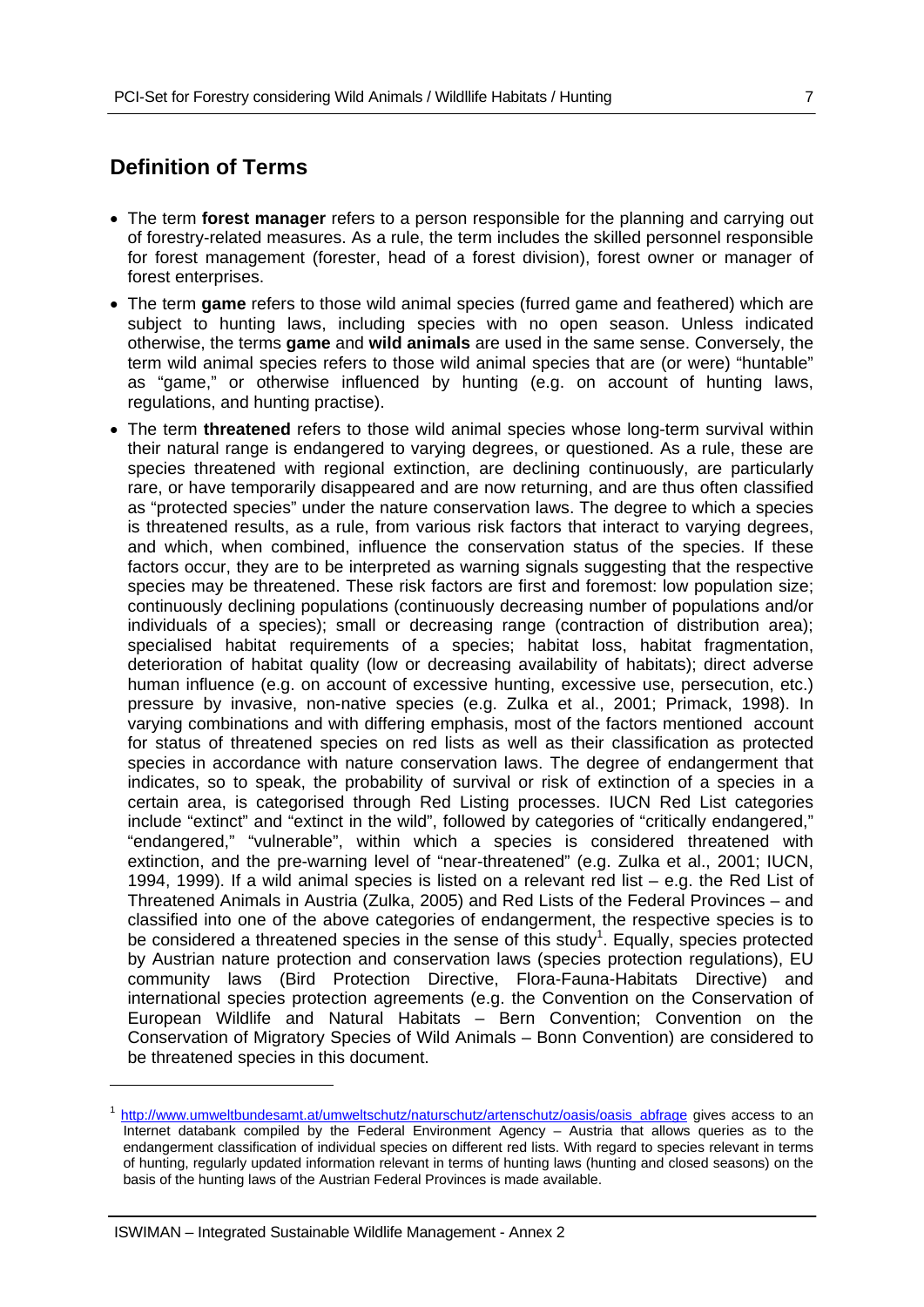- The term **sensitive** refers to those wildlife animal species to which one or more of the above endangerment factors apply, even if the respective species has not (yet) been redlisted as "threatened" or "near threatened." In particular those wildlife species are to be considered sensitive which, on account of specific (population-) biological features such as specialised habitat requirements (including size and quality of habitat), low reproduction potential, low dispersal capacity, are particularly sensitive vis-à-vis additional endangerment factors such as excessive hunting pressure, decreasing distribution, strongly increasing predation and competitive pressure from other species, or rapid changes of environmental conditions. In a hunting context, however, also native huntable game species are to be classified as sensitive if hunting them sustainably cannot be considered guaranteed in a certain area on account of their unfavourable conservation status or unfavourable trends in the respective species and/or its habitat. These species may often only be taken in small numbers or demand particular consideration on the part of hunters.
- The term **person permitted to hunt** or **owner of a hunt** refers, for the purpose of this study, to the owner or tenant(s) of hunting rights. Additionally there are those who hunt by permission of land owner/game tenant and owners of stalking districts.
- The term **person owning the right to hunt** refers in Austria to the land owner.
- The term **tenant** refers to the tenant of a proprietor's or co-operative hunt (person permitted to hunt).
- The term **lessor** refers to the owner or representative of the owner of a proprietor's or cooperative hunt.
- **Potential natural wildlife species inventory** is to be understood as the spectrum of wildlife species representing the currently achievable optimum circumstances in terms of biodiversity and near-natural conditions, taking into account the irreversible changes that have occurred in the course of the development of the cultural landscape as well as the existing economic and socio-cultural impacts on wildlife habitats that cannot be influenced by hunting. The "potential natural wildlife species inventory" is thus the range of wildlife species possible under the current habitat conditions, which pertain to the native spectrum of species (autochthonous, typical for the region) of the respective geographic region. "Native wildlife species" are, in the sense of the potential natural wildlife species inventory:
	- o those species that have outlasted the latest Ice Age or have immigrated thereafter and before and/or without human intervention<sup>2</sup>;
	- o recolonising species that used to be native in a certain area whose populations temporarily ceased to exist and which now are returning to their original ranges, either without human intervention (immigration of species, e.g. elk/moose (*Alces alces*), brown bear (*Ursus arctos*), wolf (*Canis lupus*), otter (*Lutra lutra*)), or through reintroduction into their original habitats (e.g. Alpine ibex (*Capra ibex*) and Alpine marmot (*Marmota marmota*) within their original ranges of distribution);
	- o native species that have disappeared on account of human influence (eradication, habitat changes).

As far as today's cultural landscape basically still has habitat potential for the species mentioned, these species are to be considered part of the potential natural wildlife species inventory.

This is not to be confused with **"new residents" (alien species, neobiota)**, which have arrived at a certain territory (in this case, Austria) later than 1492 through direct or indirect

-

 $2$  So-called primary native or indigenous species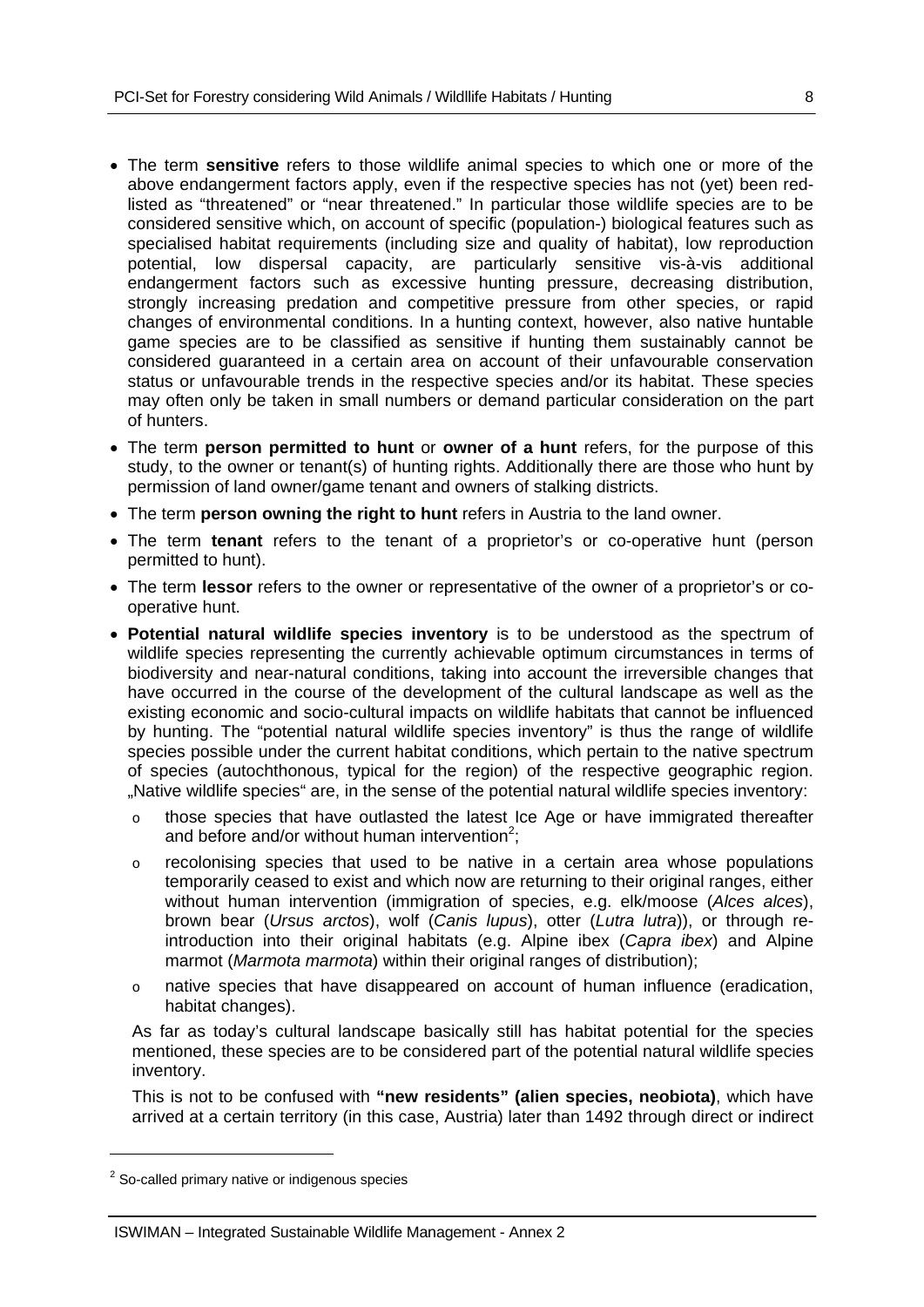human influence. With regard to Austria, these are, among huntable wildlife species, e.g. fallow deer, Sika deer, moufflon, wild rabbit, racoon dog, racoon, nutria and wild turkey. These species are *not* considered part of the potential natural wildlife species inventory. Those animal species that had become established under human influence in pre- and early history up to the end of the Middle Ages (1492) (such as, probably, the brown rat) are not relevant for hunting in Austria and thus need not to be considered for the purpose of this study.

- **Hunting management plan (hunting plan)** is to be understood as the planning ahead of any hunting-related activities, in particular in terms of time, area, and personnel. It comprises the goals and measures of hunting management for the respective hunting area and serves the purpose of providing long-term orientation for the hunting practice. Key components are e.g. to ensure that hunting accords with the needs of other land users, to take into account the optimum time and area for hunting the relevant game, and to give consideration to rare, non-hunted species. A hunting plan may exist in thought or in writing; with regard to sustainable hunting practice, however, a written hunting plan is preferable.
- **Hunting bag plan** (as a part of the hunting management plan) is a list of the numbers of each species (sex, age classes) planned to be shot or trapped (hunting bag planned before the hunting season starts).
- **Off-take list** (as a part of the hunting management plan) is a list of the numbers of each species (sex, age classes) really shot/trapped/killed by traffic accidents/ found dead by other reasons (hunting bag documented when the hunting season closes).
- **Culturally unacceptable game impact** is to be understood in this context primarily in terms of the ecologically unacceptable (harmful) influence of game on vegetation. The impact of game on vegetation comprises food intake (grazing, browsing, bark peeling) as well as rubbing to remove velvet from antlers and territorial tearing or gnawing. The concept of "culture" differs from economic considerations. Culture refers from an overall societal perspective to, in the case of forests, the functions beyond that of timber production, including shelter, leisure and recreation for people, but also to the provision of ecological value from other vegetation (e.g. orchid meadows rich in biodiversity). This is the fundamental view represented by the competent authorities on the basis of the respective (Austrian) legislation. The lack of some important natural enemies of our herbivorous wild animals as well as anthropogenic influences on our wildlife habitats (most of all land use) accounts for the fact that they are mostly not near-natural environments. This influences local densities and distribution patterns of wild animals, in particular ungulates, which damage vegetation beyond tolerable limits.
- **Wildlife habitat** is defined as the "living space" or "site" (the habitat) of wild species populations and/or individuals of a wild species. The habitat needs of the wild animals concerned define the area of wildlife habitat they require. The wildlife habitat must meet key habitat functions (food, cover and reproduction area). Environmental factors (such as noise, temperature, light, climate, soil, etc.) must neither exceed nor fall short of the species-specific limit of tolerance of the wild animals. The wildlife habitat may consist of several separate habitat sectors.
- **Migration** and **Dispersal** are movements of animals. Migration is the repeated movement of animal populations leading to seasonal changes of place and entails a change of range of a species. As well as seasonal habitat change (e.g. passing from summer to winter habitat in red deer) there may also be migration to breed. Dispersal is the lasting movement of individuals away from a natal area or subsequent point of settlement, and is often omnidirectional unless constrained in particular directions by topography . It plays a significant role in terms of the necessary gene flow within and among populations of a species, and thus in terms of the preservation of the species, its distribution, the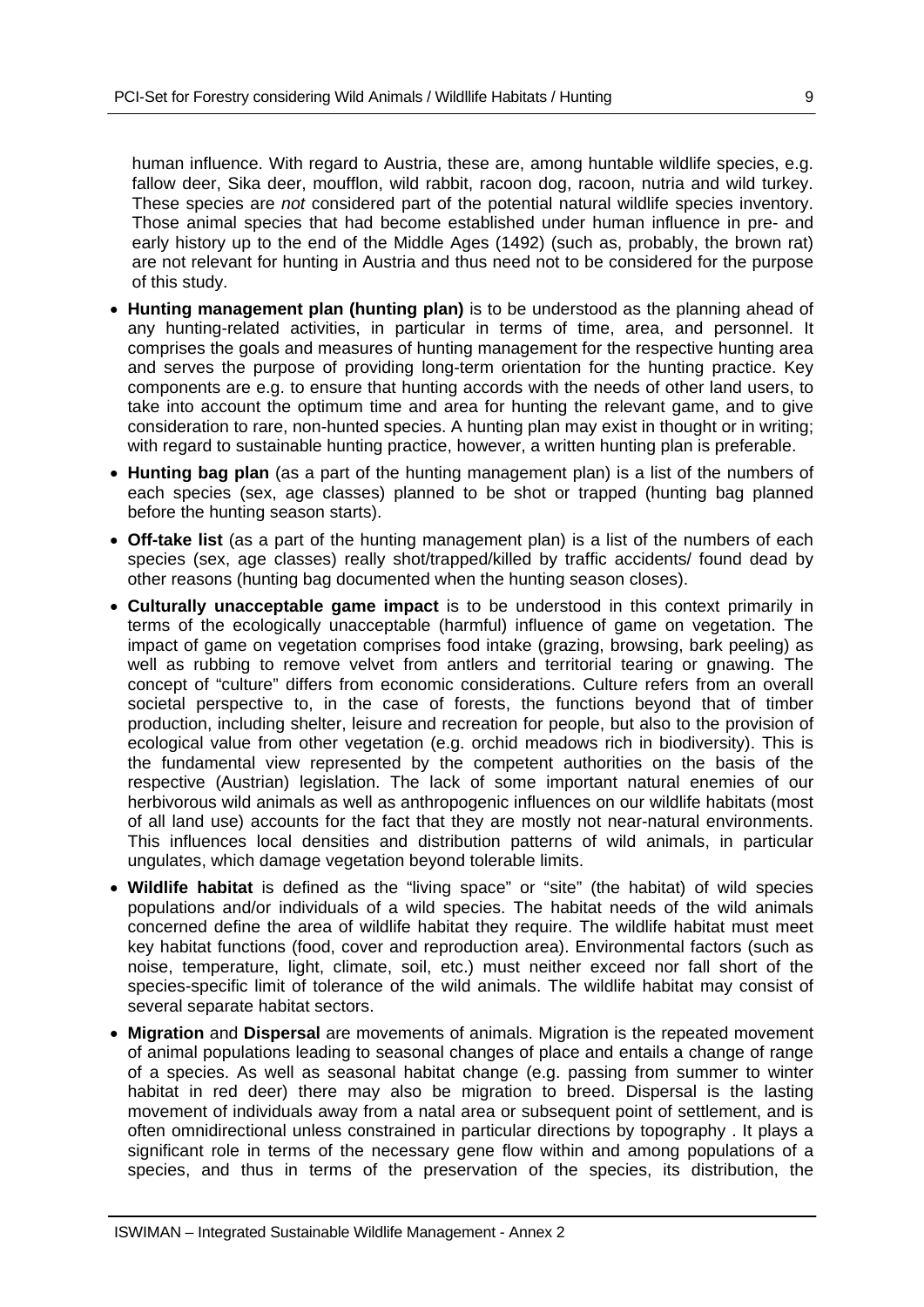colonisation or re-colonisation of habitats. In the absence of regular genetic exchange via such "gene flow corridors," the risk of species and populations becoming regionally extinct will increase.

- Landscape sectors in which migration or dispersal primarily happens are termed **migration axes (routes)**.
- **Wildlife corridors** are bottlenecks within a migration axis or the habitat of wildlife species caused by barriers or an unfavourable environment. A salient characteristic of a corridor is its favourable structure compared to the surrounding environment, allowing for a link between separate habitat sections.
- The term **constricted corridor** is used to describe a constriction of a wildlife corridor or wildlife route on account of natural or anthropogenic barriers to a minimum width without any possibility of bypassing it locally, i.e. wildlife species are forced to adhere to the corridor as a consequence of specific topographic conditions (forest corridors, steep slopes, canyons, water courses, etc.) or artificial obstacles (fences, road barriers, walls, settlements, etc.) which create local bottlenecks.
- **ÖPUL** is the "Austrian Agri-Environmental Programme." The initials refer to the promotion of agriculture that is appropriate to the environment, extensive and favourable for nature. The programme is supported through the European Agricultural Fund for Rural Development as well as the Rural Development Programme of Austria. Along with ÖPUL, there are other publicly subsidised **agri-environmental measures** pursuing similar goals (e.g. the Ecopoint Programme).
- **Use** is to be understood in the comprehensive sense of the IUCN Policy Statement on the Sustainable Use of Wild Living Resources (IUCN, 2000); it includes all forms of consumptive and non-consumptive use of natural resources. Sustainable hunting and/or sustainable hunting-related use includes hunting certain animal species without the animals that are killed having to be used in a consumptive way (e.g. red fox (*Vulpes vulpes*), if its population increases on account of anti-rabies vaccination and thus endangers the population of other species).
- **Farmer** refers to persons responsible for the planning and carrying out of agricultural measures on agricultural plots of land. As a rule, they are managers/cultivators or owners of agricultural land or managers of an agricultural enterprise.
- **Leisure and Recreation management** covers persons active and organisations representing groups of people that benefit from the recreational use of the Wienerwald Biosphere Reserve. It also includes as stakeholders the officials and decision-makers responsible for the planning, regulation and control of leisure and recreational activities. This group of actors includes the Biosphere Reserve management, municipalities, regional managing bodies, tourism federations and associations, alpine associations, sports associations and other representatives of some other recreational interests (horse riders, mountain bikers, hikers, etc.), land owners and representatives of relevant authorities.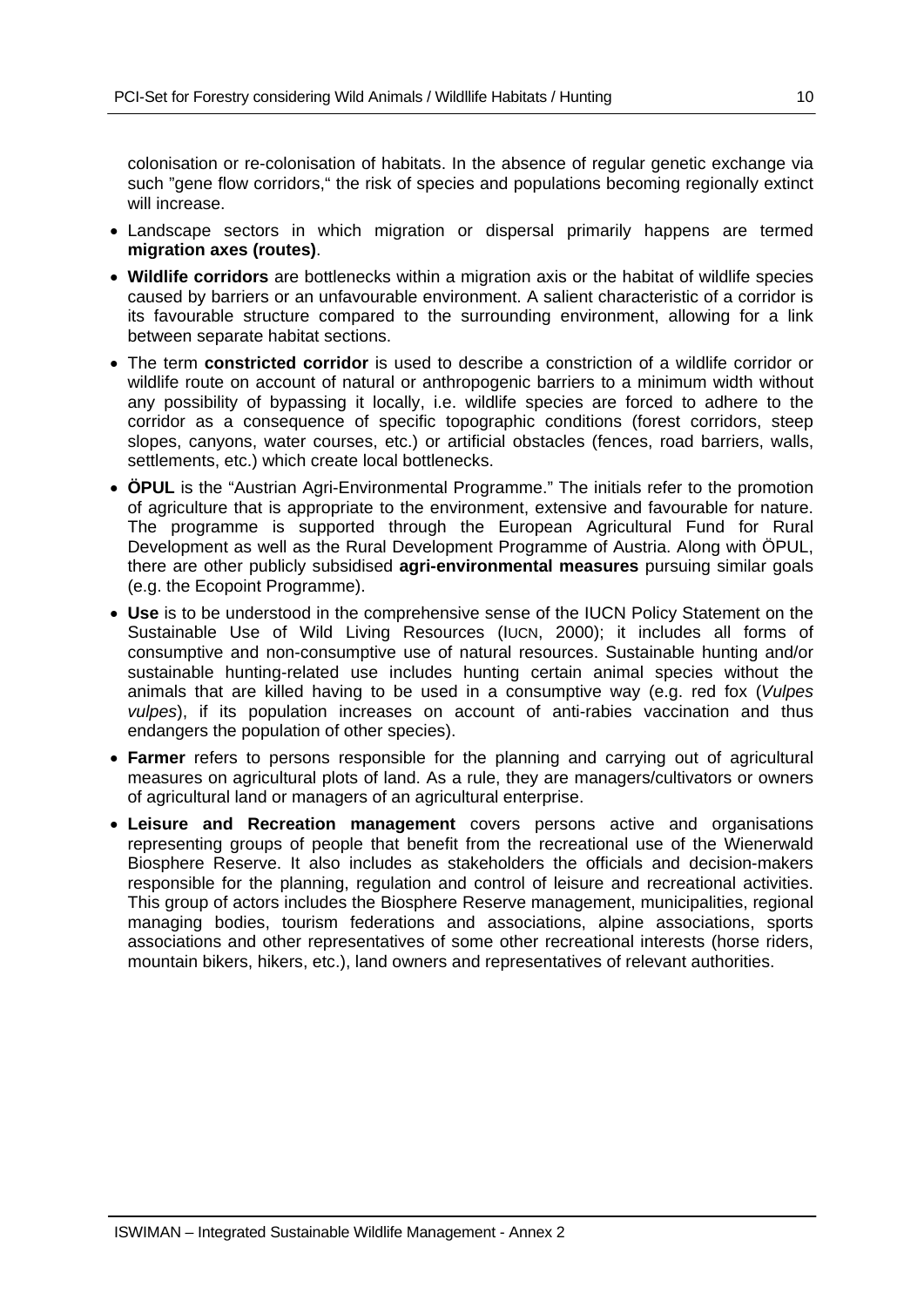# **Assessment Set for Integrated, Sustainable Wildlife Management**

# **Part: FOREST MANAGEMENT**

# **Principles, Criteria and Indicator scoring**

## **1 ECOLOGY**

**1.1 Principle: The preservation and improvement of wildlife habitats is an aim of forest management** 

### **1.1.1 Criterion: Forest management relates to wild animals and hunting**

#### **1.1.1.1 Indicator 1: Obligation of hunting tenants and long-term hunting customers to draw up species-specific hunting bag plans and structured off-take lists**

**Explanation:** The existence of hunting bag plans and off-take lists (as part of hunting management plan, see Definition of Terms) records that hunting-related interventions in wildlife populations are planned and also documented (for orientation and future planning). Owing to the fact that in the Provinces of Vienna and Lower Austria, hunting bag plans are subject to authorisation by the relevant authorities, we can assume that the authorities will prevent the over-hunting of a wildlife species as well as see to it that hunting is harmonised with the interest of other land users. Hunting bag plans and off-take lists are, however, not only of advantage with regard to the wildlife species for which they are prescribed by the authorities, but also with regard to other – in particular threatened and sensitive – wildlife species as well as with regard to species that need to be reduced. It is important that off-take lists are drawn up in a species-specific manner, i.e. avoiding inexact collective designations (subsuming by groups of species such as ducks, geese, weasels, polecats, etc.). Equally, it is important to structure hunting bag plans by sex and age class (if distinguishable in the field) as well as off-take lists by individual species, date, sex and age class (if distinguishable) and the hunting site (or, in case of driven hunting, the territory) in order to be able to compare the planned (aspired) hunting bag with the actual hunting results as well as for a temporal and, if applicable, spatial allocation, in particular with a view to other modes of land use.

By motivating the hunting tenants and/or customers to draw up structured hunting bag plans and off-take lists also for those wildlife species for which it is not prescribed by the authorities, the forest owner entitled to hunt can contribute greatly to the planning and documentation of a sustainable use of wildlife habitats in terms of hunting. Obligatory criteria to this effect may, for example, be stated in the lease or hunting contract. Such obligations are particularly desirable for hunting customers with long-term contracts (> 1 year).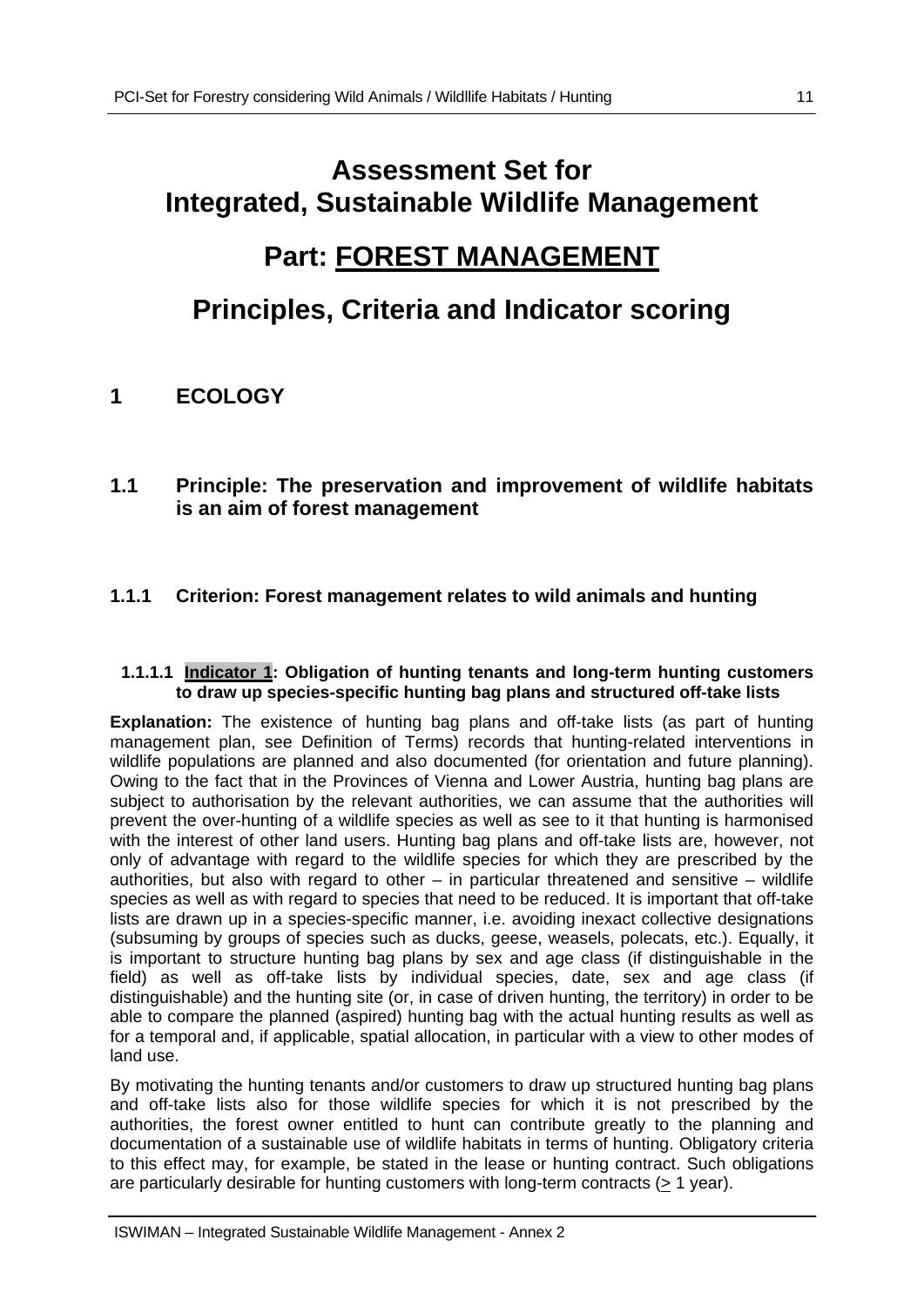| <b>Indication and score:</b> | 4    | Hunting tenants and longer-term hunting customers are<br>obliged to draw up hunting bag plans and off-take lists not<br>only for the species for which the authorities prescribe such<br>plans/lists, but also for managing any other wildlife species<br>hunted, as well as off-take lists structured by sex and age<br>class (if distinguishable), date and site of the taking. |
|------------------------------|------|-----------------------------------------------------------------------------------------------------------------------------------------------------------------------------------------------------------------------------------------------------------------------------------------------------------------------------------------------------------------------------------|
|                              | 2    | Hunting tenants and longer-term hunting customers are<br>obliged to draw up hunting bag plans and off-take lists not<br>only for the species for which the authorities prescribe such<br>plans/lists, but also for managing one or some of the other<br>wildlife species hunted, as well as off-take lists structured by<br>sex and age class, date and site of the taking.       |
|                              | 1    | Hunting tenants and longer-term hunting customers are<br>obliged to draw up hunting bag plans and off-take lists not<br>only for the species for which the authorities prescribe such<br>plans/lists, but also for one or some of the other wildlife<br>species hunted; a structuring of off-take lists, however, is not<br>foreseen.                                             |
|                              | $-2$ | Hunting tenants and longer-term hunting customers are not<br>obliged to draw up hunting bag plans or structured off-take<br>lists beyond those demanded by the authorities.                                                                                                                                                                                                       |

#### **1.1.1.2 Indicator 2: Definition of hunting bag requirements of wildlife species that need to be reduced, for which no hunting bag plans are prescribed by the authorities (e.g. wild boar, non-native species)**

**Explanation:** Planning of the hunting bag is potentially one of the most effective control instruments of forest management. If handled adequately, establishing hunting bag plans enables flexible response to wildlife population changes and results of forest observation systems, by increasing or lowering hunting bag figures. Hunting bag plans are, so to speak, the hunting-related link allowing for a coupling of the vegetation state, wildlife population regulation, and aspects of nature protection and conservation. They serve both the conservation of wildlife populations through sustainable use for hunting and the avoidance of game impacts unacceptable in terms of regional culture. In order for hunting bag plans to exert this controlling function in practice, it is essential that they are realistic and accomplishable. To establish an obligatory minimum or maximum number to be bagged, depending on the wildlife species and social class, is very much in line with this practical requirement. In particular with regard to wild boar, establishing a minimum bag serves this purpose (e.g. with a certain number depending on the current population status and increase, or, at least, in a more general manner, "as many as in the previous year" or "more than in the previous year.") This also applies to forest districts if the wild boar living there also roam adjoining agricultural lands.

Along with the hunting bag plans generally prescribed by the authorities, the present Indicator refers in particular to additional hunting bag requirements on the part of the forest owner entitled to hunt for wildlife species with a (locally and temporarily limited) need of control. In the Wienerwald, wild boar are a wildlife species that need to be reduced in terms of regional culture. Currently, however, neither the hunting laws of Lower Austria nor those of Vienna establish obligatory hunting bag plans for this cloven-hoofed species. This is why minimum hunting bag requirements or annual hunting bag targets which hunting tenants or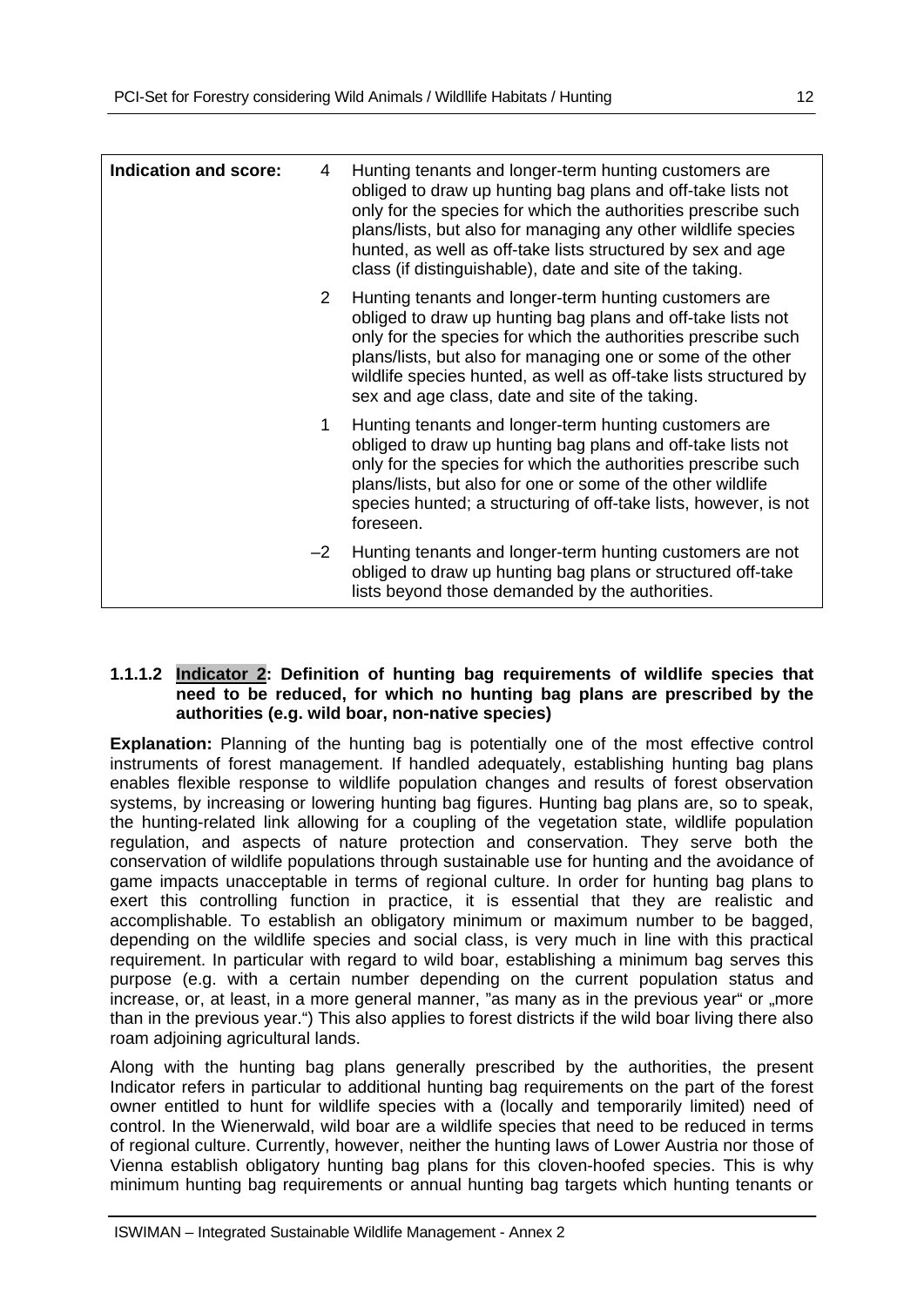hunters by permission of land owner/game tenant are contractually obliged to meet (in writing or orally), may greatly support the regulation of wildlife populations in the interest of regional culture. Along with wild boar, this may be meaningful also for various neozotes (e.g. racoon, racoon dog, American mink). Forest owners and managers may, in addition, contribute greatly to meeting hunting bag plans and requirements by creating adequate hunting possibilities and investing sensibly in the infrastructure of hunting territories.

The above mentioned target requirements are particularly desirable for hunting customers with long-term contracts (> 1 year).

| Indication and score: | 2 Contractual regulations between the forest owner entitled to<br>hunt and the hunting tenants and/or longer-term hunting<br>customers oblige hunters to aim at meeting minimum hunting<br>bag requirements for wildlife species which need to be<br>reduced. |
|-----------------------|---------------------------------------------------------------------------------------------------------------------------------------------------------------------------------------------------------------------------------------------------------------|
|                       | -2 Contractual regulations between the forest owner entitled to<br>hunt and the hunting tenants and/or longer-term hunting<br>customers do not contain any obligations to this effect.                                                                        |

Remark for owners of small forests: see Preliminary Remarks (p.2)

#### **1.1.1.3 Indicator 3: Inspection of hunting bags**

**Explanation:** The inspection of the shot game on the part of the person entitled to hunt (or a confidant) ought to be a consistent feature for wildlife species with prescribed minimum hunting bag requirements. This may be done in various ways (e.g. presentation for inspection of shot red deer and red deer calves after gralloching), but should, in any case, allow an unequivocal inspection of bags.

| Indication and score: | 2    | All bags of wildlife species for which there is a minimum<br>requirement prescribed by the authorities, as well as possibly<br>other hunting bag requirements agreed upon, are<br>consistently inspected.                              |
|-----------------------|------|----------------------------------------------------------------------------------------------------------------------------------------------------------------------------------------------------------------------------------------|
|                       | 0    | Bags of wildlife species for which there is a minimum<br>requirement prescribed by the authorities, as well as possibly<br>other hunting bag requirements agreed upon, are inspected<br>randomly or regarding individual species only. |
|                       | $-2$ | Bags of wildlife species for which there is a minimum<br>requirement prescribed by the authorities, as well as possibly<br>other hunting bag requirements agreed upon, are not<br>inspected.                                           |

Remark for owners of small forests: see Preliminary Remarks (p.2)

#### **1.1.1.4 Indicator 4: Existence of a strategy to harmonise forestry measures with hunting**

**Explanation:** Forest management measures have a defining impact upon wildlife habitats. This Indicator, however, is not able to verify the effects of this impact but only to illustrate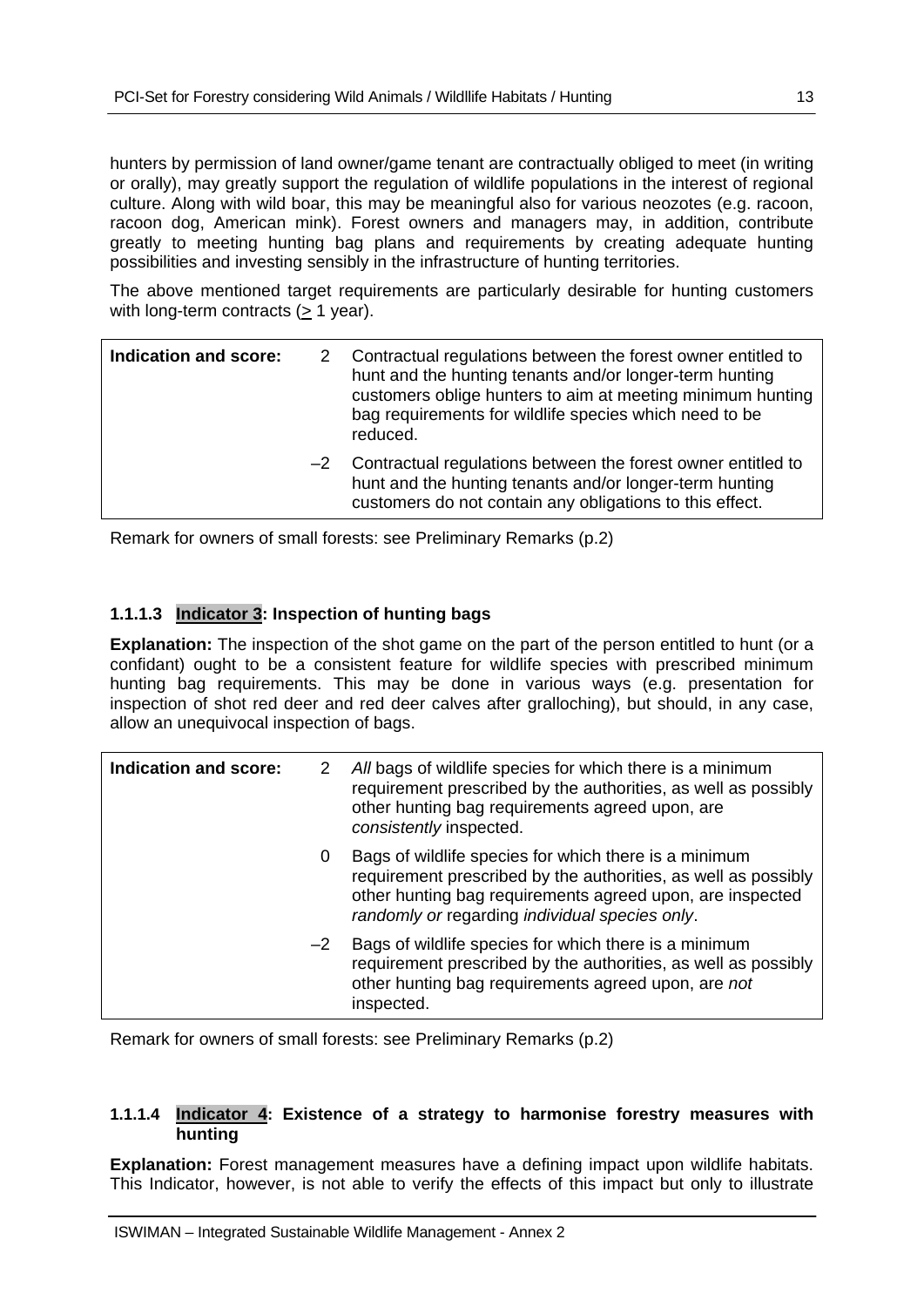how much the forest management strategies take into consideration hunting-related categories in the wildlife habitats. Communication of persons involved in forest management with hunters is also assessed. In terms of documentation, the harmonisation of forestry measures with wild animals and hunting by way of a respective strategy in the forest management plan is noted. A designation of habitat protection zones, nature zones, etc. may be advantageous in this attempt.

|                                                                                                                  | 2 A strategy to harmonise forest management measures with<br>hunting is contained in the management plan. |
|------------------------------------------------------------------------------------------------------------------|-----------------------------------------------------------------------------------------------------------|
| The management plan does not contain a strategy to<br>$-1$<br>harmonise forest management measures with hunting. |                                                                                                           |

Remark for owners of small forests: see Preliminary Remarks (p.2)

### **1.1.2 Criterion: Giving consideration to the influence of game on vegetation**

**Explanation:** This criterion and the subsequent indicators are meant to allow an assessment of negative impacts of game on forests (and other forms of vegetation), while they do not question the value of forests as a wildlife habitat. Wild animals are unaware of limits and borders, so measures of forest management in one's own operation may have a major influence on how game impacts vegetation of the neighbouring operation. This criterion should not be evaluated without involving the authorities' forest management service.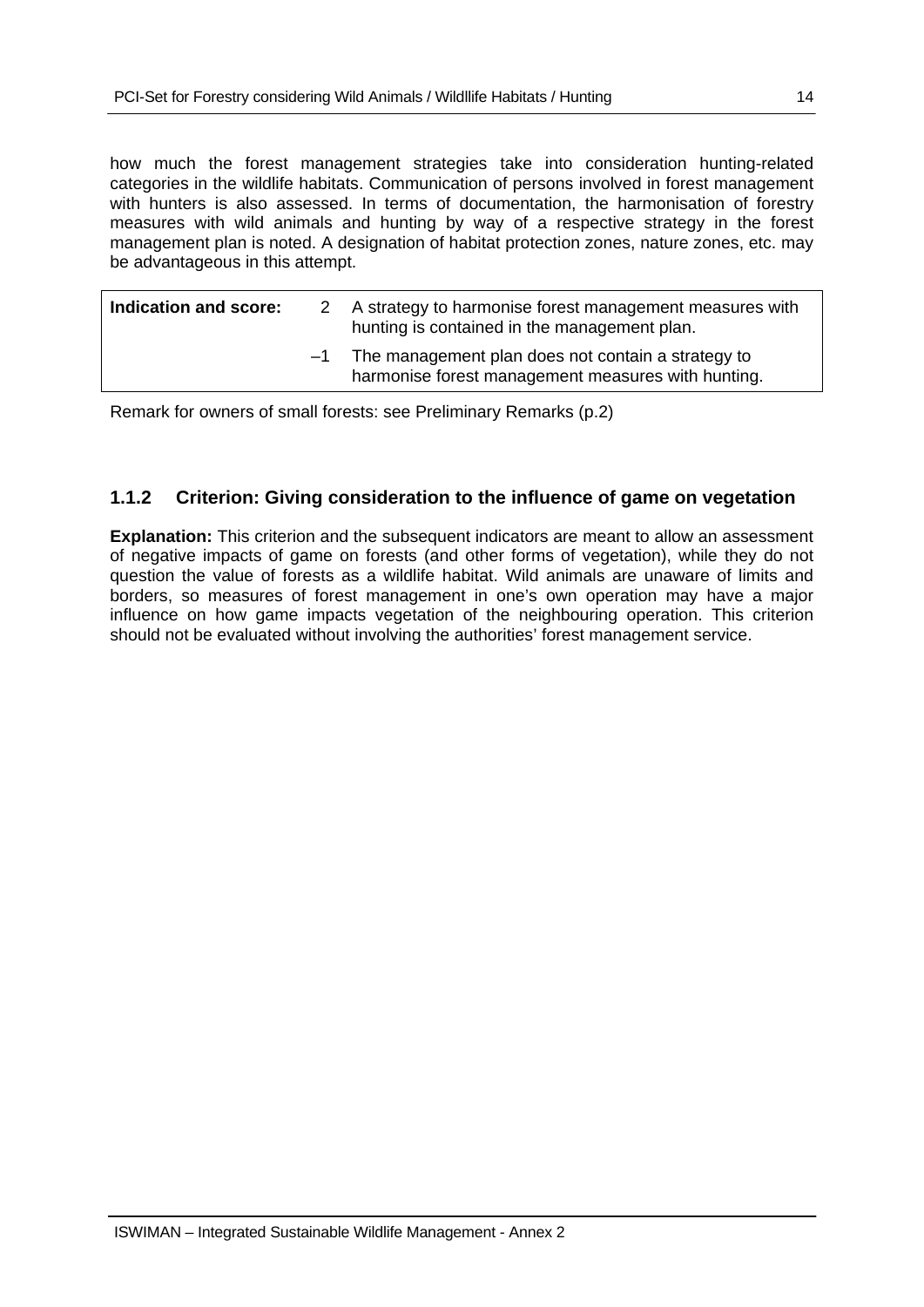#### **1.1.2.1 Indicator 5: Existence of exclosures to monitor game impact on forest regeneration**

**Explanation:** A proven method to objectively assess positive or negative game impacts on vegetation is to install and regularly observe control pairs of browsing control plots, i.e. small fenced-in plots entirely free of browsing and comparable areas in the surroundings that are not fenced in (e.g.  $6 \times 6$  m each) for comparison of the game impact on the vegetation development. If the spot is adequately chosen, it is possible to determine the influence of current browsing on the composition of the vegetation (forest regeneration, permanent vegetation in agricultural areas, such as headlands). It is important to note that the vegetation growing without any game influence within the fence should not be regarded as the natural state, but is taken simply as a comparative area to determine game impact. It allows an objective check of whether this influence results in an increase or reduction in the diversity of vegetation, or none of the above.

Austria-wide forest surveys and biotope mapping in agricultural areas also provide good data on the current vegetation of many parts of Austria – at least with regard to forest vegetation – for comparison of the status quo with a target status.

The existence of certain indicator plants in the ground vegetation gives reliable clues as to the state of the biotope. An indication of a balanced relationship between game (in particular cloven-hoofed game and hares (*Lepus europaeus*)) and food supply is the existence of rare plants preferred for browsing, while the lack of such plants, in combination with the dominant appearance of certain (spiny/thorny/bitter/poisonous) plants resistant to browsing is characteristic of excessive game populations. A list of relevant indicator plants can be drawn up specifically for the respective wildlife habitat concerned. Permanent monitoring of game impacts on forest vegetation provides an important basis of information both for hunting and non-hunting forest owners (in their role as lessors of a hunt) to enable structuring of the hunting strategy and plan to the current vegetation status. It gives forest owners and managers a way to examine existing game impacts and optimise forest management measures in order to reduce the susceptibility of forests to game damage.

| Indication and score: | 3 | Control fences to monitor game influence on the vegetation<br>are at a density above one fence per 100 hectares of forest. |
|-----------------------|---|----------------------------------------------------------------------------------------------------------------------------|
|                       | 2 | Control fences to monitor game influence on the vegetation<br>exist above a density of one fence per 200 hectares.         |
|                       | 1 | Control fences to monitor game influence on the vegetation<br>are at a density of up to one fence per 200 hectares.        |
|                       | 0 | There are no control fences to monitor game influence on<br>the vegetation.                                                |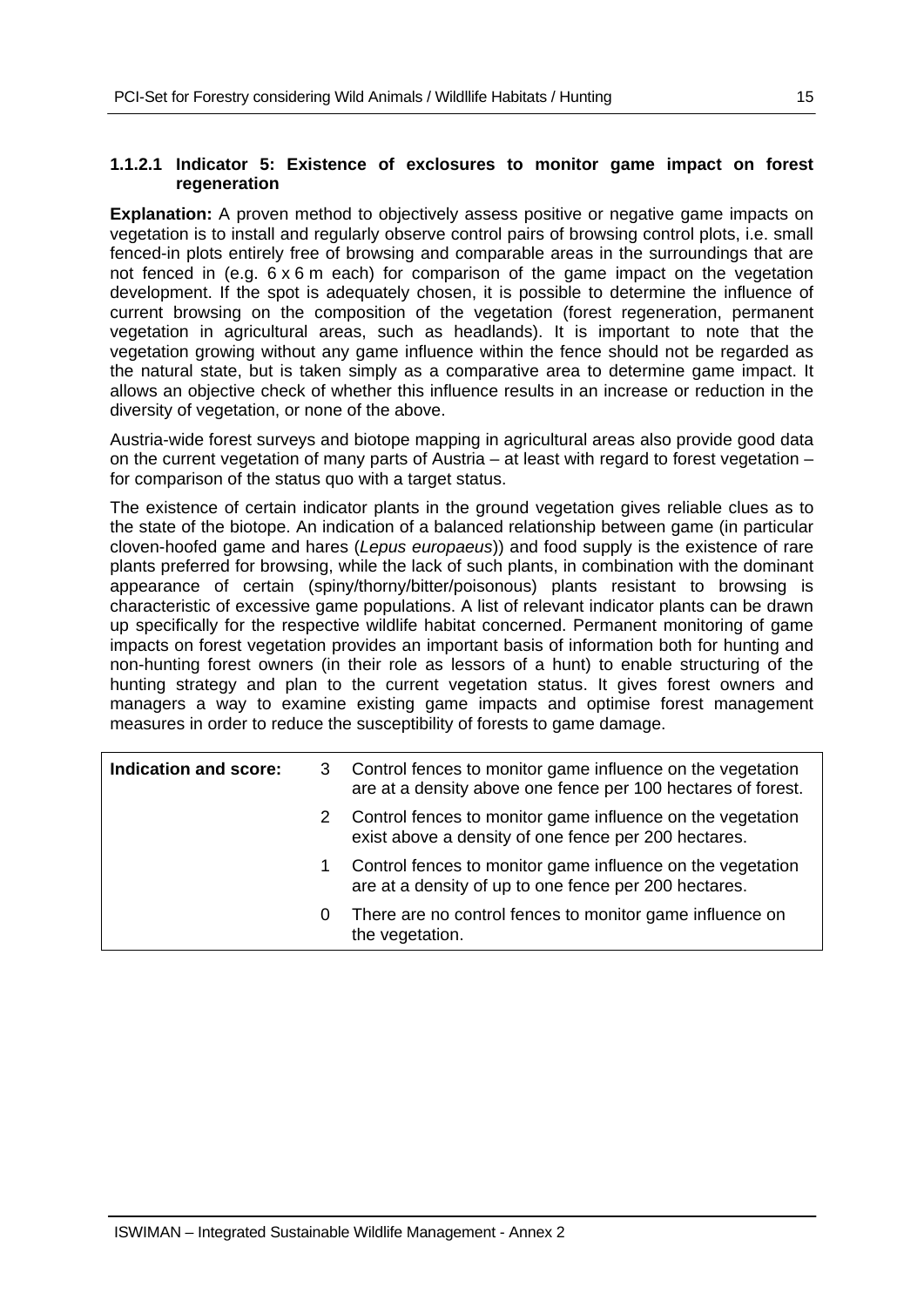#### **1.1.2.2 Indicator 6: Using the results of objective forest monitoring systems to estimate game impacts on forests**

**Explanation**: Forest monitoring suited for the area of assessment, such as observation transects, spot checks, exclosures, expert examinations of areas, stand surveys provide – regardless of whether they are carried out by an authority or a forestry operation – important guidance for forest managers and hunters, helping them to determine the impact of clovenhoofed game on vegetation at browsing levels. Indirectly, these monitoring systems may also be consulted to verify the influence of forestry and hunting-related measures on both vegetation and cloven-hoofed game, and give clues as to how to optimise forestry and hunting-related measures.

Forest monitoring systems should provide traceable and objective results to be included in the planning of forest management and hunting. This Indicator is also applicable if no such systems have been established in the immediate area of a hunting ground, because from the results of monitoring systems at the levels of operations or regional level, basic conclusions can be drawn as to the situation of game impact within one's own hunting ground. Even if there is no current damage, regular objective monitoring is necessary.

| Indication and score: |      | A recognised, objective forest monitoring system exists and<br>is used for planning and optimising measures of forest<br>management.     |
|-----------------------|------|------------------------------------------------------------------------------------------------------------------------------------------|
|                       |      | -2 A recognised, objective forest monitoring system does not<br>exist.                                                                   |
|                       | $-4$ | A recognised, objective forest monitoring system exists but is<br>not used for planning and optimising measures of forest<br>management. |

#### **1.1.2.3 Indicator 7: Preventing game impacts which are unacceptable in terms of regional culture**

**Explanation:** Regional culture is here defined as comprising nature conservation in general and thus also conservation of native animal species; it also includes hunting and fishing rights, agriculture, Alpine farming and forestry, as well as the right of access to farmland and forests. We speak of game impact unacceptable in terms of regional culture in particular if important functions of the forest, in which there is a public interest (for shelter, well-being, recreation, use, habitat for animals and plants) are jeopardised. As a rule, damage to the forest ecosystem has a negative impact on these functions, which is particularly serious if the role as shelter (protection against avalanches, rockfall, erosion, etc.) is affected. Damage to ecologically valuable meadows and grasslands, such as wild boar may cause by large-scale rooting, may also be relevant in terms of regional culture.

Game impact unacceptable in terms of regional culture is to be understood in this context primarily in terms of the ecologically unacceptable (harmful) influence of game on vegetation. The impact of game on vegetation comprises food intake (grazing, browsing, bark peeling) as well as rubbing to remove velvet from antlers. The concept of "culture" differs from economic considerations. Culture refers from an overall societal perspective to, in the case of forests, the functions beyond that of timber production, including shelter, leisure and recreation for people, but also to the provision of ecological value from other vegetation (e.g. orchid meadows rich in biodiversity). This is the fundamental view represented by the competent authorities on the basis of the relevant (Austrian) legislation.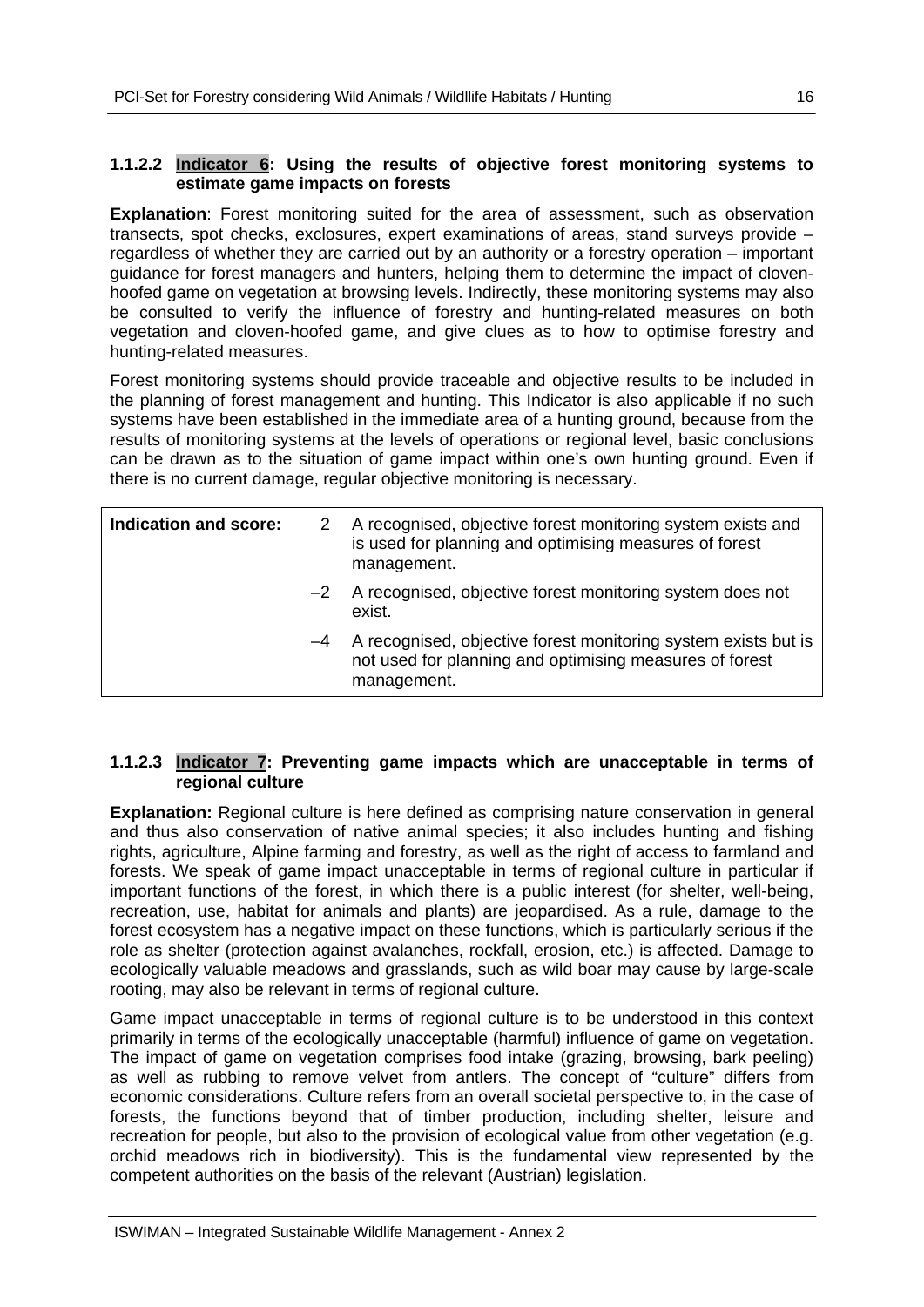The lack of some important natural predators of our herbivorous wild animals as well as anthropogenic influences on our wildlife habitats (most of all land use) accounts for the fact that they are, seen from a larger perspective, mostly not near-natural environments. This influences local densities and distribution patterns of wild animals, in particular ungulates, which damage vegetation beyond tolerable limits.

Such impact unacceptable in terms of regional culture may also be caused by forest management. Forest management itself, on account of its objectives, its spatial and temporal patterns and its nature and intensity, can influence the susceptibility of a forest to damage by game and thus also the risk and extent of game impact relevant in terms of regional culture.

The way forests are managed (mode of operation, forest regeneration processes, selection of tree species, cultivation, construction of forest roads, etc.) quantitatively and qualitatively controls to a considerable extent the availability of food for game, as well as habitat factors unrelated to food, such as living space and cover (protection against climate influences and disturbance).

The susceptibility of a forest to game damage tends to be greater when there is little food in habitats that animals choose for reasons unrelated to food availability (living space, cover). Natural forest regeneration, for example, with its concept of forest rejuvenation often through a high density of saplings, provides large-scale, spatially and seasonally balanced availability of food while at the same not providing a great settling incentive. Mostly this results in a significantly lower susceptibility to game damage than clear-cutting (clear-felling) with artificial forest regeneration (afforestation). As opposed to exclusively coniferous forests, deciduous forests and mixed woodlands are characterised by soil vegetation of greater density and richness in species, which can mitigate bottlenecks in food supply and counteract game damage. The same effect is observed when rapidly growing browsing woods are tolerated and/or encouraged in some places. In addition, fruiting deciduous trees (beech and acorn mast) and recently fallen leaves improve the quality of feeding in autumn. Forest management that encourages open canopies, such as by tending thickets and pole stands, can improve the feeding situation while at the same time reducing cover (in case of unsuitable climate impacts, predators), thus entailing a more advantageous relationship of settlement incentive and food availability and reducing the forest's susceptibility to game damage. Adequate forest management measures that should be carried out in close coordination with hunting-related measures may both increase the carrying capacity of forest biotopes for wildlife populations and reduce the risk of game damage. This allows greater game densities, with lower susceptibility to damage, and results in an increase of forest and hunting-related usability.

The extent of game impacts unacceptable in terms of regional culture can mainly be ascertained via objective measurements of game damage (monitoring system, notified game damage, etc.) as well as via control fences (exclosure systems).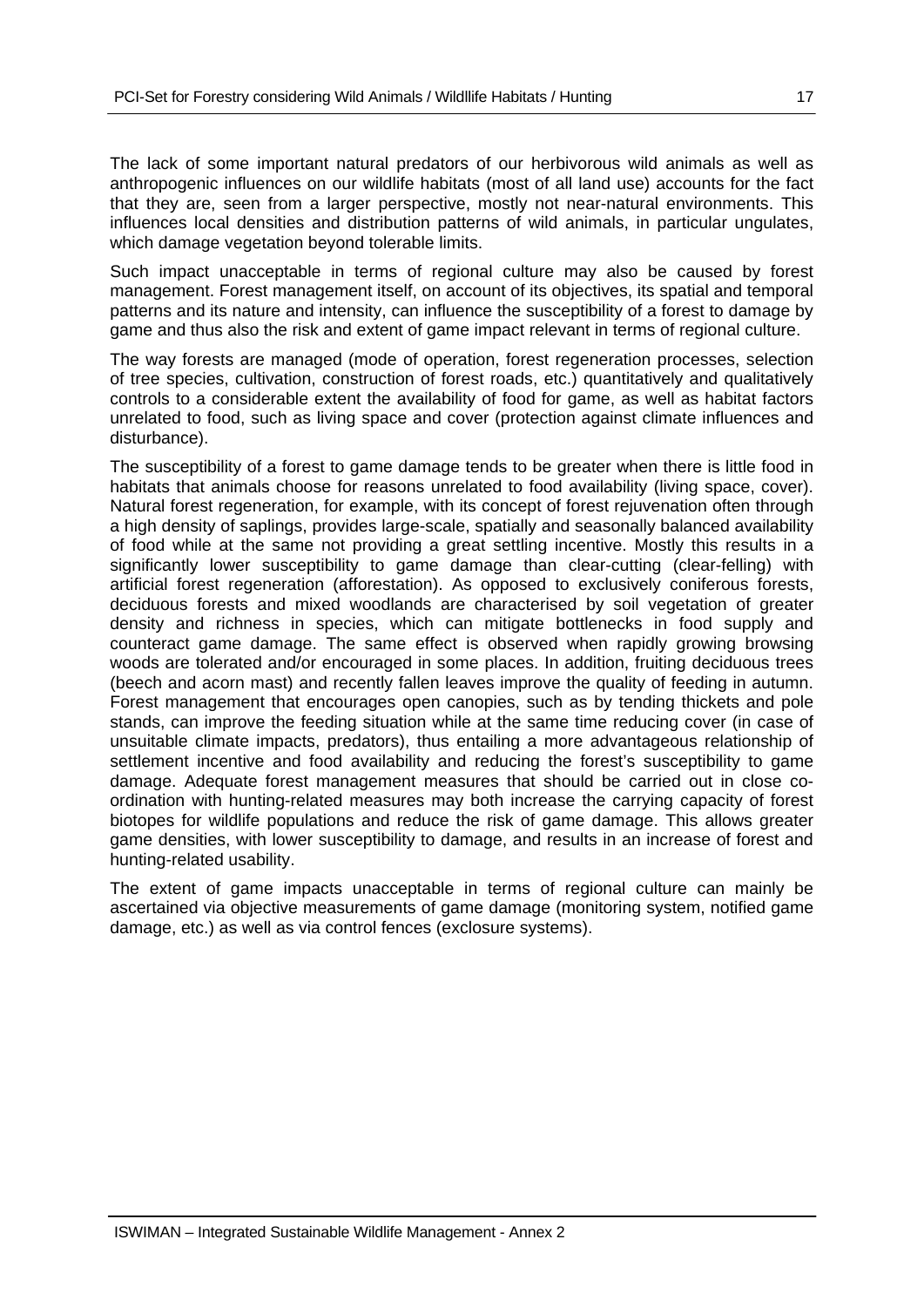| <b>Indication and score:</b> |      | There is no (on less than 3 % of the forest area) game<br>damage to the forest co-induced by forestry-related<br>measures and intolerable in terms of regional culture.                                                            |
|------------------------------|------|------------------------------------------------------------------------------------------------------------------------------------------------------------------------------------------------------------------------------------|
|                              | $-1$ | There is a minor extent (on up to 15 % of the forest area) of<br>game damage to the forest co-induced by forestry-related<br>measures and intolerable in terms of regional culture.                                                |
|                              | $-3$ | There is a significant extent (on more than 15 % to up to<br>35 % of the forest area) of game damage to the forest co-<br>induced by forestry-related measures and intolerable in<br>terms of regional culture.                    |
|                              | -4   | There is a <i>massive extent</i> of impairment of the forest<br>ecosystem on account of game damage co-induced by<br>forestry-related measures and intolerable in terms of regional<br>culture (more than 35 % of the forest area) |

### **1.1.3 Criterion: Preservation and creation of linking biotopes**

#### **1.1.3.1 Indicator 8: Registration and mapping of important migration routes, wildlife corridors and other essential wildlife routes**

**Explanation:** Knowing about locations, course and use of important regional, supra-regional or cross-country axes of game movement (including those of large predators such as bear (*Ursus arctos*), lynx (*Lynx lynx*) or wolf (*Canis lupus*)) is a prerequisite for being able to establish measures for preserving or reinstalling links between habitats, as well as including migration routes into spatially relevant planning. In particular with regard to transport planning, especially of large-scale or high-capacity transport, it is important to take into account the mobility needs of wild animals as early as possible in order to be able to include them in the route and location planning process, as well as to estimate the need for "green bridges" (routes across railways, motorways, etc.) and artificial game routes in good time. It is mainly the choice of location as well as the right dimension that are decisive as to whether such artificial game routes are effective and accepted by the game. Reliable information on the course of significant long-range routes or historical routes as well as their use by the individual game species remain an indispensable basis of planning. Equally, expert knowledge on migration routes, corridors and other essential routes is a prerequisite for these routes to be entered into spatial plans, considered and treated as legally binding and kept free from construction.

Given their detailed knowledge of their hunting areas and their experience, hunters are onsite experts able to make valuable contributions to identifying migration routes, corridors and essential game routes. Even if no corridors and/or essential routes are found on a specific hunting ground, this is important information. Co-operation with wildlife biologists thus ought to be a major goal. Existing long-range, main and essential routes ought to be mapped as part of the hunting concept, and persons involved in planning activities as well as other land users ought to be informed when necessary. Communication with hunters as well as with owners and managers of neighbouring forest areas to this effect is of advantage.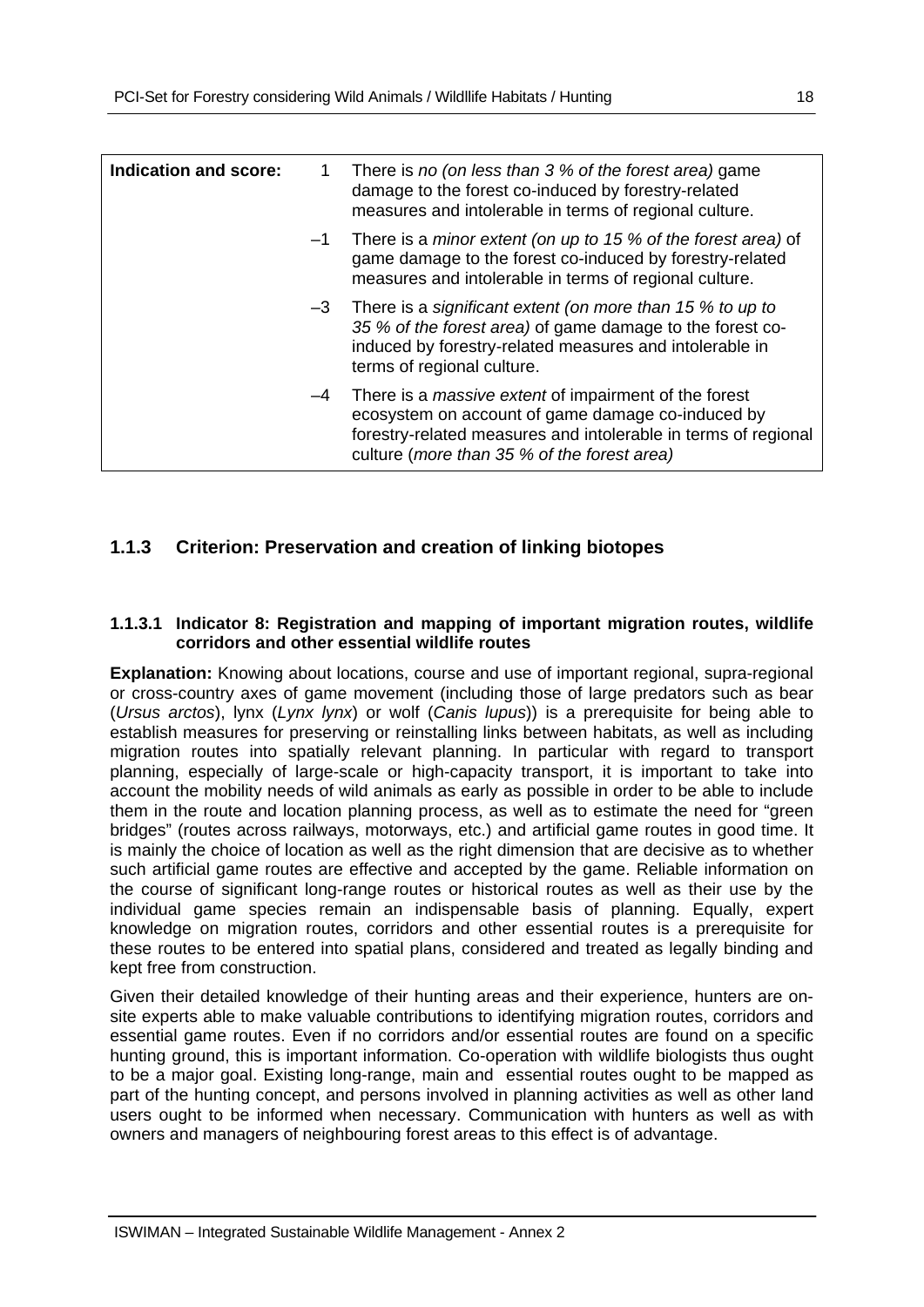| Indication and score: |   | 2 Forest owners and managers actively contribute to defining<br>important migration routes, wildlife corridors and other<br>essential routes; if they exist, they are depicted in the forest<br>management plan, and this information is made available to<br>other land users |
|-----------------------|---|--------------------------------------------------------------------------------------------------------------------------------------------------------------------------------------------------------------------------------------------------------------------------------|
|                       | 0 | Forest owners and managers do not actively contribute to<br>defining important migration routes, wildlife corridors other<br>essential routes.                                                                                                                                 |

#### **1.1.3.2 Indicator 9: Increasing the attractiveness of important migration routes, corridors and other essential routes**

**Explanation:** There is a wide range of possibilities of making important migration routes, corridors and other essential routes in forests more attractive. However, as a rule, they demand an active role or at least the consent of the forest/land owner:

- Preservation and management of forest areas that fulfil habitat-related and linking functions in connection with wildlife corridors in line with wildlife species' needs. Through measures of forest management aiming at an improvement of feeding/grazing as well as the availability of coverts and cover, structural diversity and forest edge density, the attractiveness of such forest areas to wild animal movements can be maintained and heightened. As movement routes shaped by forest structures are often locally reduced to narrow stretches (e.g. strips of forests within agricultural areas), it is important that they are sufficiently thick, thereby providing a visual shield and adequate weather protection near the ground.
- On open terrain, routes of movement, corridors and other essential routes can be made more attractive by planting guiding lines (hedges, riparian woods and woody plant communities, shelter belts/wind breaks, planted field and meadow boundaries, set-aside) providing cover and grazing opportunities which can be used by day and night. If wide open stretches are being crossed, their attractiveness may be increased by planting strips of woody communities (providing interim cover).
- Measures of biotope management can also increase the usability and acceptance of artificial game routes and "green bridges." Particularly for forest-bound animal species, it is of great advantage if artificial game routes are linked on both ends with forest structures. As a person entitled to hunt, the forest owner is able to work toward an effective prohibition of hunting within a minimum radius of approximately 200 m around artificial game routes.
- In addition, hunters can be supported in increasing the attractiveness of migration axes and corridors by planting strips of grazing land on agricultural land and installing watering places (wallows) and salt licks.

Any measures on the part of forest managers to increase the attractiveness of migration axes and corridors ought to be carried out in co-operation with nature protection and conservation organisations and/or the biosphere reserve management.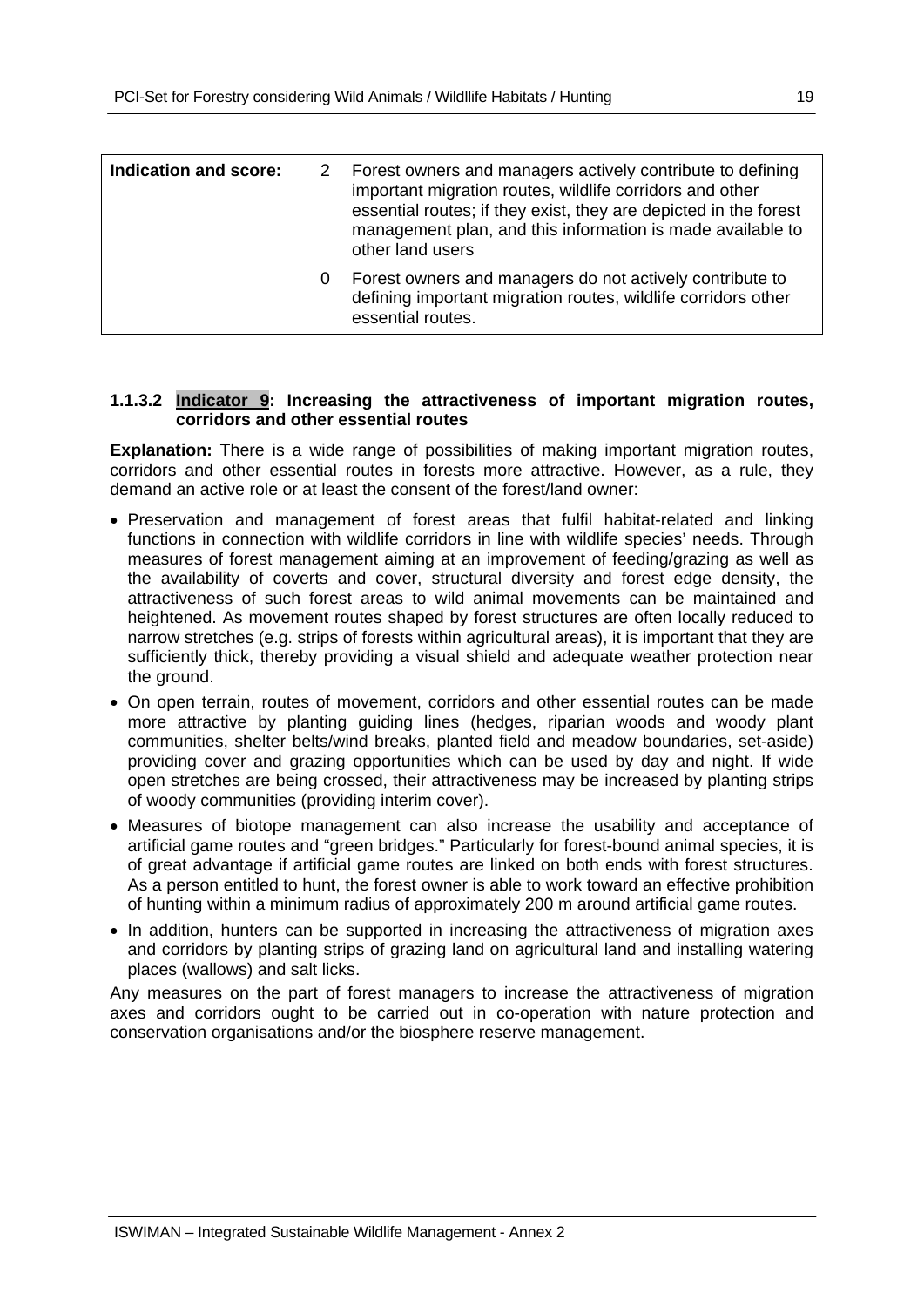| Indication and score: | 2    | Numerous opportunities of making important migration<br>routes, corridors and other essential routes more attractive<br>have been realised.                                     |
|-----------------------|------|---------------------------------------------------------------------------------------------------------------------------------------------------------------------------------|
|                       |      | Some opportunities of making important migration routes,<br>corridors and other essential routes more attractive have<br>been realised, although there is room for improvement. |
|                       | $-1$ | No opportunities of making important migration routes,<br>corridors and other essential routes more attractive have<br>been realised.                                           |
|                       | $-2$ | Fragmentation increases on account of forest management<br>activities.                                                                                                          |
|                       | X.   | Not applicable, no score (There are no important migration<br>routes, corridors and other essential routes within the unit of<br>assessment.)                                   |

#### **1.1.4 Criterion: Giving consideration to habitat quality and capacity**

**Explanation:** Habitat capacity is, for the purpose of this study, defined as the capacity of a certain habitat to maintain a maximum number of wild animals of a population and/or a biotic community without major alterations in the composition of species and without damage to the habitat concerned (biotic biotope carrying capacity). It results on the one hand from the demands of game on its habitat and, on the other hand, from the availability of food and necessary habitat structures – e.g. cover, watering places, wallows, sleeping places, etc. Along with the nature and number of these biotope elements, their spatial distribution pattern is important. Habitat capacity is a dynamic quantity that may change over the course of time. If habitat capacity changes over the course of a year, we speak of "seasonal habitat capacity."

#### **1.1.4.1 Indicator 10: Active preservation and management of the wildlife habitat**

**Explanation:** Forest management significantly controls habitat quality as well as both the biotic and economic biotope carrying capacity (unrelated to damage) for wild animals inhabiting forests. Any forestry-related intervention has a habitat-shaping effect and changes the habitat quality for wild animals. By the choice of the way a forest management enterprise is operated, in particular by measures such as selection of tree species and mode of forest rejuvenation, selective interventions such as tending of forest regeneration and thinning of thickets and pole stands, forestry management shapes significant habitat factors such as availability of coverts and cover, food/grazing, structural diversity or forest edge density. Measures of forestry may on the one hand contribute to minimising seasonal bottleneck situations in food availability for wild animals, but may also, on the other hand, induce such situations and/or aggravate naturally or anthropogenically induced bottleneck situations. The way a forest is managed also shapes the local spatial and temporal game distribution, localtemporal game behaviour, the potential wildlife species inventory and the overall possible game densities (without causing damage) (biotope carrying capacity). Even the susceptibility of a forest to game damage is closely related to the mode of forest management.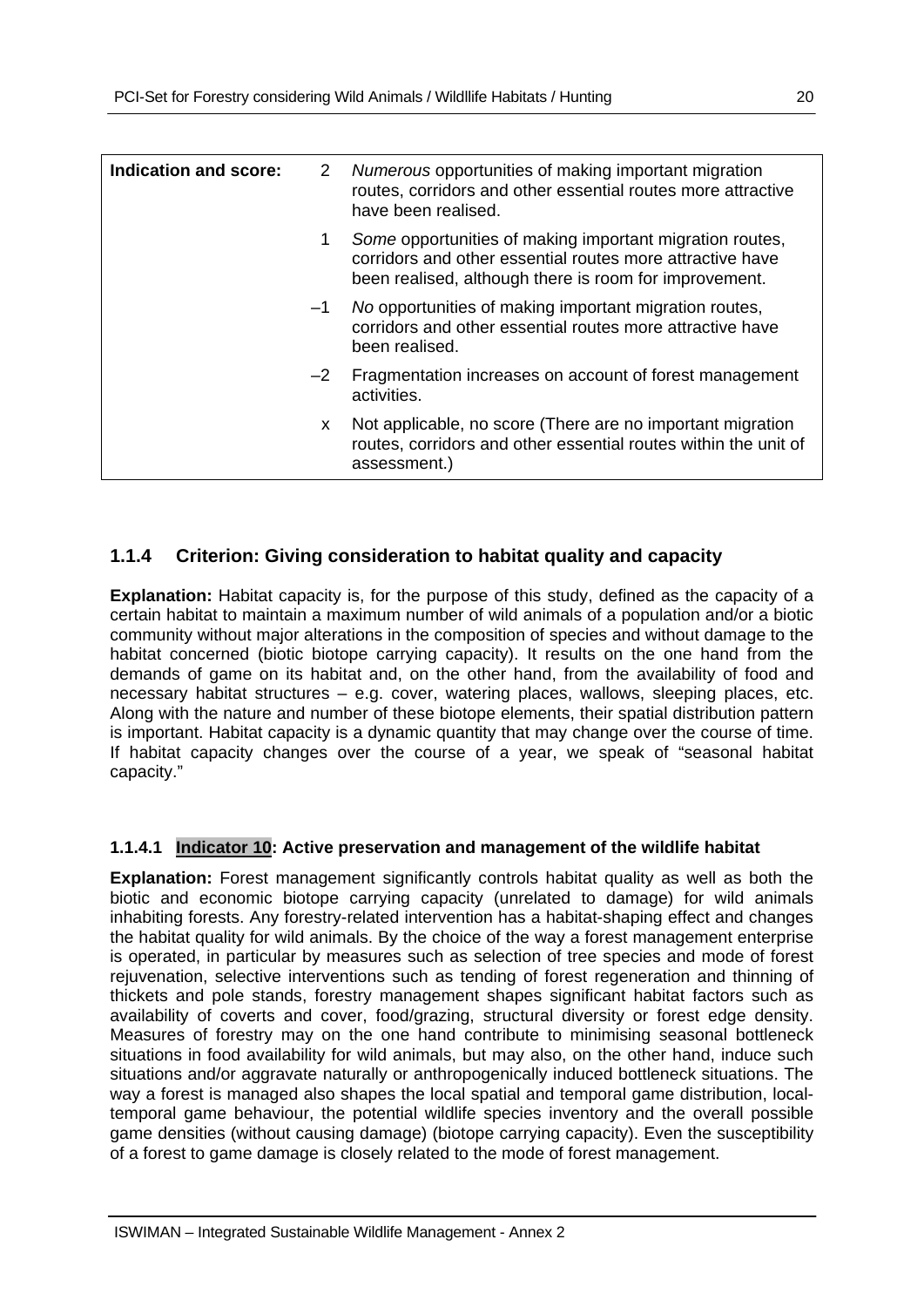If wildlife habitat needs are targeted and taken into account in terms of forest management, forestry is able to combine active habitat management with sustainable use. By integrating game as a "site factor" into forest management planning and practice, the susceptibility to game damage as well as the extent of game damage may be reduced and even avoided. In addition, a forest management mode in line with wildlife needs may increase the biotope capacity and thus the game densities possible without causing damage, which, in turn, allows for a greater harvest of population increases through hunting as well as higher incomes for the forestry operation from hunting leases on account of the increased value of the hunting area. Thus, both in terms of forestry and hunting, the use of resources can be lastingly guaranteed.

Forest management has a broad variety of options to preserve and improve wildlife habitats, which are, for example:

- stronger emphasis on natural regeneration:
- improvement of feeding/grazing by fostering site-adapted mixed and deciduous forests with herbaceous layers rich in species, fruiting deciduous trees (beech and acorn mast) and freshly fallen leaves in autumn;
- fostering of rapidly growing and sprouting species for browsing;
- timely young growth cultivation and juvenile spacing;
- near-natural operational management rather than conventional age-class management with clear-felling;
- targeted forest management measures and consideration for fostering rare and threatened wildlife species such as hazel grouse (*Bonasa bonasia*), capercaillie (*Tetrao urogallus*) and black stork (*Ciconia nigra*).

Mainly for anthropogenic reasons, the suitability of our wildlife habitats for native wildlife species is limited to some extent. Both agri-environmental programmes such as ÖPUL, the Austrian Agri-Environmental Programme (to promote agricultural production methods compatible with the requirements of protection of the environment, de-intensified production and the preservation of natural habitats), as well as subsidising programmes by the provincial hunting associations and some nature protection and conservation associations, give hunters a multitude of opportunities for comprehensive biotope improvement, in particular for threatened and sensitive species. While measures of biotope improvement as a rule require the consent of the land owner, they mostly need the commitment and active involvement of hunters themselves.

In terms of assessment, it is important for improvement measures not to benefit exclusively species that are economically important or otherwise attractive to hunters. These measures ought to be directed in particular to covering habitat requirements of threatened, sensitive or less hunted native game species. Management measures for economically important species must not have a negative impact on threatened species such as may be caused, e.g., by baiting or feeding. Regional lists of current wildlife species, of the potential natural wildlife species inventory as well as of threatened wildlife species (e.g. on the basis of relevant Red Lists) and of protected species (according to nature protection and conservation laws, the Flora-Fauna-Habitats-Directive, Wild Birds Directive, etc.) may be valuable tools in this regard. Measures to improve and preserve wildlife habitats that benefit native game species as a rule also benefit non-huntable animal species.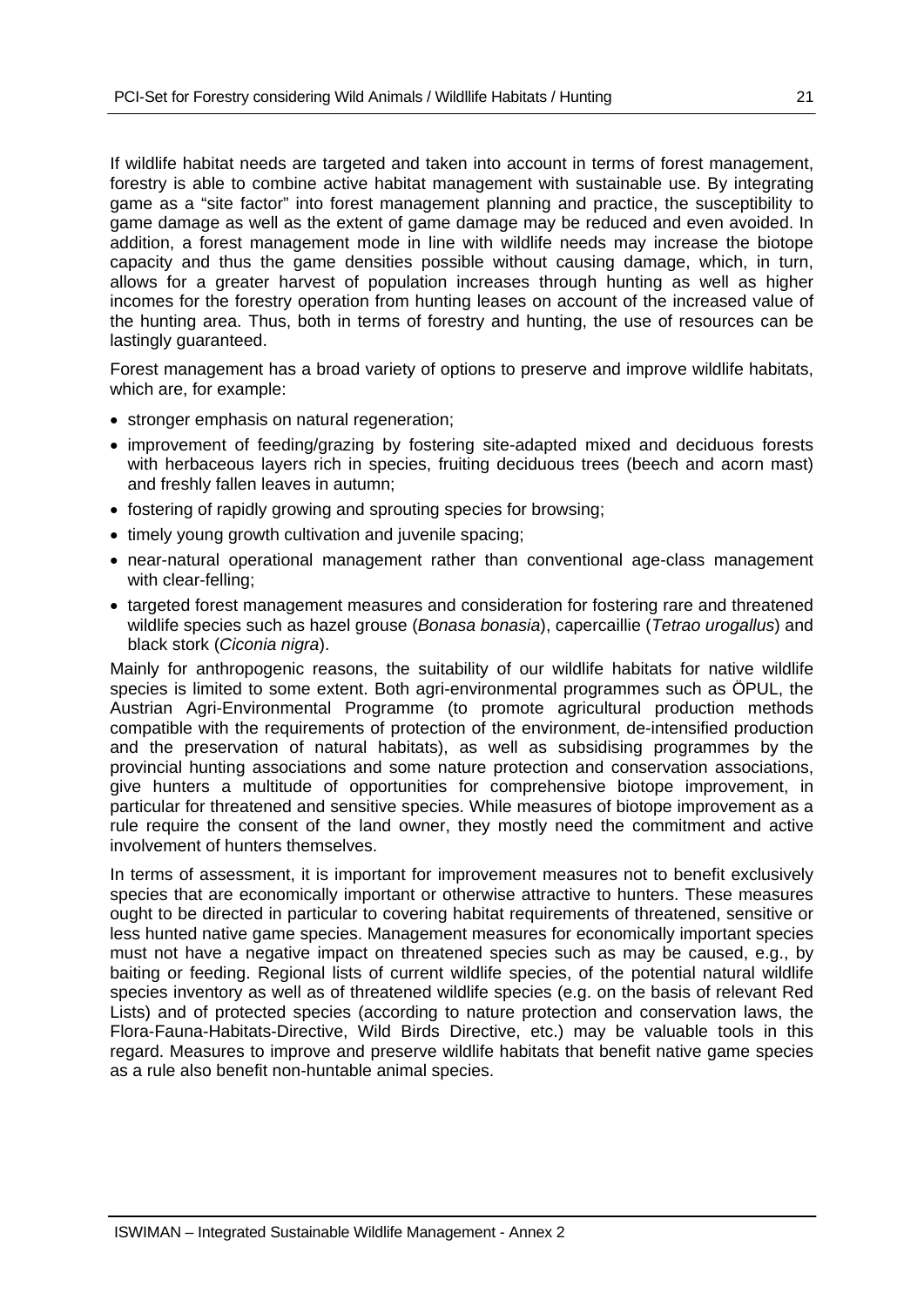| <b>Indication and score:</b> | 4            | Existing possibilities for improvement and preservation of<br>wildlife habitats are exploited in the form of biotope care and<br>management measures or preservation of intact biotopes;<br>measures are geared mainly to the habitat needs of<br><i>threatened</i> native wild animals. |
|------------------------------|--------------|------------------------------------------------------------------------------------------------------------------------------------------------------------------------------------------------------------------------------------------------------------------------------------------|
|                              | $\mathbf{2}$ | Existing possibilities of improvement and preservation of<br>wildlife habitats are exploited in the form of biotope care and<br>management measures or preservation of intact biotopes;<br>measures are geared to the habitat needs of native wildlife<br>species.                       |
|                              |              | $-2$ No measures to improve and preserve wildlife habitats are<br>taken; the wildlife habitat reflects considerable ecological<br>deficits.                                                                                                                                              |
|                              | $-4$         | The habitat quality of wild animals is substantially impaired<br>by counterproductive forestry-related measures.                                                                                                                                                                         |

#### **1.1.4.2 Indicator 11: Giving consideration to habitats when planning forest development**

**Explanation:** For some wildlife species, forest roads and logging trails may well be a smallscale enrichment in structural diversity of their habitat, in particular for roe deer, brown hare and grouse. On the other hand, if forest roads cut through sensitive areas such as game core areas, zones of rest and retreat, birthing and hatching areas, rutting and mating areas, feeding sites, etc., they may have considerably negative implications for wildlife behaviour and distribution and even cause wildlife to disperse and disturb the ecological functional cohesion of partial wildlife habitats (Reimoser & Hackländer, 2007). It should be borne in mind in this regard that new forest road constructions often entail opportunities of more intense recreational use – even, and in particular, off the tracks – which may turn them into "corridors of disturbance" with remarkably broad effects. As the network of development becomes more tightly knit, the remaining rest zones for wildlife become scarcer. Steep slopes may act as barriers and change the wildlife's use of an area significantly. Especially broad forest roads used by lorries increase the length and density of inner forest edges. Inner forest edges often increase the attractiveness to wild animals to settle there. Particularly roe deer are strongly attracted by forest edge situations even if they do not provide additional grazing opportunities (Reimoser, 1986). Locally increased game densities can then often result in more game damage in the adjoining stands (Reimoser, 2001). Open road surfaces with good sight-lines may often be used by predators to increase their hunting success, which may result in a dangerously greater predator pressure upon the preferred species of prey. Limiting construction works as far as possible and choosing less disturbance-sensitive seasons can help to minimise disturbance caused by the particularly noise-intensive construction phase.

In order to minimise negative wildlife-ecological impacts and risks, development planning ought to take account of habitat needed by wildlife species that are important for hunting, and in particular by rare and threatened species; the ecological integrity of the wildlife habitat should not be impaired by forest road construction. Any new forest development should be exclusively in response to a demonstrable need. If a need is recognised, adequate forest and haulage-technology alternatives (e.g. overhead lines, multi-use paths, steep paths and roads) should be examined on the basis of wildlife-ecological habitat mapping. Routing innovations (including hauling across foreign land) should be tested for wildlife-ecological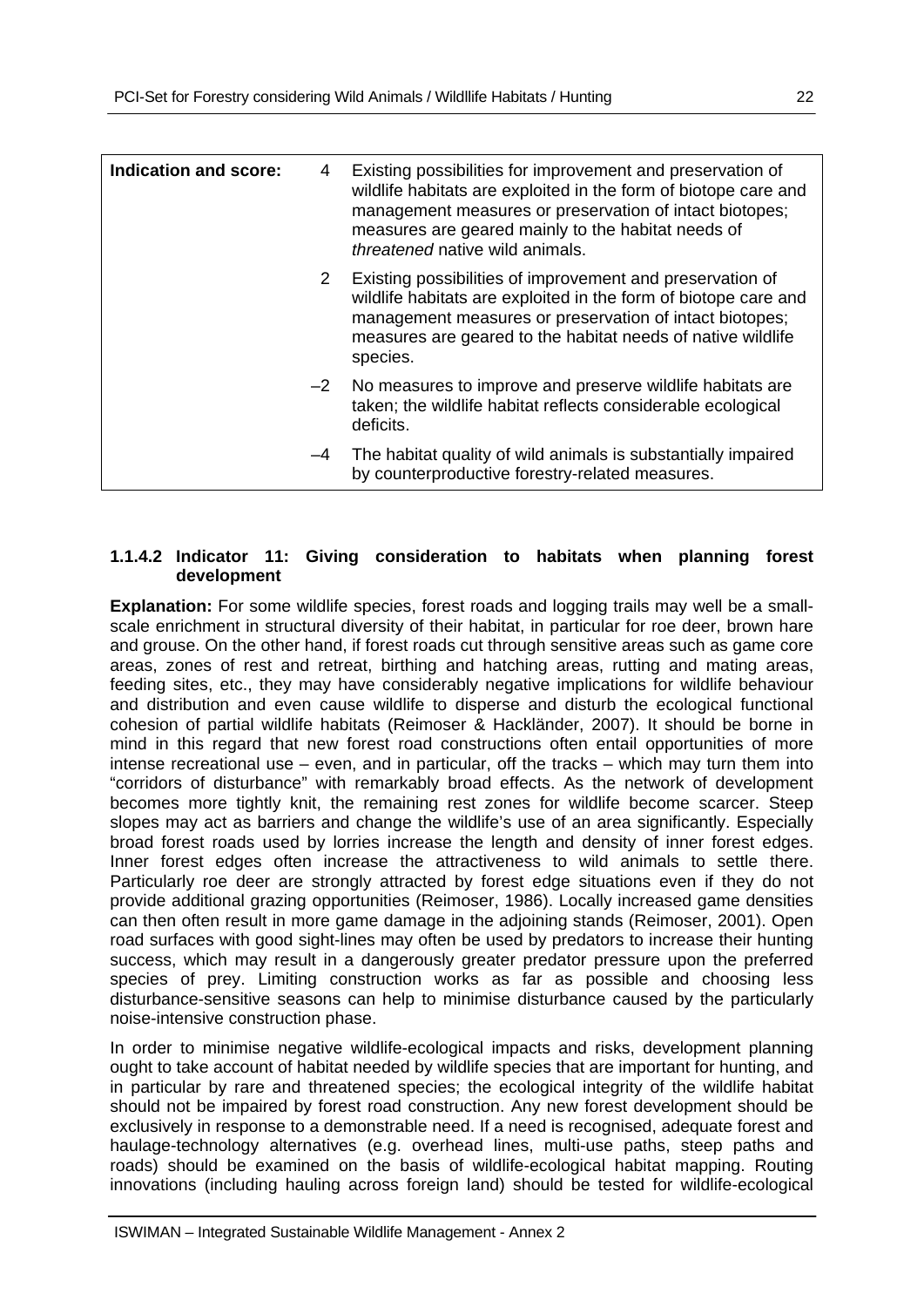impacts, and the solution most compatible with wildlife requirements should be chosen. Equally, for detailed planning (e.g. width of paths, gradient of slopes), time-scheduling and construction itself, it is important to observe wildlife-ecological criteria. Information by hunters may prove to be a precious resource with regard to the assessment of habitats and examination of alternatives, and ought to be accessed.

| Indication and score: | 3    | Ahead of construction, the need, development and routing<br>alternatives, for new roads were examined in every case for<br>possible wildlife impacts, and the solution most compatible<br>with wildlife ecological needs was chosen.                               |
|-----------------------|------|--------------------------------------------------------------------------------------------------------------------------------------------------------------------------------------------------------------------------------------------------------------------|
|                       |      | 2 Ahead of construction, the need, development and routing<br>alternatives for new roads were examined in some cases for<br>possible wildlife impacts, and the solution most compatible<br>with wildlife ecological needs was chosen for the projects<br>examined. |
|                       | $-2$ | In no cases were needs, possible development and routing<br>alternatives for new roads examined for possible wildlife-<br>ecological impacts ahead of construction.                                                                                                |

## **1.2 Principle: Forest management should endeavour to preserve and improve the diversity of wildlife species by protection and use**

#### **1.2.1 Criterion: Forestry favours potentially natural forest vegetation**

**Explanation:** By orienting itself towards potentially natural vegetation, and as far as possible to semi-natural forest stands with precious habitat resources, such as dead wood, forest management benefits habitats that favour natural wildlife species (e.g. Scherzinger, 2006).

#### **1.2.1.1 Indicator 12: Knowledge and documentation of potentially natural forest types and tree species compositions**

**Explanation:** Information on potentially natural forest communities and relevant tree species compositions, including its entry into planning documents (business plan, management concept, etc., with or without mapping), may also be provided on the supra-operational level, in particular by forest advisory services. Thus, this Indicator is also applicable by owners of small forests.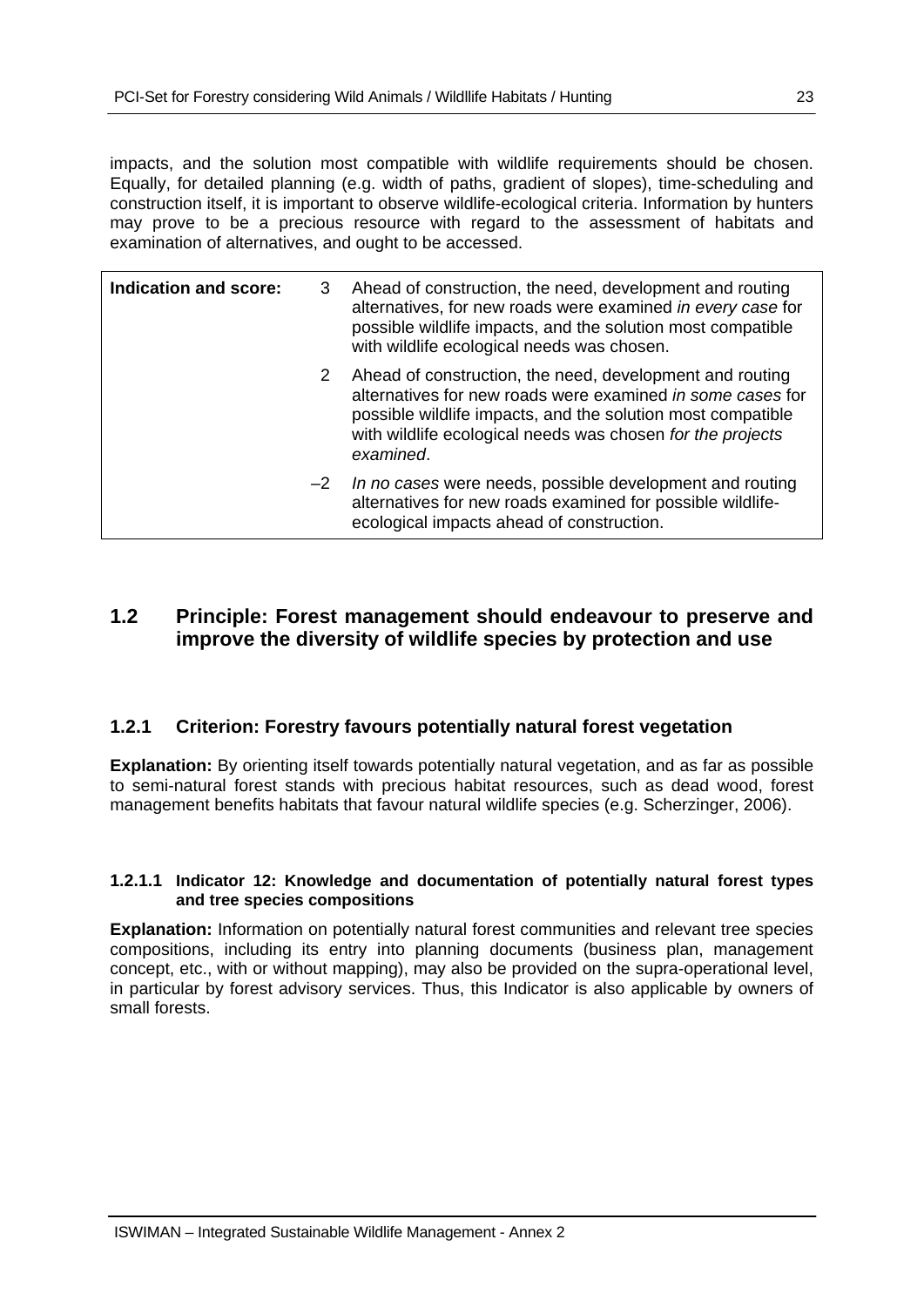| Indication and score: | 3    | The potentially natural forest types and relevant tree species<br>compositions have been identified and entered into planning<br>documents; the current composition of tree species is<br>recorded on a regular basis (at least every ten years).          |
|-----------------------|------|------------------------------------------------------------------------------------------------------------------------------------------------------------------------------------------------------------------------------------------------------------|
|                       | 2    | The potentially natural forest types and relevant tree species<br>compositions have been identified, but not entered into the<br>planning documents; the current composition of tree species<br>is recorded on a regular basis (at least every ten years). |
|                       | $-1$ | The current composition of tree species is recorded on a<br>regular basis (at least every ten years); The potentially<br>natural forest types and their relevant tree species<br>compositions are not known.                                               |
|                       | $-3$ | The potentially natural forest types and relevant tree species<br>compositions are not known; the current composition of tree<br>species is not recorded on a regular basis (at least every ten<br>years).                                                 |

#### **1.2.1.2 Indicator 13: Proportion of the forest area with potentially natural tree species composition and near-natural forest structure**

**Explanation:** The preservation and improvement of the diversity of wildlife species in the sense of a complete potential natural wildlife inventory requires that adequate habitats are available for regionally native wildlife species. Wildlife habitats as close as possible to a nearnatural state offer the best conditions for the establishment of as complete a potential natural wildlife species inventory as possible, including recolonising species and viable populations relevant for hunting. If forest management is oriented toward natural forest vegetation and near-nature forest structures and appearance, and chooses harvesting and haulage methods carefully to protect the soil and the woodland, it will make the greatest contribution to creating and preserving wildlife habitats likely to harbour potential natural wildlife inventories.

The availability to forest managers and/or land owners of a list of current and potentially natural tree species is a prerequisite for modelling forest management upon the principle of completeness of the potentially natural vegetation, and for aspiring and adhering to this principle. In order to make forests in the Biosphere Reserve inhabitable also for deadwood species, commercial forests should be managed in such a way as to allow a certain volume of dead wood along with the site-typical tree species (between 5 and 10 % of the living stock) (Sauberer et al*.,* 2007).

The extent to which potentially natural tree species are represented ought to follow the geological situation, condition of the soil, exposure and altitude, etc. In the Wienerwald, given natural conditions, copper beech and oak trees will dominate along with a number of other deciduous tree species (at higher altitudes possible also larch, fir and spruce). Preserving tree stands appropriate to the site as well as promoting natural regeneration are aims of sustainability. Along with the gamut of species, however, the structure (matrix) of woodland is also significant for wildlife. This includes not only the age topography but also, and, no less significantly, site-typical deadwood volume. The average stock of an idealised beech stand  $(> 80$  years of age) in the Biosphere Reserve is about 500 m<sup>3</sup>/ha. Apportioned to the "ideal beech" (diameter at breast height 50 cm), this volume corresponds to about 150 trees per ha, of which about 15 (5-10 %) should be available as standing or lying deadwood (Sauberer et al., 2007). In order for tree species lists to be updated, regular stock-taking is necessary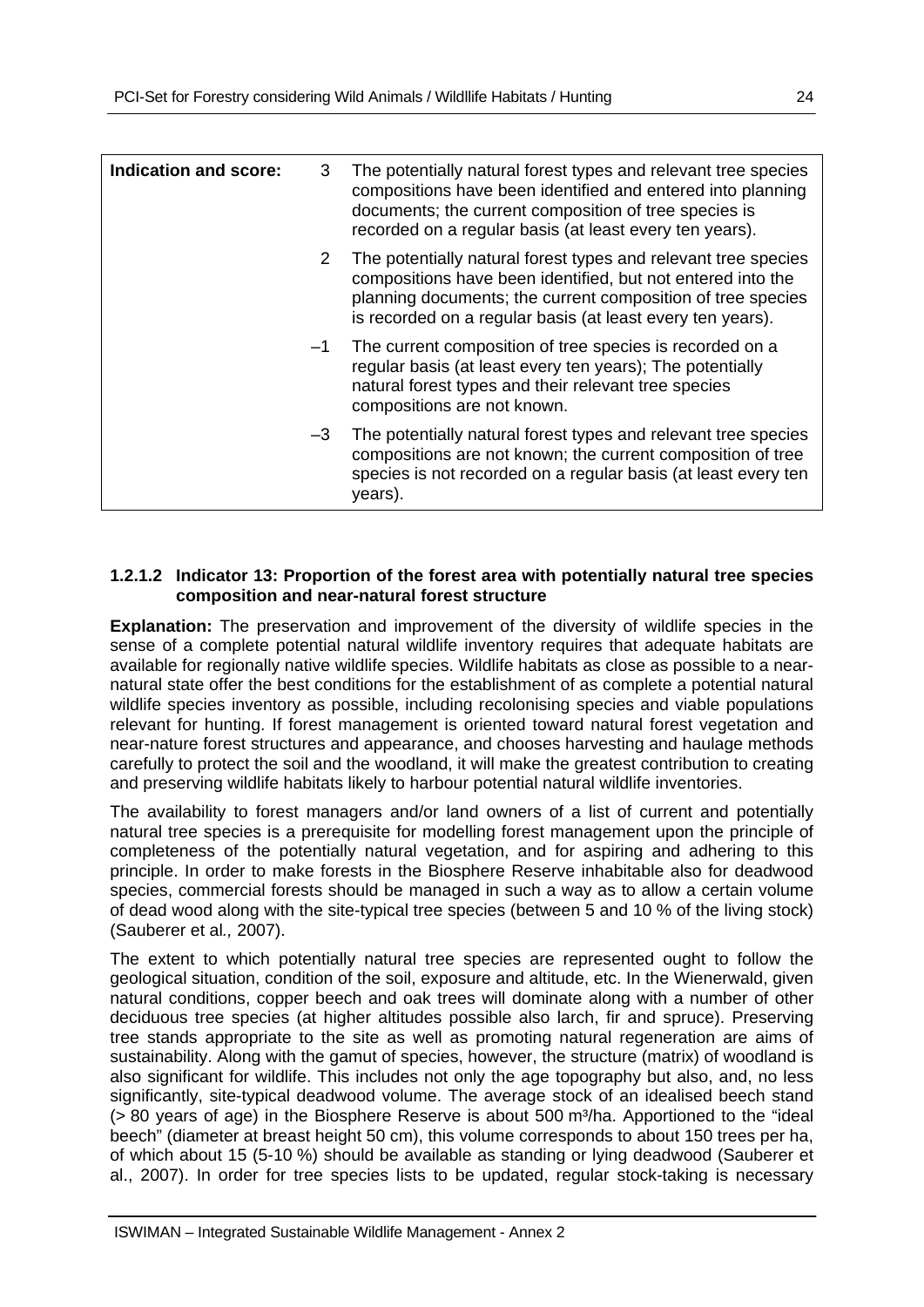(forest inventory). By actively communicating with persons permitted to hunt (see prevention of game damage), the forest manager/land owner is able to make a significant contribution to a lasting preservation or development of site-typical forests.

| Indication and score *: | 4              | The composition of tree species corresponds to the potential<br>natural forest community on a major part of the forest area<br>(100 % to 80 %); the forest structure largely approaches the<br>relevant potential natural forest type.                                                                                                                      |
|-------------------------|----------------|-------------------------------------------------------------------------------------------------------------------------------------------------------------------------------------------------------------------------------------------------------------------------------------------------------------------------------------------------------------|
|                         | $\overline{2}$ | The composition of tree species corresponds to the potential<br>natural forest community on a major part of the forest area<br>(100 % to 80 %); however, the forest structure clearly<br>deviates from the relevant potential natural forest type.                                                                                                          |
|                         | 1              | The composition of tree species corresponds to the potential<br>natural forest community on a predominant part of the forest<br>area (79 % to 50 %).                                                                                                                                                                                                        |
|                         | -1             | The composition of tree species corresponds to the potential<br>natural forest community on a minor part of the forest area<br>(49 % to 10 %).                                                                                                                                                                                                              |
|                         | $-4$           | The composition of tree species corresponds to the potential<br>natural forest community on less than 10 % (9 % to 0 %) of<br>the forest area.                                                                                                                                                                                                              |
|                         | $^\star$       | Forest types worthy of protection and preservation for<br>considerations of ecology, nature conservation, history or<br>aesthetics of a landscape, which have originated as a<br>consequence of anthropogenic influence and do not<br>correspond to the "natural" forest vegetation do not qualify<br>for this evaluation (e.g. semi-open grazing forests). |

#### **1.2.1.3 Indicator 14: Management for near-natural forest – operative goals, planning and practice**

**Explanation:** Important (ecological) principles for management of near-natural forest comprise, among others:

- Favouring natural vegetation, in particular selection of tree species with a view to siteadequate, native tree species of the potentially natural forest community
- Specific promotion of admixed tree species and rare native tree species
- natural regeneration
- Opting against large-scale clear-cutting (> 0,5 ha); encouraging site-specific, native flora and fauna rich in species
- Favouring near-nature forest stand structures (proportions of tree species, age distribution, topography) and forest appearance
- Maintaining forest-type-specific old and deadwood in its natural structure and distribution
- Timber harvest protecting the soil and woodland
- Cultivation of forest edges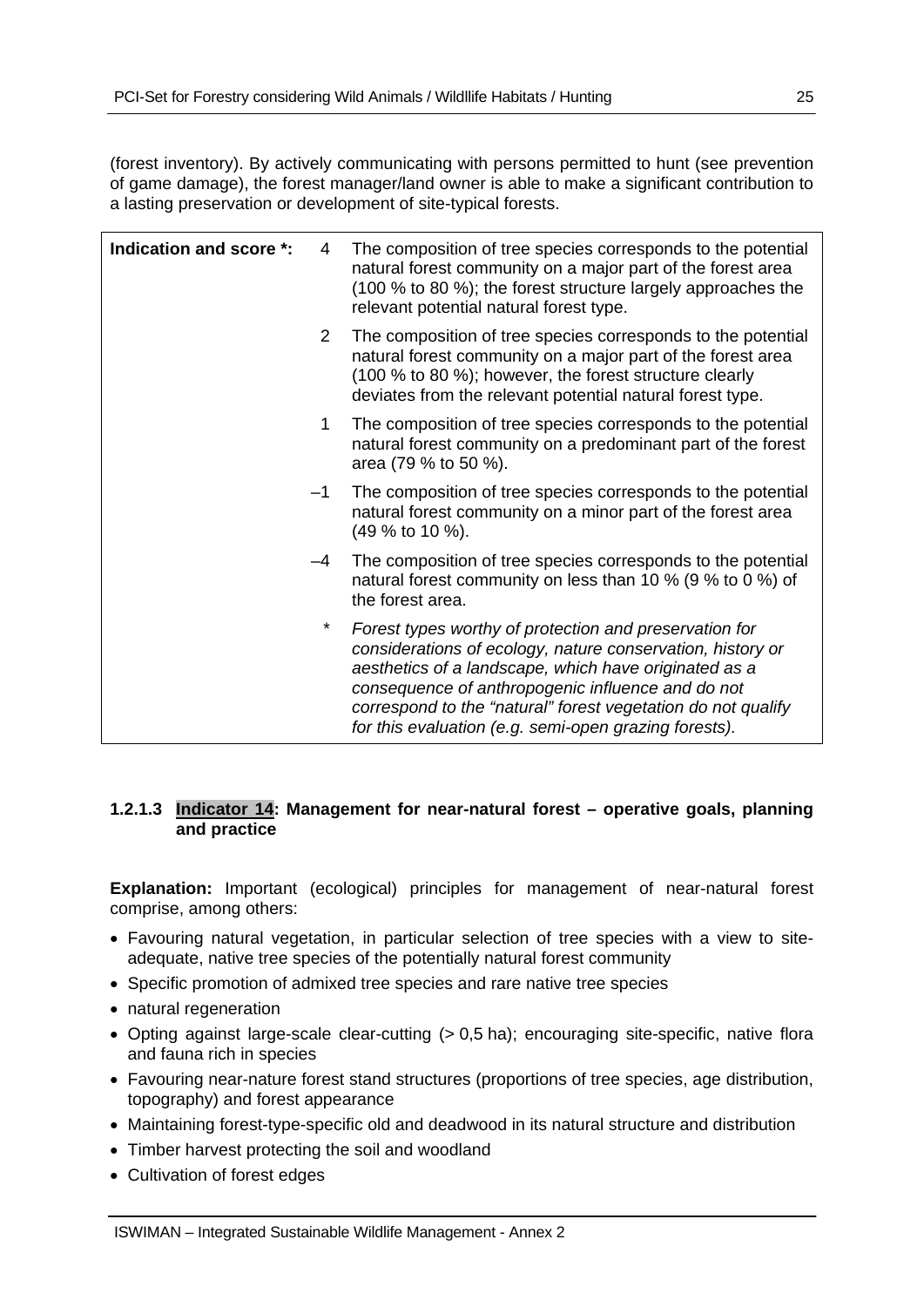| <b>Indication and score:</b> | 4           | Forest management favouring near-natural vegetation is a<br>documented objective of a forest enterprise and/or the forest<br>owner; the management plan contains implementation<br>provisions systematically applied in practical forest<br>management.                                        |
|------------------------------|-------------|------------------------------------------------------------------------------------------------------------------------------------------------------------------------------------------------------------------------------------------------------------------------------------------------|
|                              | $2^{\circ}$ | Forest management favouring near-natural vegetation is a<br>documented objective of a forest enterprise and/or the forest<br>owner; the management plan contains implementation<br>provisions – however, there are deficiencies regarding their<br>application in practical forest management. |
|                              | 1.          | Forest management favouring near-natural vegetation is a<br>documented objective of a forest enterprise and/or the forest<br>owner; however, there are no concrete implementation<br>provisions                                                                                                |
|                              | 0           | Forest management favouring near-natural vegetation is an<br>objective of the forest enterprise and/or the forest owner;<br>however, there is no written documentation.                                                                                                                        |
|                              | $-2$        | Forest management favouring near-natural vegetation is not<br>an objective of the forest enterprise and/or the forest owner,<br>nor is it applied.                                                                                                                                             |

#### **1.2.2 Criterion: Forest Management accommodates the habitat needs of wild animals**

#### **1.2.2.1 Indicator 15: Giving consideration to the habitat needs of threatened, sensitive and recolonising wildlife species**

**Explanation**: Through silvicultural techniques, forest management can shape the habitats of wild animals. Along with the susceptibility to damage, habitat requisites important for threatened, sensitive and/or recolonising wild animals pertaining to the potential natural species inventory should also be taken into account. In this context, particular attention should go to maintaining or establishing rare habitat requisites (special sites). In the Wienerwald, this might be wetland habitats, old tree stands, deadwood, etc. By way of targeted silvicultural habitat management, forestry is able to contribute greatly to preserving and fostering threatened and/or recolonising native animal species. Forest road construction and wood haulage (in particular in terms of disturbance), too, should be handled with an awareness of threatened and/or sensitive species, on the basis of knowledge of the current and potential natural species inventory in one's own woodland as well as of the habitat needs of these species. If required, relevant information should be sought from persons permitted to hunt and/or wildlife ecologists. Consideration of these aspects is evidenced by documentation of measures in the forest management plan as well as records of measures actually implemented.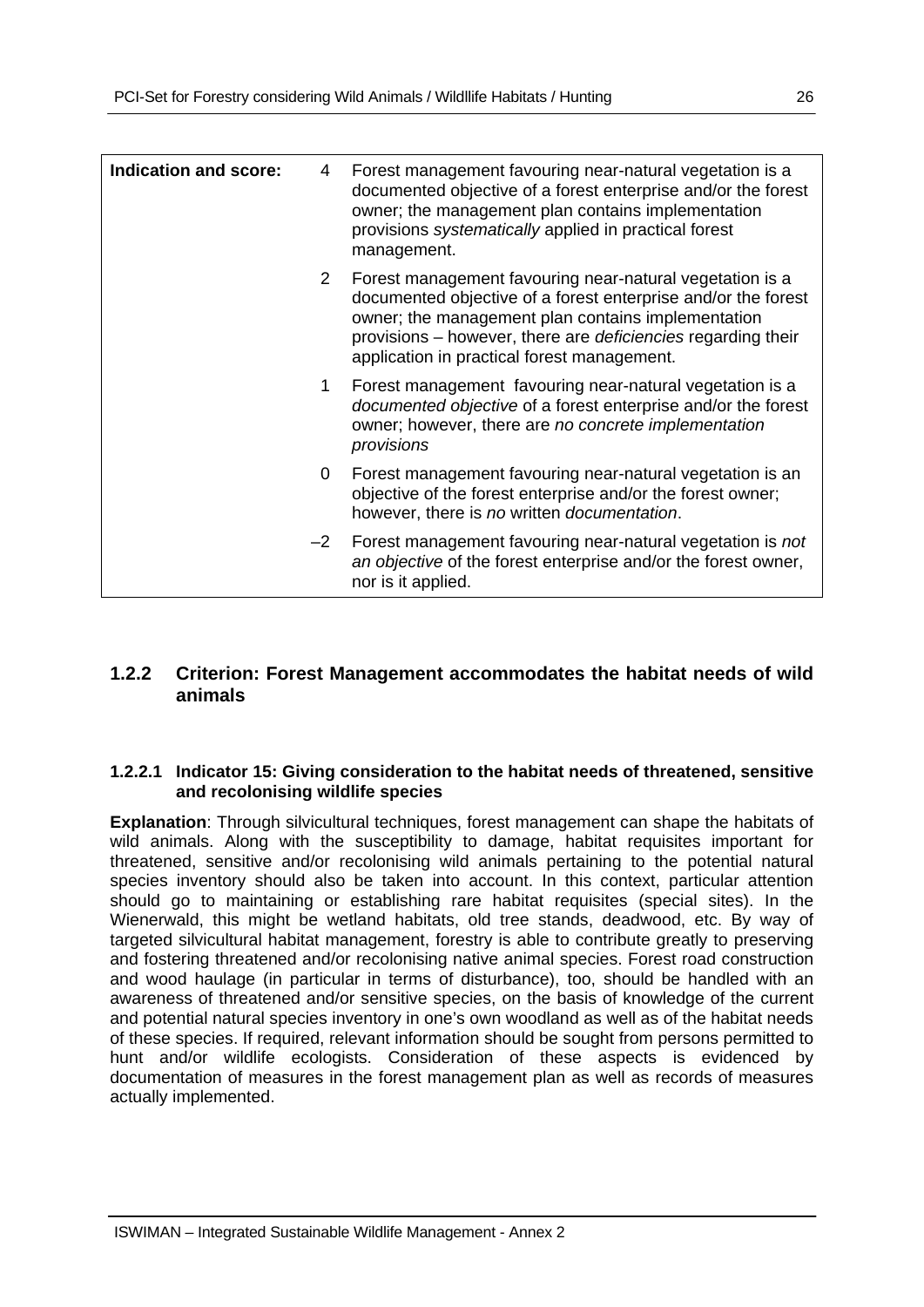| Indication and score: | 4    | There is evidence that threatened, sensitive and/or<br>recolonising wild animal species are encouraged through<br>active forest management measures (e.g. development or<br>preservation of habitats) |
|-----------------------|------|-------------------------------------------------------------------------------------------------------------------------------------------------------------------------------------------------------|
|                       | $-1$ | Threatened, sensitive and/or recolonising wild animal<br>species are not taken into account in terms of forest<br>management.                                                                         |
|                       | $-4$ | Forest management entails loss or impairment of habitats of<br>threatened, sensitive and/or recolonising wild animal<br>species.                                                                      |

#### **1.2.2.2 Indicator 16: Giving consideration to the reproductive biology and life-cycle of threatened and sensitive wild animal species**

**Explanation:** Forest management is rarely seen as a factor of disturbance, in particular by the forest manager him or herself. However, disturbance, and especially habitat-changing measures at times sensitive for wild animals, may have a strong impact on their behaviour. Partial habitats that were freely accessible only a few years ago may become difficult to reach on account of construction, settlement, new infrastructure, etc., or only be available in the form of relict areas. Forestry operations may result in additional barriers, sources of disturbance, and thus in disruption or stress for wild animals.

It is important to develop forests with forest roads or trails usable for forestry in a moderate and well-planned manner, taking into account in particular the consequent effects of tourism and disturbance for wild animals. Planning across forest ownerships may entail great advantages and minimise disturbing impacts. The spatial and temporal behaviour of wild animals, and even the potential wildlife species inventory may respond positively.

Concrete examples demonstrating that forestry heeds wild animals are the establishment of wildlife rest zones, cessation of interference in close proximity to nest sites or dens during the breeding season (to avoid hatching losses e.g. for owls, black storks, birds of prey, etc.), and, ideally, shifting forestry-related works in sensitive areas, e.g. in rutting and birthing zones to less critical seasons.

Such measures may minimise reproductive losses and thus benefit hunting later on. In case of wild animals not hunted, it will increase the aesthetic value while hunting. Paying heed to phases when wild animals are sensitive to disturbance as well as to the areas thus affected ought to be adequately documented in management plans. The emphasis here is on the threatened and sensitive wildlife species as reflected in the wildlife species inventory or on a separate list. If threatened and sensitive species do not (yet) occur in the unit of observation or the presence of such species is unknown, planning should consider how such species would be taken into account if they were to arrive in the relevant area.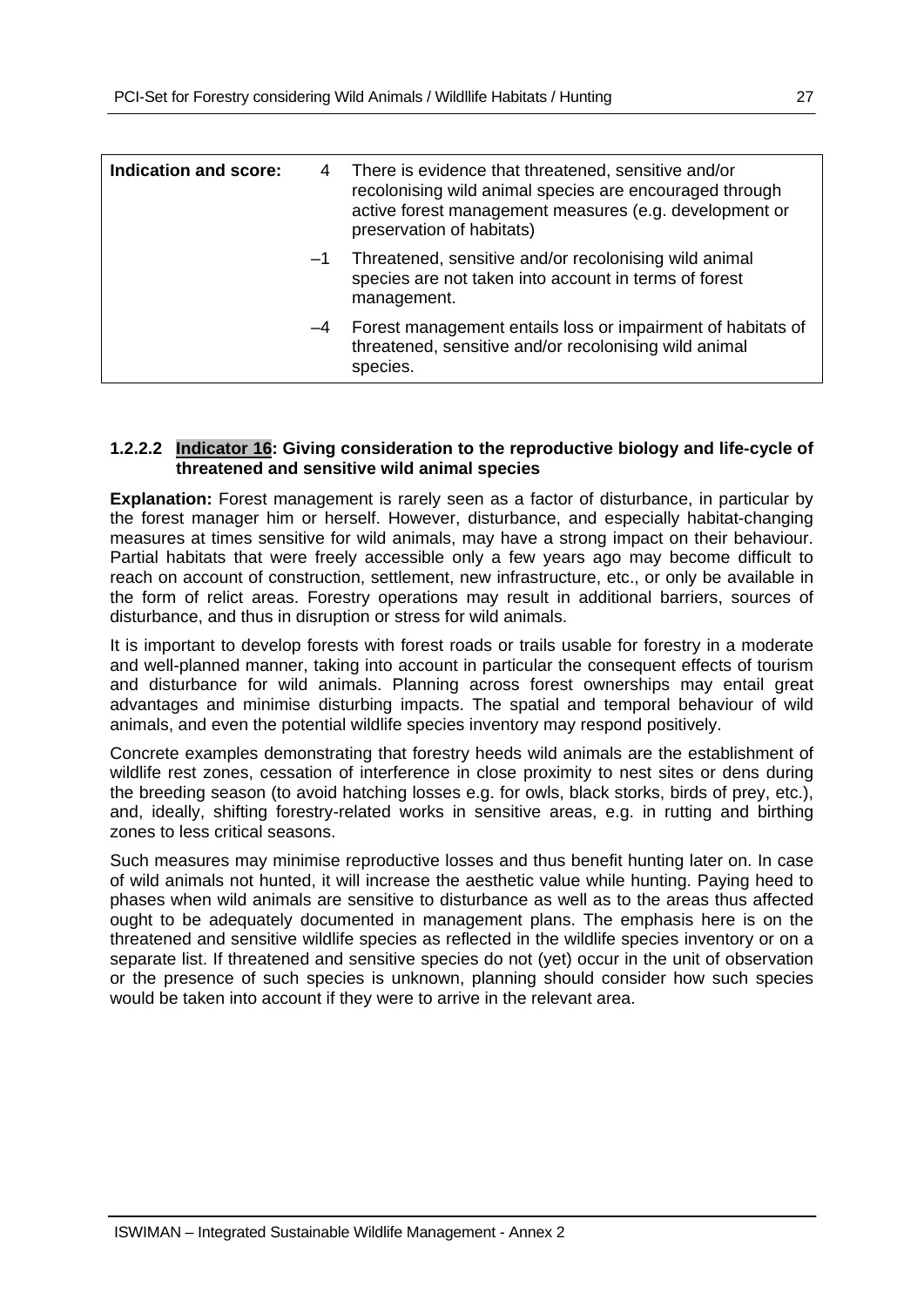| <b>Indication and score:</b> | 4    | Areas and times critical for threatened, sensitive wild animals<br>are taken into account in terms of forest management by<br>way of adequate planning.                |
|------------------------------|------|------------------------------------------------------------------------------------------------------------------------------------------------------------------------|
|                              | 1    | Areas and times critical for threatened, sensitive wild animals<br>are taken into account to some extent in terms of forest<br>management by way of adequate planning. |
|                              | $-4$ | Areas and times critical for threatened, sensitive wild animals<br>are not taken into account in terms of forest management by<br>way of adequate planning.            |

#### **1.2.2.3 Indicator 17: Existence of far-reaching agreements regarding the sustainable management and development of wildlife habitats**

**Explanation:** Wild animals are unaware of human ownership boundaries. Habitat-shaping measures (construction of forest roads, larger-scale clear-felling, etc.) should thus be planned across forest, hunting and operational ownerships tol best meet wild animals' habitat needs. This is mainly true for wide-ranging wildlife species such as red deer, wild boar, birds, etc. The smaller the units managed and developed, the more desirable are cross-territorial guidelines. If neighbourhood relationships are good, harmonisation may work informally by agreement. However, measures across operations ought to be documented in writing.

| <b>Indication and score:</b> | 4    | There are <i>written</i> agreements across hunting/forestry<br>territories benefiting wide-ranging wildlife species (e.g. birds,<br>red deer, wild boar, etc.), and these agreements are adhered<br>to.                       |
|------------------------------|------|-------------------------------------------------------------------------------------------------------------------------------------------------------------------------------------------------------------------------------|
|                              | 2    | There are management and development agreements<br>across hunting/forestry territories benefiting wide-ranging<br>wildlife species (e.g. birds, red deer, wild boar, etc.).                                                   |
|                              | 1    | There are no management and development agreements<br>across hunting/forestry territories, even though the land<br>owner/forest manager <sup>3</sup> is acting in support of their<br>establishment.                          |
| $-1$                         |      | Management and development agreements across<br>hunting/forestry territories do not exist, nor is anyone acting in<br>support of their establishment.                                                                         |
|                              | $-2$ | Management and development agreements across<br>hunting/forestry territories do not exist, nor is anyone acting in<br>support of their establishment; the land owner/forest manager<br>prevents a cross-operational strategy. |

-

<sup>&</sup>lt;sup>3</sup> Der bewertete Grundeigentümer oder Forstwirt bzw. Forstbetrieb.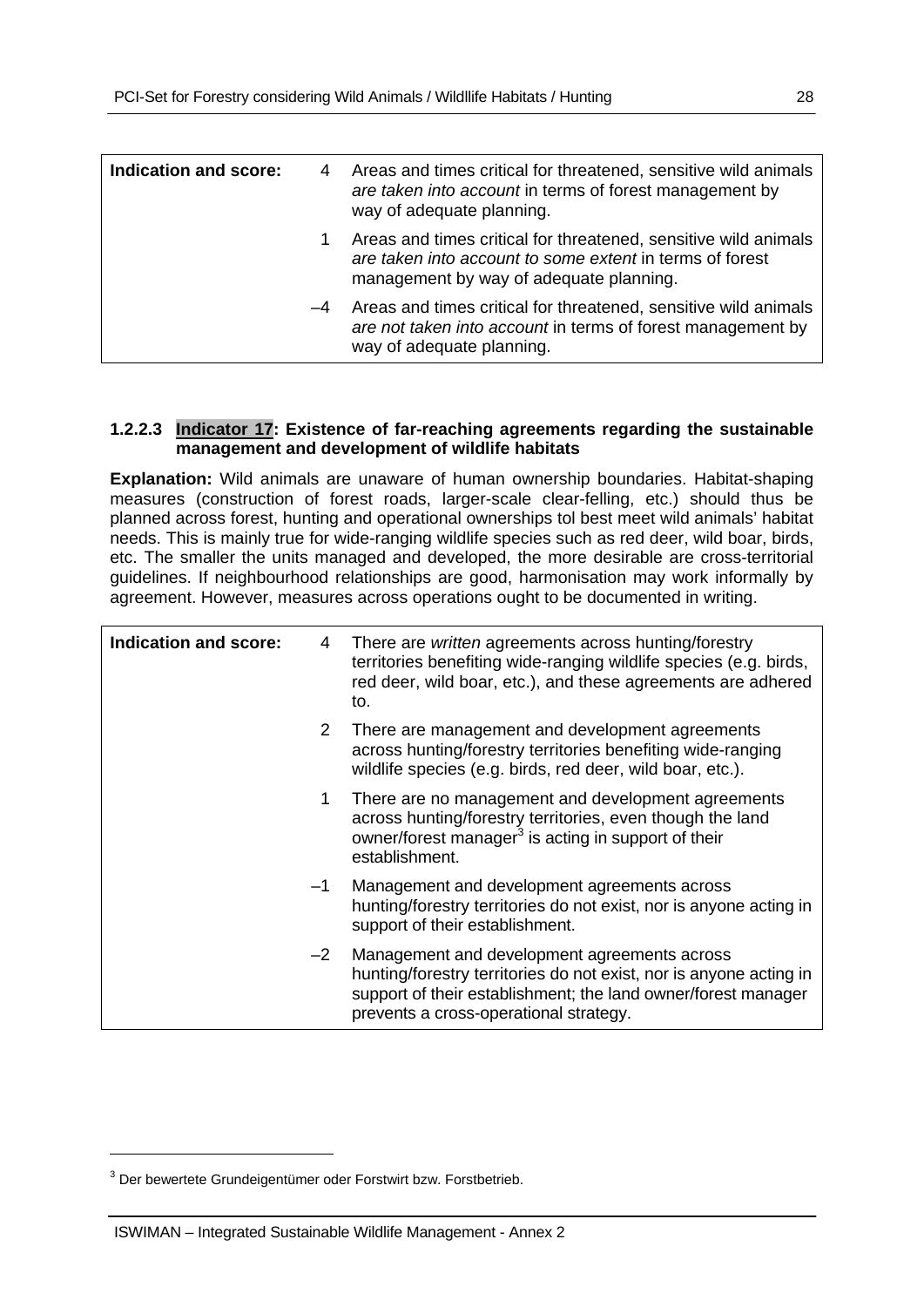## **2 ECONOMY**

## **2.1 Principle: Securing and/or improving the profitability of hunting is an objective of forest management**

## **2.1.1 Criterion: Contributing to the profitability of hunting in the medium term**

#### **2.1.1.1 Indicator 18: Existence of a marketing strategy for hunting in the Biosphere Reserve**

**Explanation:** For a contribution of hunting to the income of a forest operation/land owner, it is of critical importance whether he or she dedicates attention to the way hunting leases, hunts and bags, trophies, etc. are marketed. Proceeds from hunting leases and marketing of hunting may be optimised on the basis of a targeted marketing strategy vis a vis potential hunting tenants and customers. In this sense, the payback to the operational budget of hunting invitations (e.g. cultivating and establishing contacts with business partners), too, is to be understood as a marketing strategy. The marketing of game is assessed via the following Indicator and does not fall under the present Indicator.

The use of the Biosphere Reserve for marketing purposes also in the field of hunting management may be best achieved via a (future) quality brand (label/product definition) for "Hunting in a Biosphere Reserve;" however, the status of the Wienerwald region as a Biosphere Reserve may also be used for marketing independently. Both may contribute significantly to the success of a marketing strategy and, in addition, foster regional identity in the sense of the biosphere reserve concept.

| Indication and score: | 2 There is a marketing strategy for hunting as a source of<br>income in addition to forest management. |
|-----------------------|--------------------------------------------------------------------------------------------------------|
|                       | There is no marketing strategy for hunting as a source of<br>income in addition to forest management.  |

#### **2.1.1.2 Indicator 19: Marketing of regional game products**

**Explanation**: The optimum marketing of game from the Wienerwald Biosphere Reserve and the products derived from game (from sustainable production) represents an economic potential.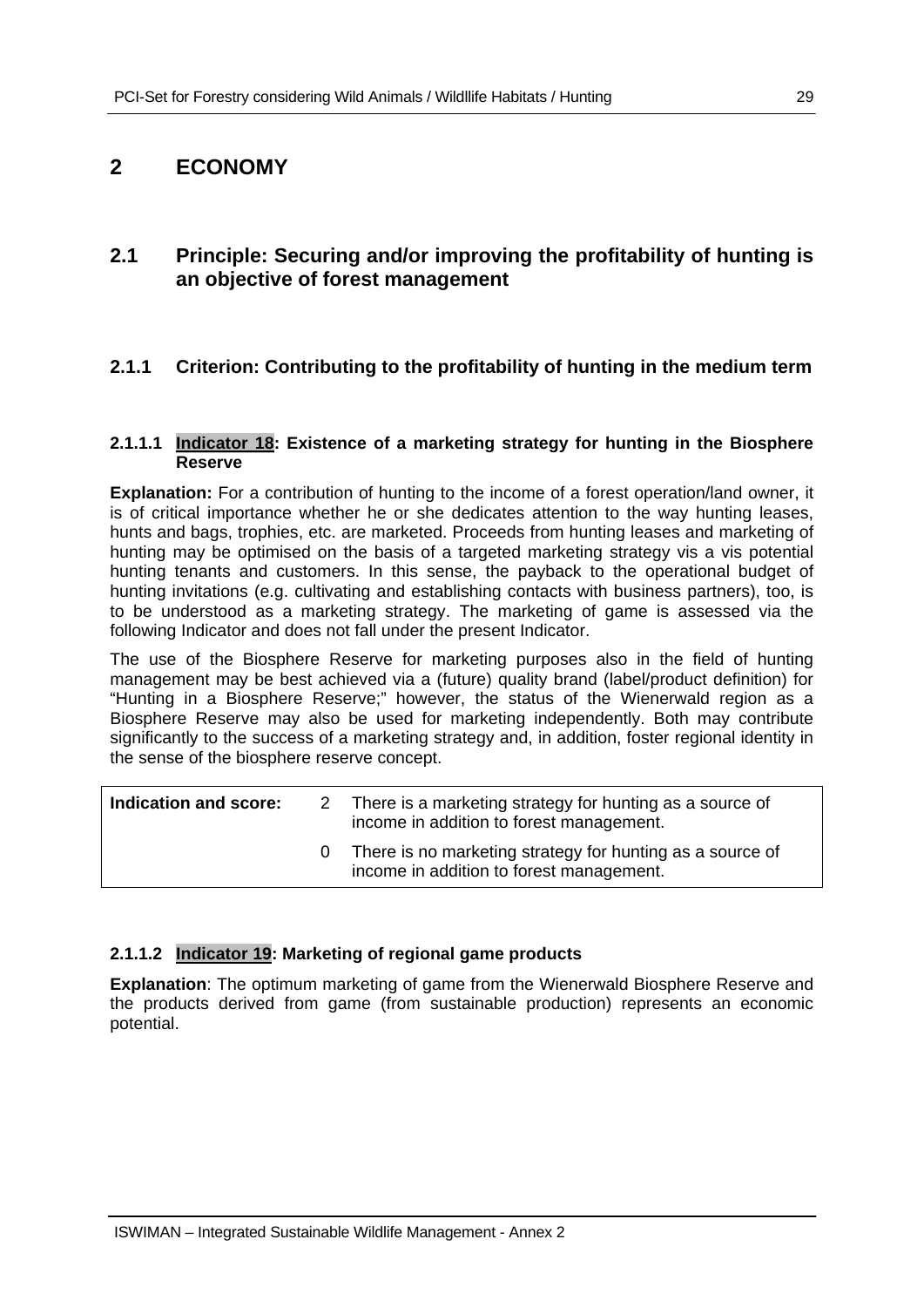| Indication and score: | 2 There is a recognised quality brand (label) for regional game<br>products and their sale is supported by the forest manager,<br>or the forest manager supports the creation of such a brand. |
|-----------------------|------------------------------------------------------------------------------------------------------------------------------------------------------------------------------------------------|
|                       | -2 The marketing of regional game products is not supported.                                                                                                                                   |

### **2.1.2 Criterion: The value of hunting is preserved and/or improved by forest management**

#### **2.1.2.1 Indicator 20: Forestry measures to improve the market value of hunting**

**Explanation:** Apart from the influence of the average regional market value, site-related factors such as proximity to cities or appealing landscape, the assumed or actually attainable market value of a hunt is mainly defined in terms of its richness in species, achievable game bags, the (average) quality of trophies and hunting accessibility (how can the hunting territory be reached, is it developed and accessible, how well-equipped is it?). All these factors can be positively as well as negatively influenced by forest management.

Serving the needs of hunting tenants and (paying) hunting guest particularly well, in the sense of "customer friendliness," can help to raise the image and thus also the value of a hunt. Specific fostering of rare wildlife species, which subsequently enables bagging of uncommon trophies without jeopardising the relevant population, may be a means to increase the market value. Equally, a favourable infrastructure regarding hunting equipment and fixed installations (hunting lodges, stalking trails, hunting seats, hides and blinds, feeding, if required, etc.) is also a factor not to be ignored in terms of market value. It is worth noting that hunting-related measures on the part of the owner that contribute to increasing the market value may at the same time have negative impacts in terms of ecological requirements of sustainability – e.g. over-intensive game management resulting in unnaturally high game populations with impacts on the vegetation unacceptable in terms of regional culture.

| Indication and score: | <sup>2</sup> | Forest management measures contribute significantly to a<br>high market value of hunting.     |
|-----------------------|--------------|-----------------------------------------------------------------------------------------------|
|                       |              | Forest management measures do not contribute noticeably<br>to a high market value of hunting. |
|                       | $-2$         | Forest management measures reduce the market value of<br>hunting.                             |

#### **2.1.2.2 Indicator 21: Support of hunting ground installations and equipment**

**Explanation:** Equipping hunting territories with installations such as grazing areas for game (grazing areas on agricultural land, grazing meadows, feeding spots, salt licks, deerstands/raised hides) is sometimes necessary and a factor determining the attractiveness and market value of a hunting territory. However, installations tend to require the consent of the land owner. By allowing the establishment of infrastructure on the hunting ground, land owners contribute at the same time to enhancing the market value of a hunt. By providing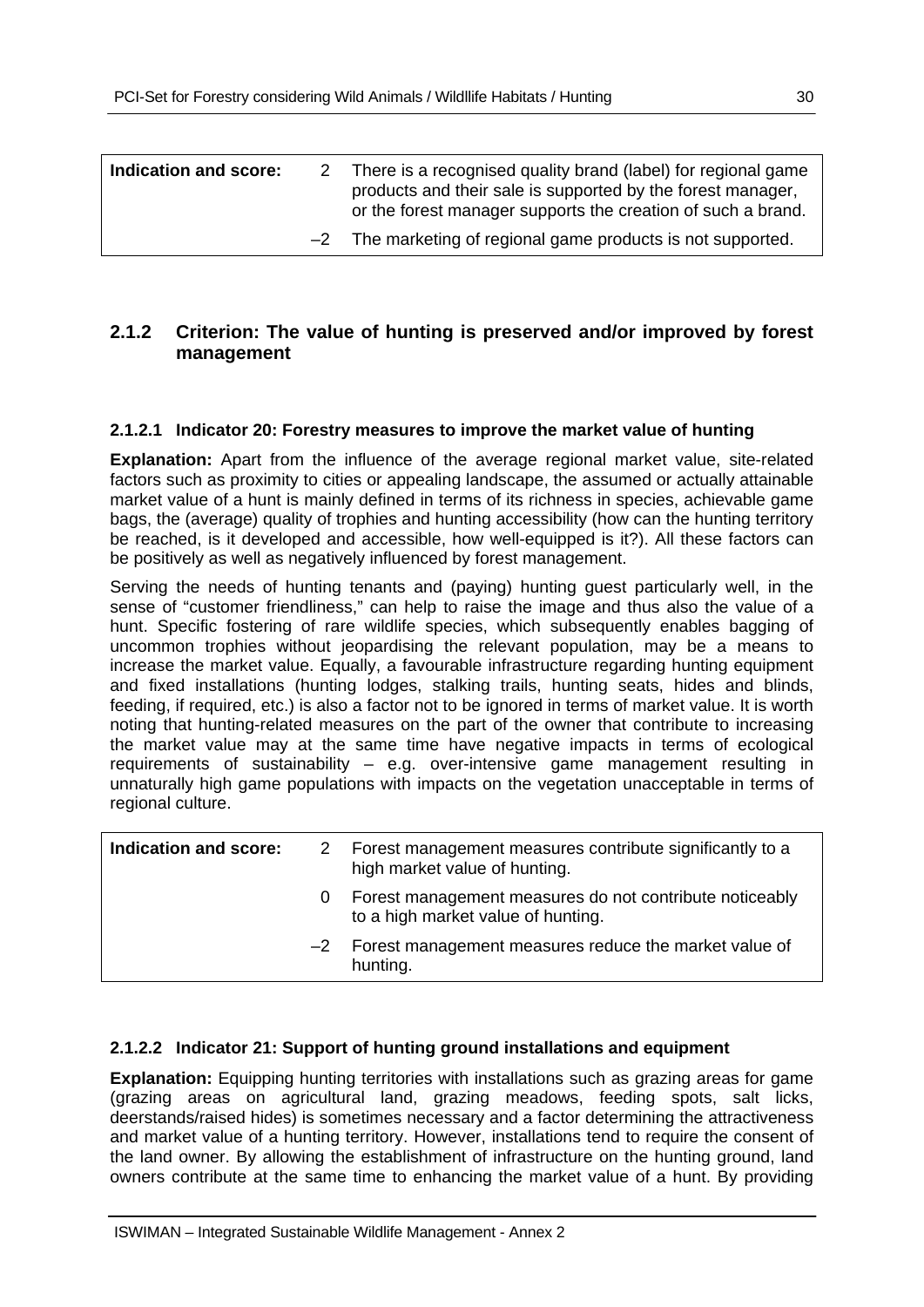construction material and/or workforce (e.g. for deerstands), building trails, etc., the owner can actively support the operation.

| Indication and score: |      | 2 The establishment and maintenance of hunting ground<br>installations necessary to keep up an effective hunting<br>operation is allowed and actively supported by the owner. |
|-----------------------|------|-------------------------------------------------------------------------------------------------------------------------------------------------------------------------------|
|                       | $-1$ | The establishment and maintenance of hunting ground<br>installations necessary to keep up an effective hunting<br>operation is made possible, but not actively supported.     |
|                       | $-2$ | The establishment and maintenance of hunting ground<br>installations necessary to keep up an effective hunting<br>operation is prevented.                                     |

## **2.2 Principle: Accommodating efficient game hunting is an objective of forest management**

**Explanation:** Whether forest management allows scope to hunt wildlife is important in terms of avoiding game damage as well as for maintaining the value of hunting. Observing this principle thus serves both to secure and/or improve profits from hunting and to avoid game damage.

## **2.2.1 Criterion: Creating scope for hunting in forests**

#### **2.2.1.1 Indicator 22: Establishing an adequate number of hunting areas**

**Explanation:** Hunting aisles and hunting areas are as a rule established by consent of the land owner. As establishing and maintaining these surfaces mostly demands interfering with the forest vegetation (felling of trees, regular cutting to keep areas open), it makes sense to harmonise such activities with forest management. Adequate scope for hunting contributes to regulation of wildlife populations and in turn may lower the hunting pressure and contribute to lessening game damage. However, particularly in a Biosphere Reserve, it is important for hunting areas to be newly established only to the extent necessary for efficient hunting in the sense of wildlife population regulation and meeting hunting requirements as well as maintaining the hunting value of a territory. Wherever possible, instead of hunting aisles, hunting should be based on logging and clear-felled areas arising from forestry-related use. This increased hunting efficiency "in the wake of forestry-related use" can be optimised by agreement between forest owners/ managers and hunters. Fewer available hunting areas may also partly be compensated by adapting hunting strategies and techniques.

The Indicator assesses whether the forest owner/manager provides sufficient hunting areas (specifically established hunting aisles and areas, areas arising from forestry use) compared to the amount of hunting area actually needed. In terms of an assessment of whether existing hunting areas are sufficient with regard to meeting requirements of the hunting bag plan, besides of the quantity (area and number), their spatial and temporal distribution must also to be taken into account.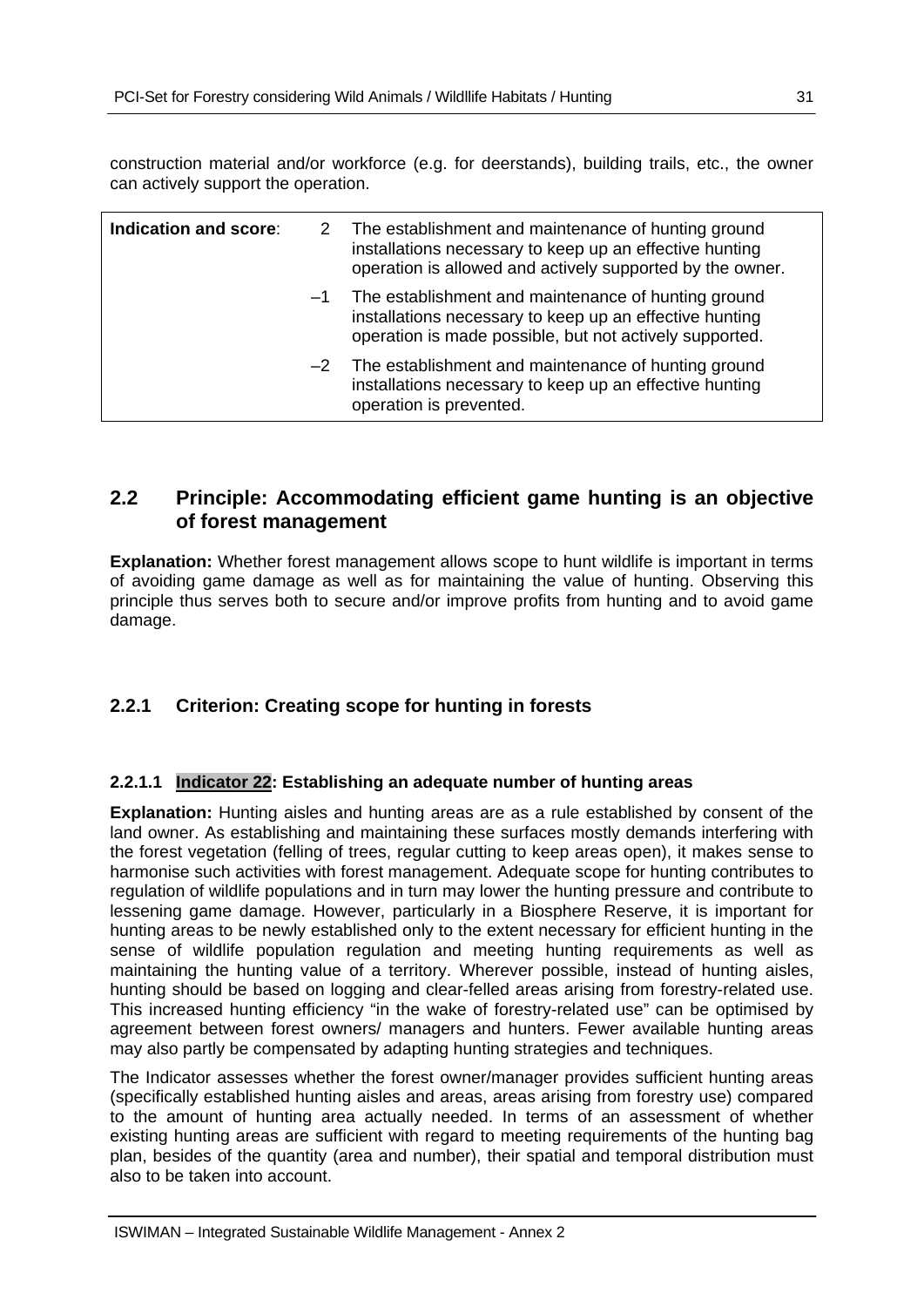| Indication and score: |      | 2 There are sufficient hunting areas in order to guarantee<br>efficient hunting in the sense of meeting requirements of<br>hunting bag plan.              |
|-----------------------|------|-----------------------------------------------------------------------------------------------------------------------------------------------------------|
|                       |      | $-2$ Hunting areas in order to guarantee efficient hunting in the<br>sense of meeting requirements of hunting bag plan are not<br>sufficient.             |
|                       | $-3$ | There are <i>more</i> hunting areas than needed by hunters to<br>guarantee efficient hunting in the sense of meeting<br>requirements of hunting bag plan. |

#### **2.2.1.2 Indicator 23: Giving consideration to scope for hunting when choosing forest management methods**

**Explanation:** The efficiency of hunting correlates to a great degree with the forest structure and forest management measures. If, for example, major parts of a forest area are dominated by dense tree stands with lack of tending (thickets, dense pole-stage woods, etc.), the visibility of game and scope for hunting are greatly limited. When a forestry operation decides upon the kind of forest management measures, their influence upon the conditions for hunting game should thus also be considered, in particular if poor hunting conditions make it more difficult to regulate game populations and meet hunting bag requirements, and/or lower the hunting value of a hunting ground.

| Indication and score: |      | There is evidence that the creation and/or maintenance of<br>scope for hunting is taken into account in terms of planning<br>and implementing forest management measures. |
|-----------------------|------|---------------------------------------------------------------------------------------------------------------------------------------------------------------------------|
|                       | $-1$ | The creation and/or maintenance of scope for hunting is not<br>taken into account in terms of planning and implementing<br>forest management measures.                    |
|                       | x    | Not applicable, no score (assessment for core zones not<br>possible as there is no forest management).                                                                    |

### **2.2.2 Criterion: Giving consideration to wildlife and scope for hunting in terms of space and time**

#### **2.2.2.1 Indicator 24: Giving consideration to wildlife in terms of space and time when it comes to forestry-related measures**

**Explanation:** Several forestry-related measures such as logging, timber haulage, construction of paths, forest cultivation works, territorial inspection, etc., may often involve an undesired disturbance of game. This, again, may impair scope for hunting game and, by hindering hunting and/or disturbing game movements or grazing, increase or cause game damage. Along with activities of forest management, other activities by different users (e.g. people seeking recreation, hunters) may have a similar or even stronger effect upon wildlife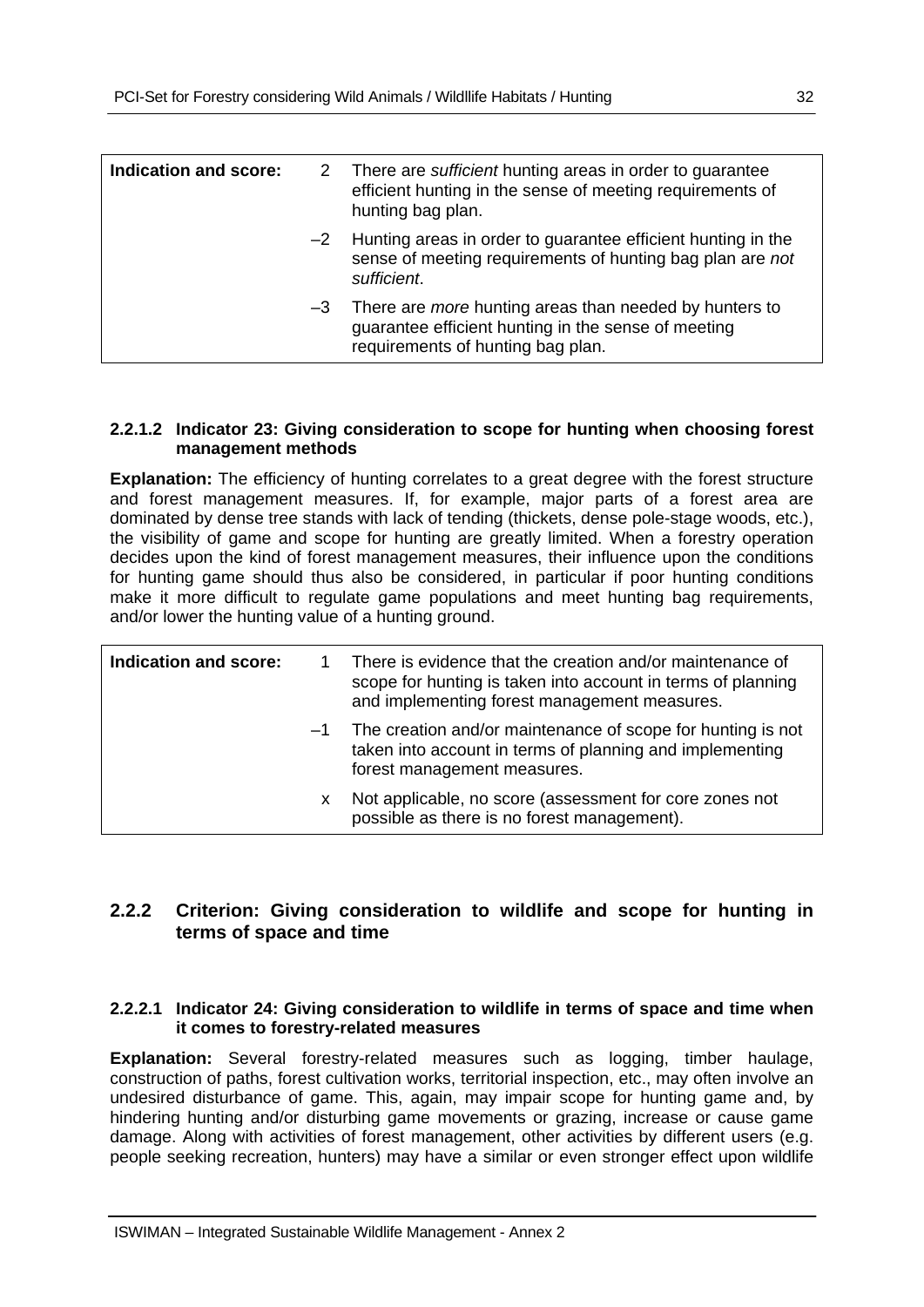habitats. In terms of forestry, however, only the contribution of forestry-related measures to avoid disturbance of wildlife and rendering hunting more difficult should be assessed.

Forest management measures in wildlife habitats should thus pay as much attention as possible to hunting needs in terms of spatial and temporal planning. This refers, for example, to wildlife rest zones, important cover and feeding areas, areas of concentrated hunting and of game damage, supplementary feeding, times of planned driven hunting, the low-feeding season, main hunting seasons of wildlife species, etc. In order to avoid, or to reduce as far as possible, avoidable disturbance of game and game hunting, an exchange of information on a regular and timely basis (ahead of planned measures) is required. This may often also augment mutual benefits. If, for example, hunters are informed in time about planned afforestation and regeneration areas, these areas may be hunted on more intensively, and thus browsing may be reduced.

The evidence that the above factors are taken into account is provided by confirmation by the persons permitted to hunt as well as by relevant records in forest management documents.

| Indication and score: |   | 3 There is evidence that the planning and implementation of<br>relevant forest management measures always takes hunting<br>needs into account both in terms of space and time.     |
|-----------------------|---|------------------------------------------------------------------------------------------------------------------------------------------------------------------------------------|
|                       | 0 | There is evidence that the planning and implementation of<br>relevant forest management measures occasionally takes<br>hunting needs into account both in terms of space and time. |
|                       |   | $-3$ There is no evidence that the planning and implementation<br>of relevant forest management measures take hunting needs<br>into account both in terms of space and time.       |

## **2.3 Principle: Contributing to avoiding game damage is an objective of forest management**

**Explanation:** Forest management measures have an important effect upon the risk of game damage to forest vegetation mainly in large, connected forest areas. If, however, the forest occurs only in the form of isolated woods, the effect upon the forest structure is greatly overlaid by agricultural and other measures outside the forest and thus weakened. When sivicultural options to minimise the forest's susceptibility to game damage have been employed to the full extent, existing forest/game problems can only be solved by effects of hunting and landscape planning. However, to create scope for hunting efficiently, support by forest management may be crucial – e.g. by building hunting trails, hunting aisles or clearing vegetation round hides. For information on controlling a forest's susceptibility to game damage, readers are referred to Reimoser et al. (2006).

#### **2.3.1 Criterion: Forest management takes into account the forest's susceptibility to game damage**

**Explanation:** There are various ways in which forest management may influence the susceptibility of vegetation to game damage. Susceptibility is as a rule low, if: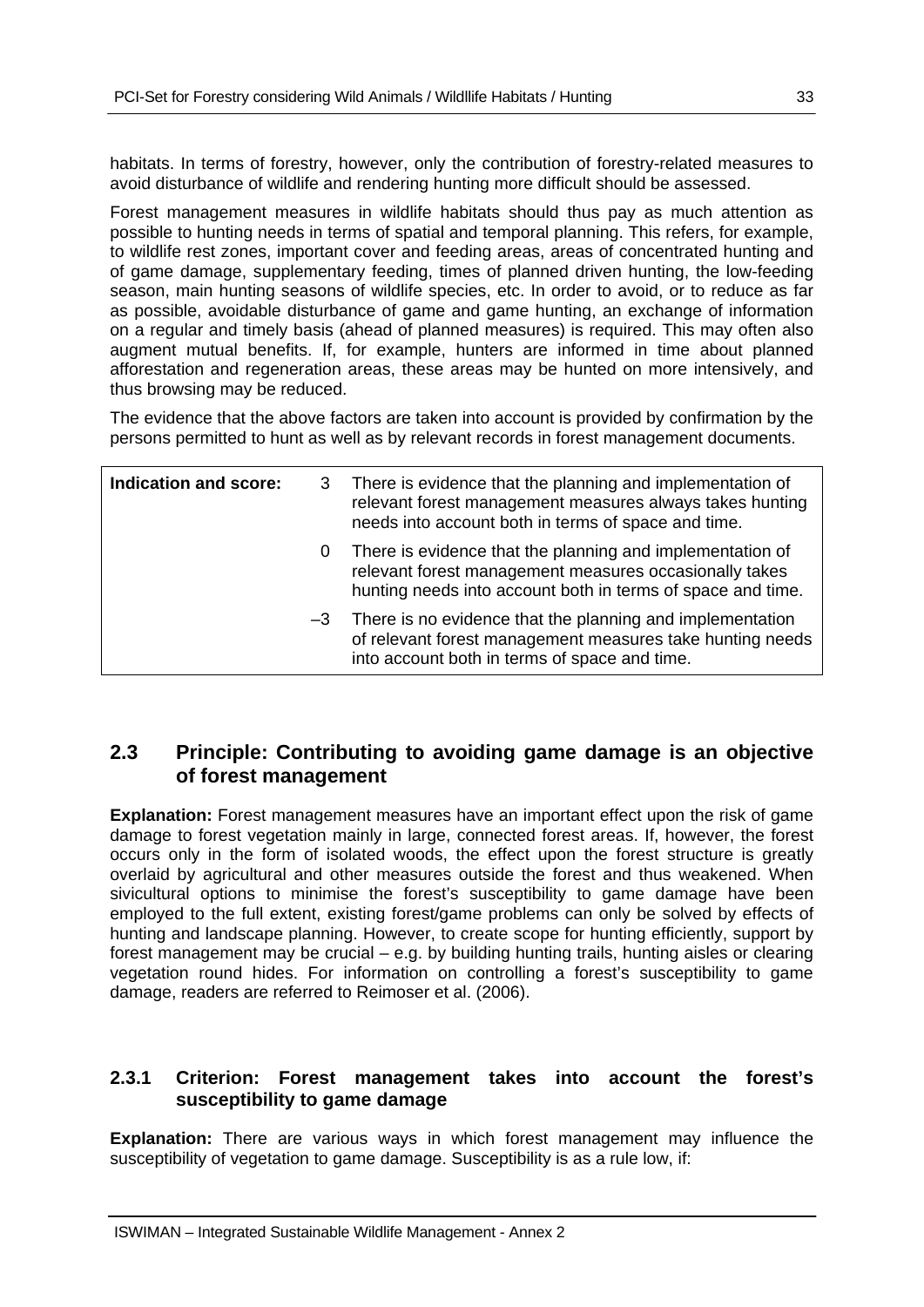- food availability (feeding area) is high in relation to other reasons for game to settle an area (living space, shelter from weather or predators),
- the forest can be regenerated mainly or exclusively naturally (not by way of afforestation),
- the tree species targeted by forestry occur in high numbers,
- food availability in summer does not unnaturally exceed food availability in winter.

In terms of susceptibility of a forest to game damage, the ratio of food availability and other reasons for settlement is important. This ratio may be greatly impaired by non-natural silviculture. This generates what are called "ecological traps" (which encourage a wildlife density excessive for the respective biotope on account of optimised habitat factors unrelated to food, with minimised food availability). These ecological traps may provoke an unnaturally strong use of vegetation by the animals, and associated high damage levels. Near-natural forest management, in turn, allows as a rule for more stress resistant forests (an appropriate forestry-related carrying capacity for cloven-hoofed game).

Compared to forest management by clear-felling, near-natural management methods as a rule create more feeding opportunities relative to the attractiveness of the biotope that is unrelated to food availability, which greatly reduce the susceptibility to game damage of young forests and thus critically strengthen a forest's stability vis-à-vis game damage. What is significant in this regard is the improved capacity and/or better utilisation of natural ecological mechanisms of regulation in the "forest – cloven-hoofed game" system, which helps to reduce time-intensive and costly interventions to avoid damage (including various measures of protection and regulation). However, the hunting of game is rendered more difficult in naturally regenerated forests that are more complex and demands an adaptation of hunting methods as well as construction of hunting aisles.

The forms of forest use least susceptible to game damage are mainly those with infrequent or absent clear-felling, where natural self-regeneration (i.e. no artificial afforestation) is achieved under the dispersed canopy of the old tree stands (after selective felling that leaves a reduced number of mature trees). This method results in less salient forest edges and, in most cases, a greater density of young trees.

#### **2.3.1.1 Indicator 25: Reduction of the susceptibility of forests to browsing damage**

**Explanation:** Unlike hunting, forestry is able to exert a direct influence upon a forest's susceptibility to game damage. Silvicultural measures can greatly change the susceptibility of young forest stands to browsing. Forest regeneration after clear-cutting, for example, is characterised by low stem densities (from replanting) and mixed tree species are mostly rare. Natural rejuvenation under the crowns of old tree stands frequently results in a greater number of young trees. This naturally achieved "regeneration surplus" allows for a much larger number of trees to be browsed without preventing adequate regrowth, thus resulting in an overall increase in stress resistance of the biotope (forest-management-related carrying capacity for cloven-hoofed game). A sufficient number of healthy trees remain for the continued development of the stand. In case of management by clear-felling, very often, a small number of game suffices to cause considerable damage.

Factors increasing a forest's susceptibility to browsing damage are, for example, small forest rejuvenation areas in forests where there are also few grazing opportunities (e.g. small clearfelled areas), as well as newly planted trees from nurseries with lack of alternative sources of food; factors reducing susceptibility to browsing damage are large forest regeneration areas, natural regeneration with high stem densities, large numbers of shrubs and bushes (mainly brambles), target tree species unattractive for browsing, rapid early growth of trees as well as early and intensive forest care (care when thinning).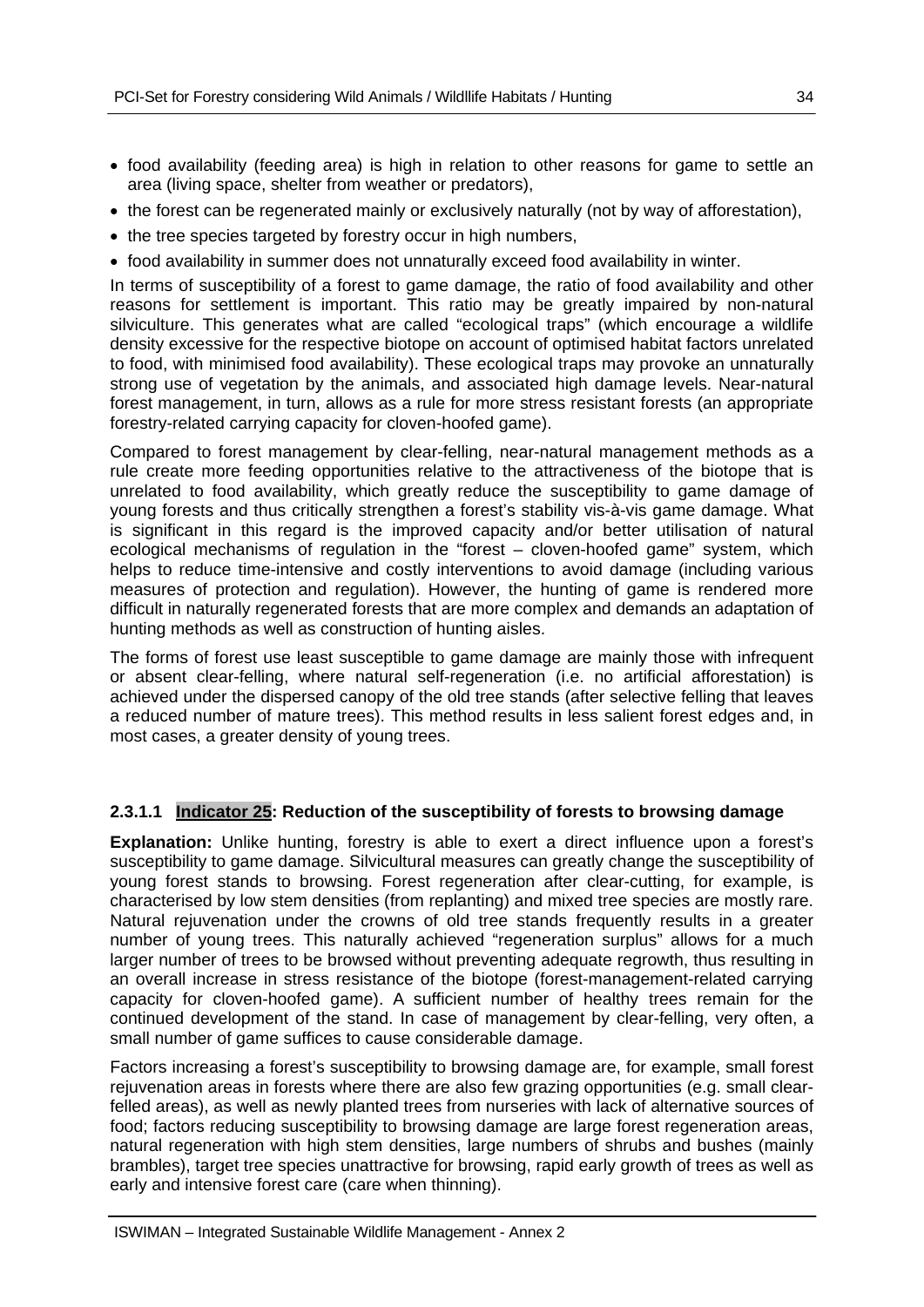The extent to which susceptibility to game damage is taken into account should be documented in the forest operation's management plan.

| Indication and score: | 4 | There is evidence that the forest management strategy and<br>its practical implementation optimally reduce the<br>susceptibility to browsing damage of regenerating forest. |
|-----------------------|---|-----------------------------------------------------------------------------------------------------------------------------------------------------------------------------|
|                       | 2 | There is evidence that the forest management strategy and<br>its practical implementation reduce the susceptibility to<br>browsing damage of regenerating forest.           |
|                       | 0 | The forest management strategy and its practical<br>implementation reduce the susceptibility to browsing damage<br>of regenerating forest in some cases.                    |
|                       |   | -4 The forest management strategy and its practical<br>implementation by no means reduce the susceptibility to<br>browsing damage of regenerating forest.                   |

#### **2.3.1.2 Indicator 26: Giving consideration to the forest's susceptibility to bark peeling damage**

**Explanation:** This indicator is only applicable in forestry operations with forest stands potentially jeopardised by bark peeling. This mainly applies to forest areas harbouring game species prone to bark peeling – in case of the Wienerwald mostly red deer and European mouflon. In terms of tree species, both the coniferous species of spruce and fir as well as beech and most other deciduous species are often subject to bark peeling. Factors increasing the susceptibility of a forest to bark peeling are, e.g., pure spruce stands, singlelayered pole woods and thickets, insufficient care when thinning, lack of food; factors reducing the susceptibility to bark peeling are tree species with thick bark (e.g. larch, pine, oak), free accessibility of other food sources than bark for game, silvicultural methods other than clear-felling, as well as early forest tending (thinning).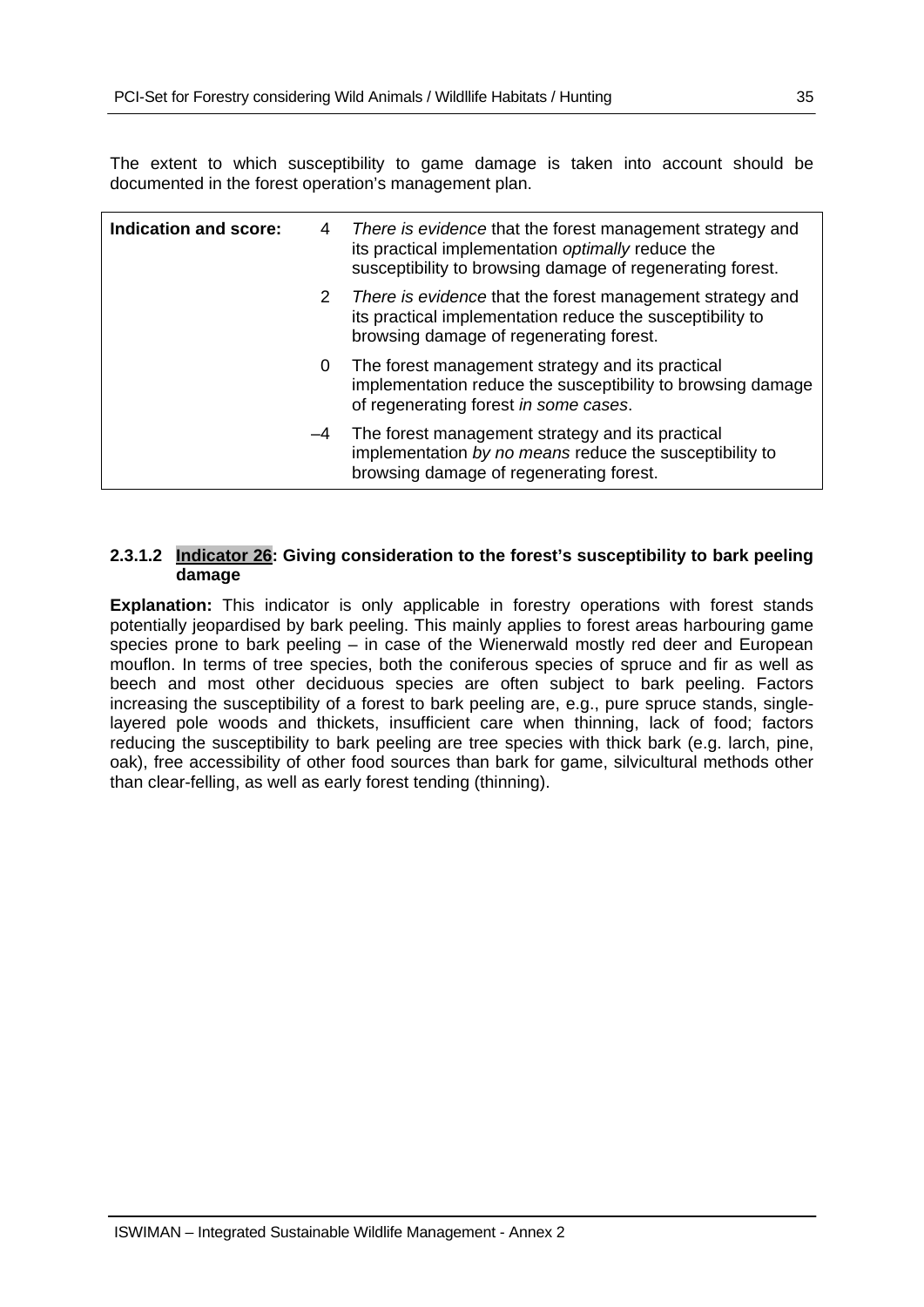| Indication and score: | 4                     | There is evidence that the forest management and its<br>practical implementation optimally reduce the forest's<br>susceptibility to bark peeling damage. |
|-----------------------|-----------------------|----------------------------------------------------------------------------------------------------------------------------------------------------------|
|                       | $\mathbf{2}^{\prime}$ | There is evidence that the forest management and its<br>practical implementation reduce the forest's susceptibility to<br>bark peeling damage.           |
|                       | 0                     | The forest management and its practical implementation<br>reduce the forest's susceptibility to bark peeling damage in<br>some cases.                    |
|                       | $-4$                  | The forest management and its practical implementation by<br>no means reduce the forest's susceptibility to bark peeling<br>damage.                      |
|                       | X.                    | Not applicable, no score (no forest stands susceptible to bark<br>peeling damage or no game species prone to bark peeling).                              |

## **2.4 Principle: Forest management aims to benefit from synergies with hunting**

**Explanation:** The use of possible synergies of forestry and hunting can contribute greatly to maintaining and improving the hunting value as well as to avoiding game damage. Observing this principle thus serves both to secure and/or improve profits from hunting and to avoid game damage.

## **2.4.1 Criterion: Forestry forms an economic unit with hunting**

#### **2.4.1.1 Indicator 27: Confirming a common policy**

**Explanation:** A common economic policy between forestry and hunting consists in particular in harmonising measures, in order to improve the value of a hunt as well as prevent game damage. The fundamental prerequisite for forming an economic unit with hunting is regular contact and exchange of information with the hunting users and/or those who represent their interests. The forming of a unit with common economic policy will be confirmed by the hunters or those who represent their interests on the hunting territory.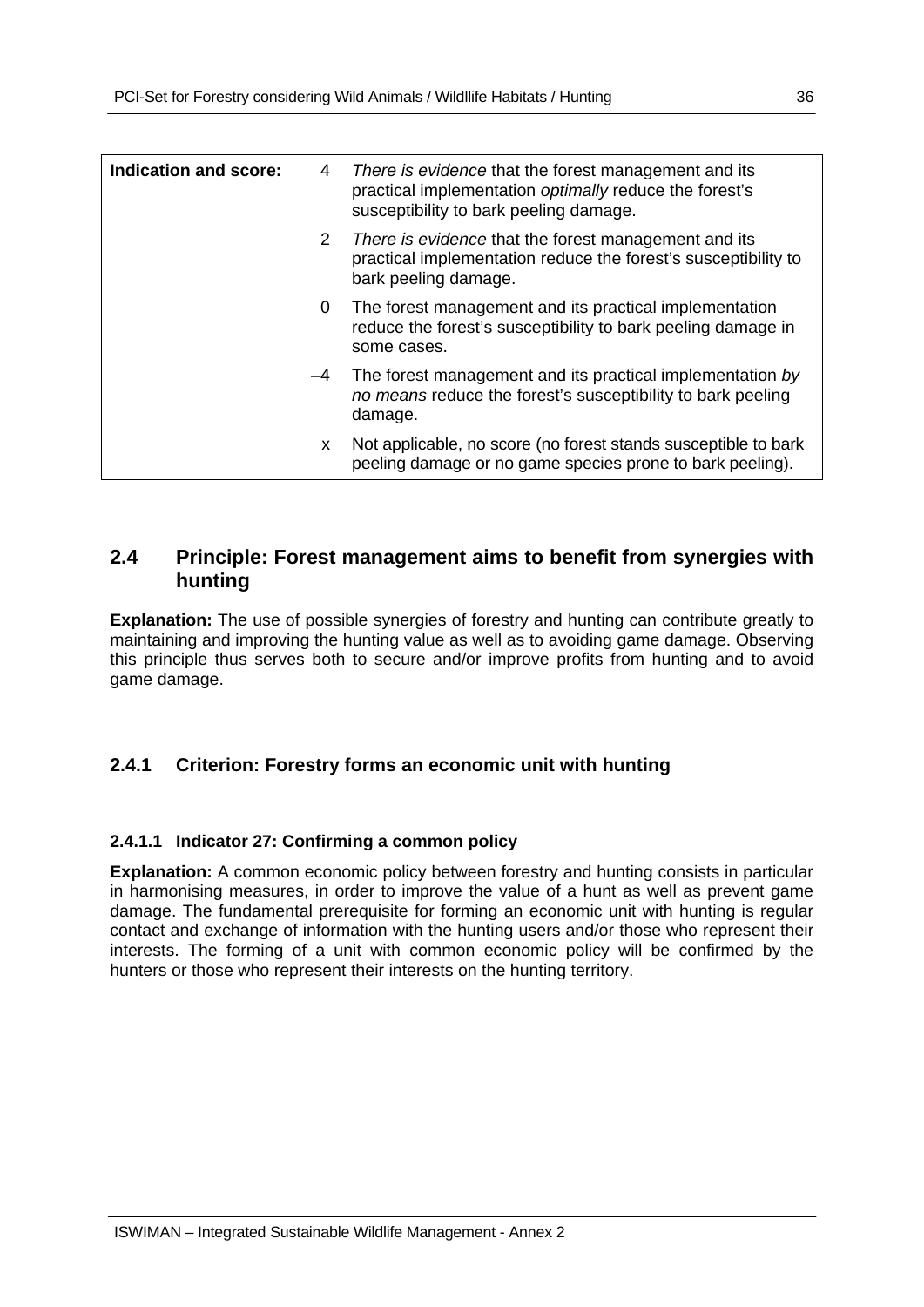| Indication and score: |      | 2 Hunting users of a wildlife habitat confirm an optimum<br>common economic policy.                     |
|-----------------------|------|---------------------------------------------------------------------------------------------------------|
|                       |      | Hunting users of a wildlife habitat confirm a common<br>economic policy, but with room for improvement. |
|                       | 0    | Hunting users of a wildlife habitat do not confirm a common<br>economic policy.                         |
|                       | $-1$ | Hunting users of a wildlife habitat point to counterproductive<br>forest management.                    |

#### **2.4.1.2 Indicator 28: Giving consideration to hunting in forest development**

**Explanation:** A minimum extent of forest development by forest roads and logging trails is indispensable for forest care, timber harvest and haulage; near-natual forest management may often demand a comparatively higher detailed development (on account of temporary logging trails or aisles). From the point of view of hunting, forest roads may have positive and negative effects depending greatly on their routes, density, choice of construction periods, and mode of construction (particularly the gradient of steep slopes) as well as the kind, intensity and time of road use. In principle, forest roads make hunting grounds more readily accessible for hunters (enabling driving or walking into the territory). They also facilitate feeding and other measures of care, construction of hunting ground installations, hunting itself and transport of bagged game from the site. On the other hand, construction activities themselves as well as forest-management-related use of forest roads in newly developed forest areas can cause additional disturbance for game and the hunting operation. Especially in the Wienerwald, it should be noticed that opening up the forest for other visitors as a rule subsequently entail more intensive use for tourism purposes that go hand in hand with a disturbance of game, thus making hunting more difficult. Hunters mostly regard this as an inconvenience. The strongest disturbance for game may result from leisure and recreational users deviating from paths and corridors. The denser the network of paths, the greater the effect of disturbance of game over wide areas, with its concomitant impact on hunting. If intensively used paths have this strong impact of "corridors of disturbance" upon a hunting operation, this may impair the subjective leisure and recreational value of hunting and, subsequently, reduce the material value of a hunting ground.

Taking into account hunting-related demands in terms of forest planning is a necessary prerequisite for optimising positive effects of forest development for hunting and reducing negative effects as far as possible. Knowledge of the territory and experience should be put to best possible use to this effect. This is only possible on the basis of mutual exchange of information and agreement. In the interest of sustainable development in the Biosphere Reserve, operational forest development plans should be mutually adjusted on the level of the entire Biosphere Reserve region, involving the biosphere reserve management. Ultimately, minimising disturbance to game, improving scope for game-hunting and meeting hunting targets efficiently also benefit the forest owner on account of less game damage. In terms of documentation, consideration of hunting-related aspects is recorded in the form of a forest development plan geared to the needs of all interests.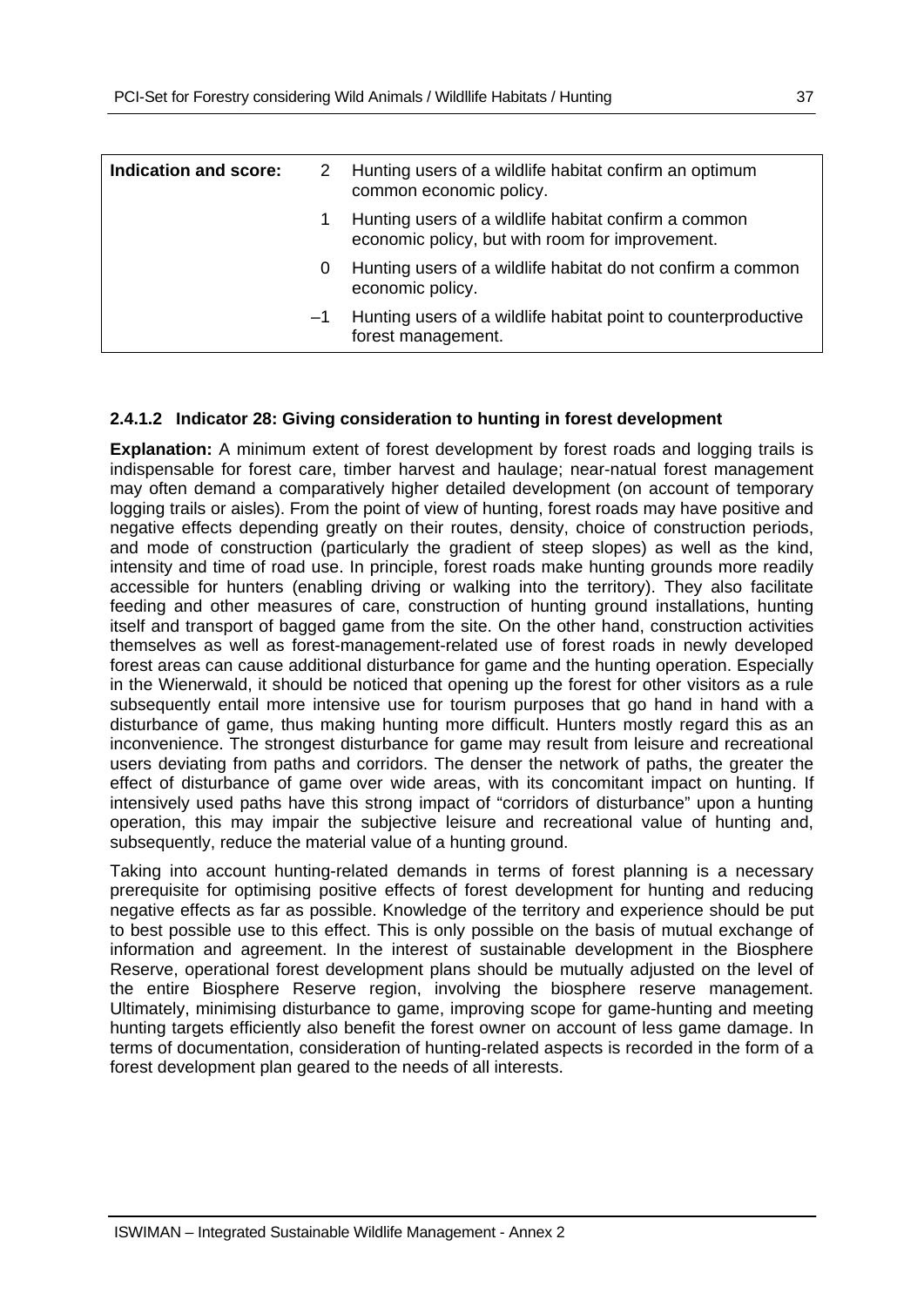| Indication and score: | 4            | There is a longer-term forest development strategy taking<br>into account hunting-economic requirements at the level of<br>the forestry operation; the strategy was drafted with hunters<br>of the areas concerned as well as the biosphere reserve<br>management and is harmonised across-operations as a<br>biosphere-reserve-wide regional development strategy. |
|-----------------------|--------------|---------------------------------------------------------------------------------------------------------------------------------------------------------------------------------------------------------------------------------------------------------------------------------------------------------------------------------------------------------------------|
|                       |              | 2 There is a longer-term forest development strategy taking<br>into account hunting-economic requirements at the level of<br>the forestry operation; the strategy was drafted with hunters<br>of the areas concerned as well as the biosphere reserve<br>management.                                                                                                |
|                       | $-2$         | Any longer-term forest development strategy does not take<br>into account hunting-related requirements on the level of the<br>forestry operation, or such a strategy does not exist.                                                                                                                                                                                |
|                       | $\mathsf{x}$ | Not applicable, no score (no further development envisaged,<br>no assessment possible).                                                                                                                                                                                                                                                                             |

#### **2.4.1.3 Indicator 29: Existence of wildlife development strategy across hunting territories linked to leases and/or hunting contracts**

**Explanation:** This Indicator only applies to forestry operations administering more than one hunting ground. Management concepts across hunting grounds comprise, for example: planning of hunting, implementation of hunting (e.g. from high seats and driven hunts), feeding of game, marketing of game or hunting permits.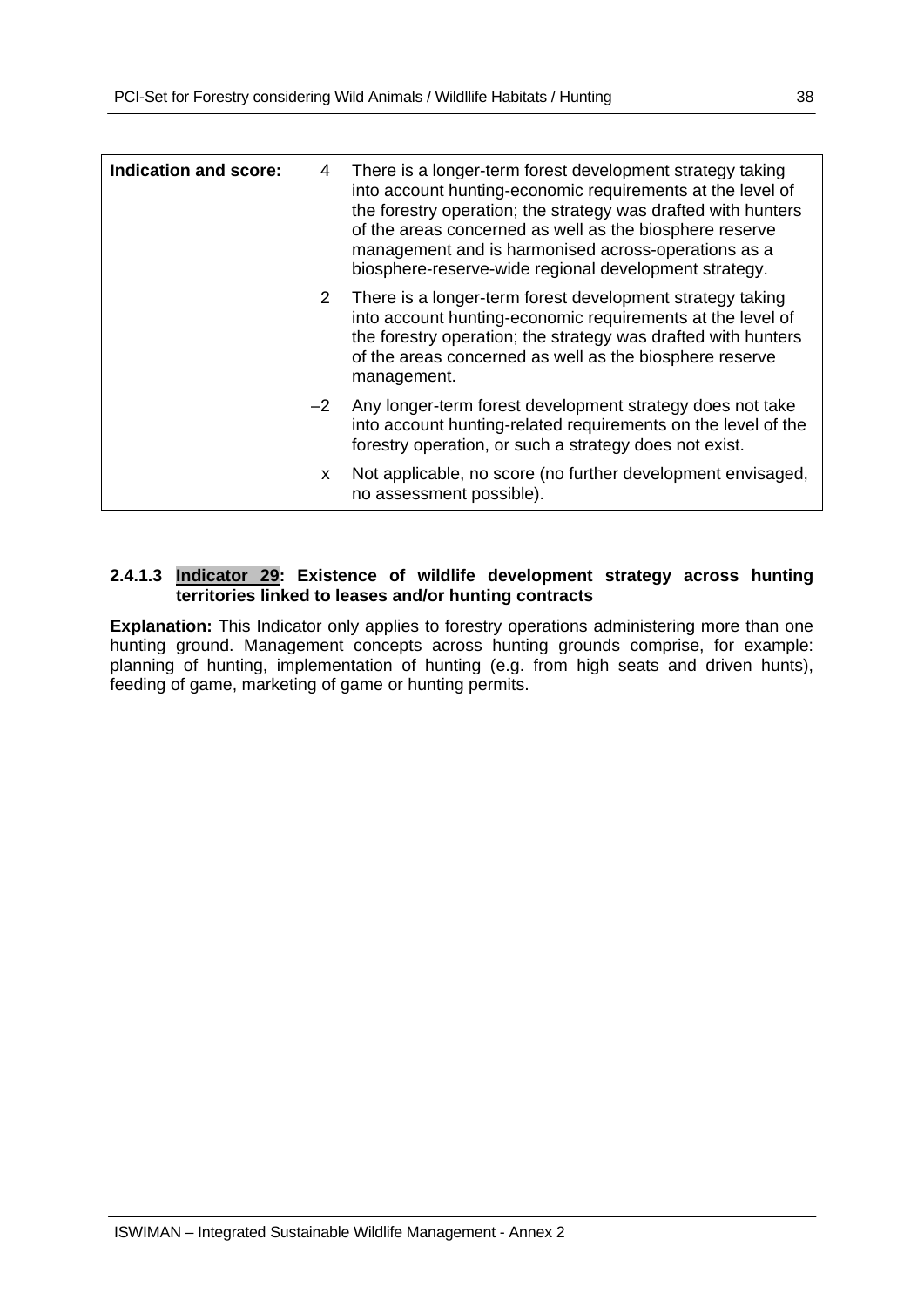| <b>Indication and score:</b> | 4              | The forestry operation has game management strategy<br>across hunting territories for all major game species and in<br>particular for sensitive or threatened wildlife species; hunting<br>tenants and hunters by permission of land owner/game<br>tenant are bound by contract to implement the strategy. |
|------------------------------|----------------|------------------------------------------------------------------------------------------------------------------------------------------------------------------------------------------------------------------------------------------------------------------------------------------------------------|
|                              | 3              | The forestry operation has game management strategy<br>across hunting territories for the major game species;<br>hunting tenants and hunters by permission of land<br>owner/game tenant are bound by contract to implement the<br>strategy.                                                                |
|                              | $\mathcal{P}$  | The forestry operation has game management strategy<br>across hunting territories for some (one) major game<br>species; hunting tenants and hunters by permission of land<br>owner/game tenant are bound by contract to implement the<br>strategy.                                                         |
|                              | $\overline{0}$ | The forestry operation has game management strategy<br>across hunting territories; hunting tenants and hunters by<br>permission of land owner/game tenant are not bound by<br>contract to implement the strategy.                                                                                          |
|                              | $-2$           | There is no game management strategy across hunting<br>territories in the forestry operation.                                                                                                                                                                                                              |
|                              | <b>X</b>       | Not applicable, no score (policy across hunting grounds is<br>not possible, e.g. due to small-forest ownership).                                                                                                                                                                                           |

#### **2.4.1.4 Indicator 30: Drafting of leases and hunting contracts to reflect criteria of sustainable hunting**

**Explanation:** The drafting of details of lease and hunting contracts provides a broad variety of opportunities to forest owners to create a framework of conditions with hunting customers on the basis of private law agreements that work in favour of sustainable game management. National laws provide the scope of action for individual contracts, so agreements laid down in the hunting lease or hunting contract must not contradict the valid hunting laws. However, provisions may be made beyond the laws that meet the intentions of hunting legislation and work further in favour of these intentions. Depending on the specific circumstances of leases and hunting contracts, the following aspects may, for example, influence the sustainability of hunting:

- Selection of hunting tenants and hunters by permission of land owner/game tenant: documented violations of provisions under hunting laws or of fundamental rules of fair and ethical hunting practice in the past as well as repeated failure to meet hunting bag requirements (by the authorities) may be reasons to decide against a hunting tenant or permitted hunter, or against an extension of a contract. In the interest of sustainability, a conscious selection of hunting tenants and permitted hunters able to fulfil the requirements of the respective hunting territory would be advisable.
- Term of hunting contracts:

Under certain circumstances, the duration of hunting contracts may influence the sustainability of hunting ground management in various ways. Shorter contractual terms leave the owner an option to respond to unsatisfactory behaviour on the part of the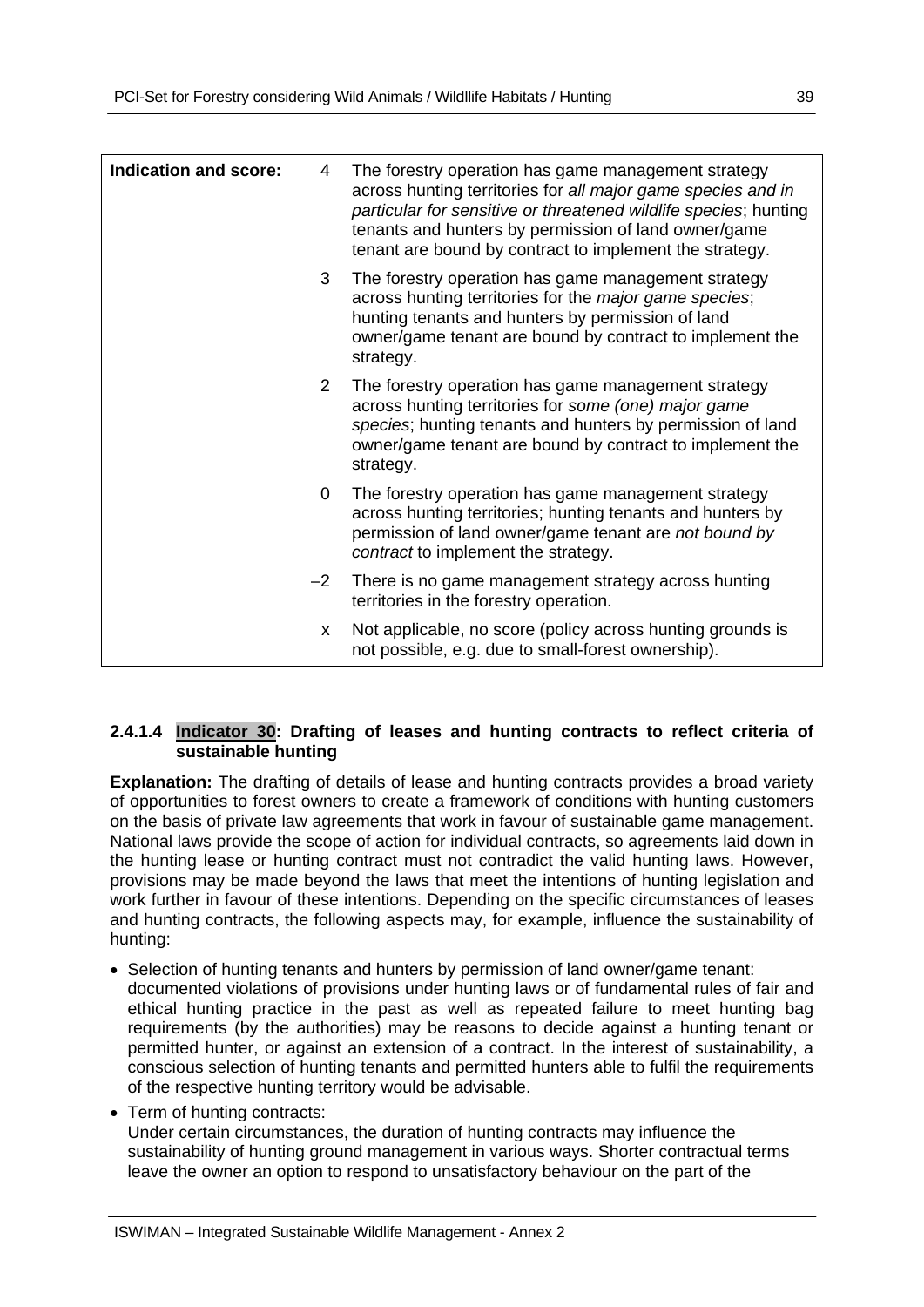permitted hunters by making out new contracts with different partners, thus providing an incentive for adequate behaviour by holding out the perspective of a prolongation of the contract. Conversely, longer contractual terms may cause permitted hunters to feel more responsible for "their" territory, and allow for growing knowledge of the hunting ground as well as developing and implementing longer-term strategy for sustainable hunting.

- Numbers of stalkers and hunters by permission of land owner/game tenant: A limitation of the number of stalking districts and permitted hunters may benefit sustainable hunting, partly because fewer hunters on a hunting territory create less hunting pressure and hunting-induced game disturbance, and partly because problems of harmonisation with and within hunting may be avoided.
- Obligation of the tenants to draft a hunting strategy or observe an existing one: A compulsory hunting strategy ought to be directly coupled with a (cross-territorial) game management strategy drawn up by the land owner/forestry operation, for better planning at the level of the individual hunting territory.

| Indication and score: | 4    | The opportunities of shaping contracts with hunting tenants<br>and permitted hunters have been seized in the interest of<br>sustainable hunting to the greatest extent possible. |
|-----------------------|------|----------------------------------------------------------------------------------------------------------------------------------------------------------------------------------|
|                       | 2    | The opportunities of shaping contracts with hunting tenants<br>and permitted hunters have been seized in the interest of<br>sustainable hunting in individual cases.             |
|                       | $-2$ | No opportunities of shaping contracts with hunting tenants<br>and permitted hunters have been seized.                                                                            |
|                       | x.   | Not applicable, no score (there are no hunting tenants or<br>permitted hunters).                                                                                                 |

#### **2.4.1.5 Indicator 31: Setting hunting territory boundaries**

**Explanation:** The division and size of a hunting territory may influence the opportunities for hunting to manage wildlife habitats sustainably. One way to create boundaries that serve the hunting-related interests of adjoining territories is with a distribution of forested and open areas among various hunting territories that is as balanced as possible. This may, among other effects, entail a more balanced distribution of responsibility for avoiding game damage and for favouring hunting practices that take susceptibility to game damage into consideration (damage to agriculture caused by wild boar in agriculturally-dominated open areas on the one hand, and browsing and bark peeling damage by other cloven-hoofed game species in forests on the other hand). If hunting territories are purely open land or purely forest, inefficient hunting of a damage-casuing game species in one hunting territory may easily trigger increased game damage and thus higher compensation payments in another hunting territory. Also, a broader spectrum of landscape and vegetation structure on a hunting ground as a rule augments the variety of huntable game species, thus increasing the attractiveness of the respective hunting territory.

Small hunting territories may negatively influence sustainable hunting as several smaller hunting territories are tantamount to a greater number of hunters and greater hunting pressure.

Indicator 31 evaluates whether there is a balanced territorial subdivision in terms of distribution of forest and open areas and whether, in doing so, the influence of territory size on sustainability has been taken into account.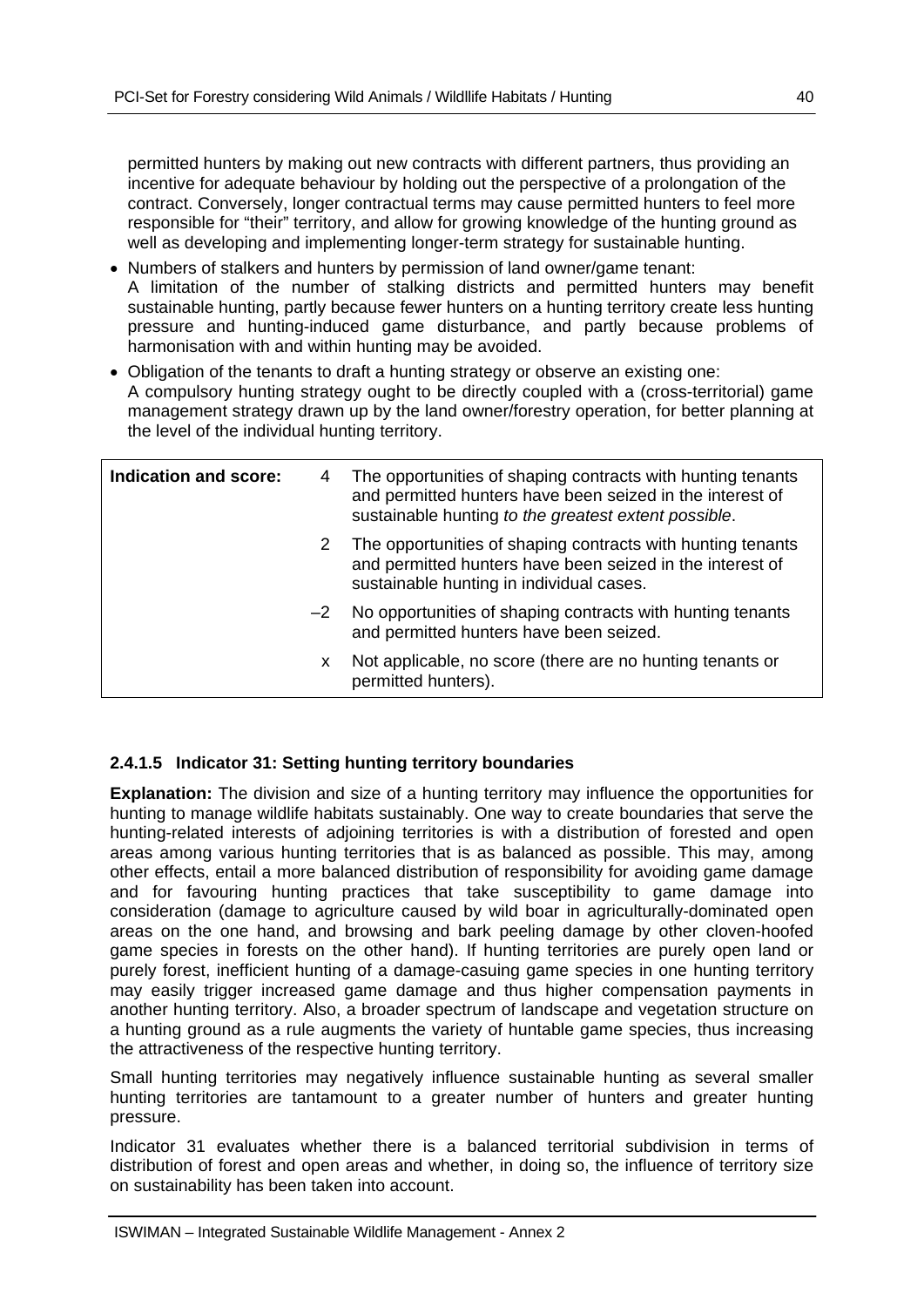No less important is to use the various different zones in the Wienerwald Biosphere Reserve optimally in terms of suitability for hunting, maintenance of the value of hunting, prevention of game damage and other interests of hunting tenants when it comes to the subdivision of the hunting territory (this is of particular importance with regard to the ditribution of core zones).

It should be borne in mind that changes in the subdivision of a hunting ground are impossible or very difficult to make during an administrative period for hunting and/or during the term of lease contracts. The uniform duration of a hunting period in Lower Austria and Vienna (nine years), makes adjustments in the designation of hunting territories easiest at the beginning of a new hunting period. Also, there is an option to "round off" hunting territories during current hunting periods for the purpose of achieving an area set-up that avoids obstacles for hunting interests (Lower Austria).

The extent to which forest owners can influence boundaries of hunting territories depends principally on the are size of the land owned. If this means that no alternatives to the existing delimitation of hunting territories are available, the present Indicator cannot be assessed.

| Indication and score: | 4    | There is evidence that the design and subdivision of hunting<br>territories takes into account, the aims of the Biosphere<br>Reserve, its zoning, prevention of game damage, and other<br>hunting-related interests (e.g. distribution of forest, open land<br>and wildlife species, game damage compensation payments) |
|-----------------------|------|-------------------------------------------------------------------------------------------------------------------------------------------------------------------------------------------------------------------------------------------------------------------------------------------------------------------------|
|                       | $-4$ | In designating and subdividing hunting territories, the aims of<br>the Biosphere Reserve, its zoning, prevention of game<br>damage and other hunting-related interests (e.g. distribution<br>of forest, open land and wildlife species, game damage<br>compensation payments) have not been taken into account.         |
|                       | X.   | Not applicable, no score (there is evidence that there are no<br>alternatives to the current hunting territory boundary).                                                                                                                                                                                               |

## **2.4.2 Criterion: Optimising planned changes in wildlife habitats**

#### **2.4.2.1 Indicator 32: Commitment of forest owners/managers to interdisciplinary wildlife-ecological spatial planning (WESP)**

**Explanation:** Wildlife-ecological spatial planning is an instrument of integrated management of wildlife populations and habitats to re-establish a balance between the habitat needs of wild animals, the capacity of ecosystems for wildlife populations, and the various different user interests on the part of society (hunting, agriculture and forestry, tourism, general spatial planning). Along with the preservation of habitats of native wildlife species and guaranteeing their sustainable use, avoidance of user conflicts and unacceptable game-induced forest damage remain ulterior goals. WESP may be carried out on the basis of legal provisions, on a voluntary basis on the regional level, as well as on the basis of individual initiative on the part of the hunter. Integrating WESP into general spatial planning ought to be an objective.

In most cases, however, WESP has to be assisted as well as required by the parties involved. The effectiveness of WESP depends on whether the stakeholders concerned accept it and actively support its implementation. Along with hunting, this is particularly true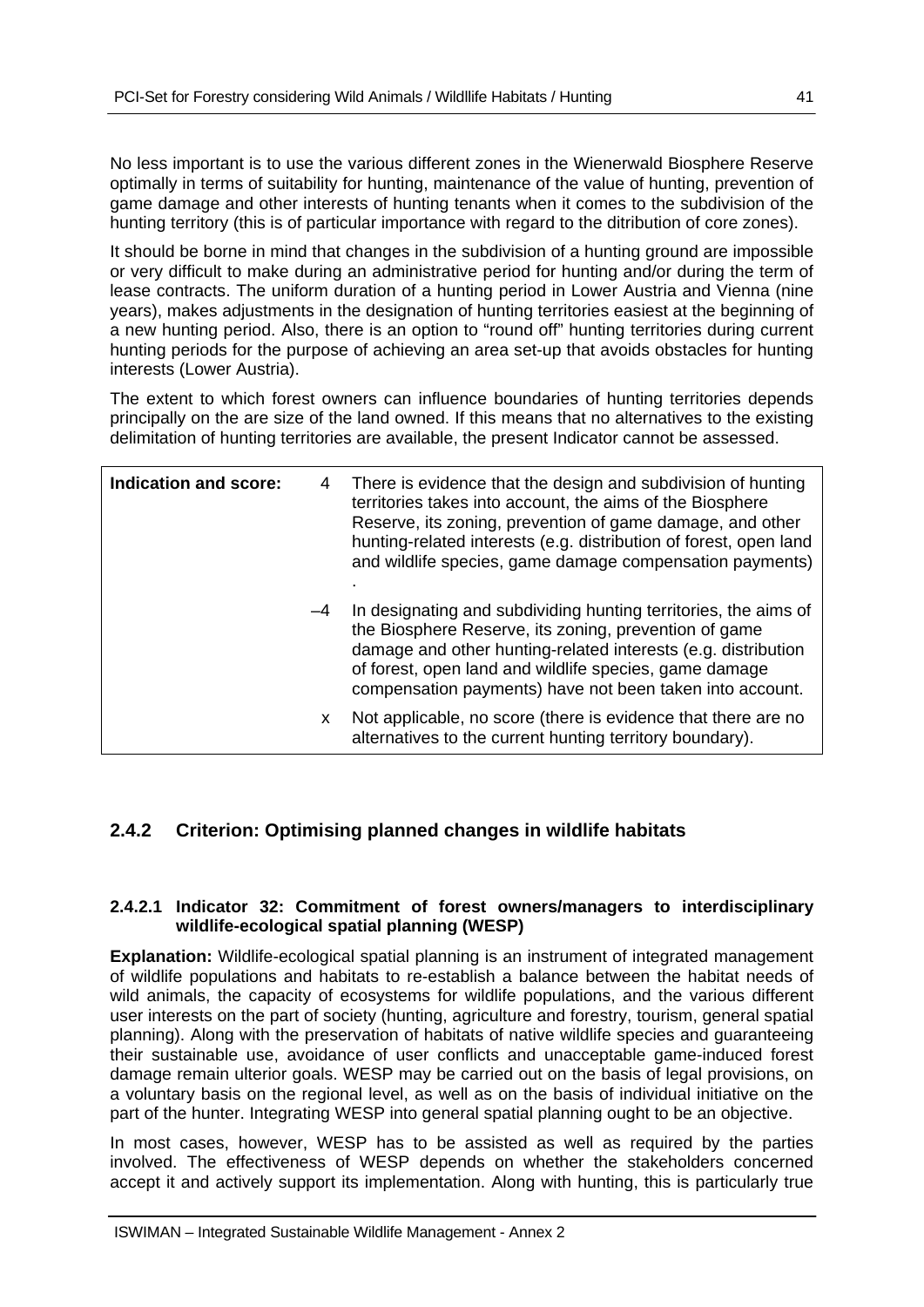for persons involved in forestry and forest owners. Aspirations to this effect on the part of owners of a hunt and hunters in general should be documented.

| Indication and score: | 4    | Wildlife-ecological spatial planning (WESP) exists, and the<br>forest owner/manager actively supports its implementation. |
|-----------------------|------|---------------------------------------------------------------------------------------------------------------------------|
|                       | 2    | WESP does not exist, but the forest owner/manager<br>supports its establishment.                                          |
|                       | —1   | WESP does not exist nor is there evidence that the forest<br>owner/manager supports its establishment.                    |
|                       | $-3$ | WESP exists, but the forest owner/manager does not<br>actively support its implementation.                                |

#### **2.4.2.2 Indicator 33: Commitments of forest owners and managers in planning and projects with impacts on wildlife habitats**

**Explanation:** On account of their expert knowledge of their forestry operation and/or forest area owned, persons involved in forestry should be called upon to contribute their territorial and wildlife-ecological expertise when plans and projects have a potential to impair wildlife habitats. This can contribute significantly to reducing or avoiding negative impacts on wildlife and on the economic and aesthetic value of hunting, and thus to preserving or optimising hunting as a source of income.

Road construction projects serve as an example in this context: Along with their barrier effects on wildlife ecology, they may also result in a dissection of hunting grounds, economic devaluation of separated parts of hunting territories, and a reduction of the recreational value of hunting. When it comes to building new roads, forest owners are concerned and may be an important source of information for assessing the impact of projects upon wildlife ecology. Citizen participation, as part of environmental impact assessments, provides further formalised opportunities to comment on projects and influence them to some extent. Legally established ecological compensation and mitigation measures to reduce negative impacts of projects provide another basis for considering hunting-related aspects (artificial game routes, ecological improvement of existing stands and planting measures, creation of substitute biotopes, etc.). Conservation-based forest restoration plans, forest development plans, larger-scale clearing/deforestation and afforestation, forest-pasture regulation projects, designation of industrial and commercial areas, restoration of natural water courses or nature protection and conservation projects are further examples for habitat-changing measures which give scope for involvement of persons with forest management responsibility and persons with the right to hunt, which makes sense in everyone's interest. Wildlife-ecological spatial planning (WESP) may be resorted to as an instrument to represent interests relating to hunting and wildlife ecology vis-à-vis other planners. In most cases, it will be necessary for forest managers to actively offer and/or call for co-operation, even if they as stakeholders do not have formal organisational status.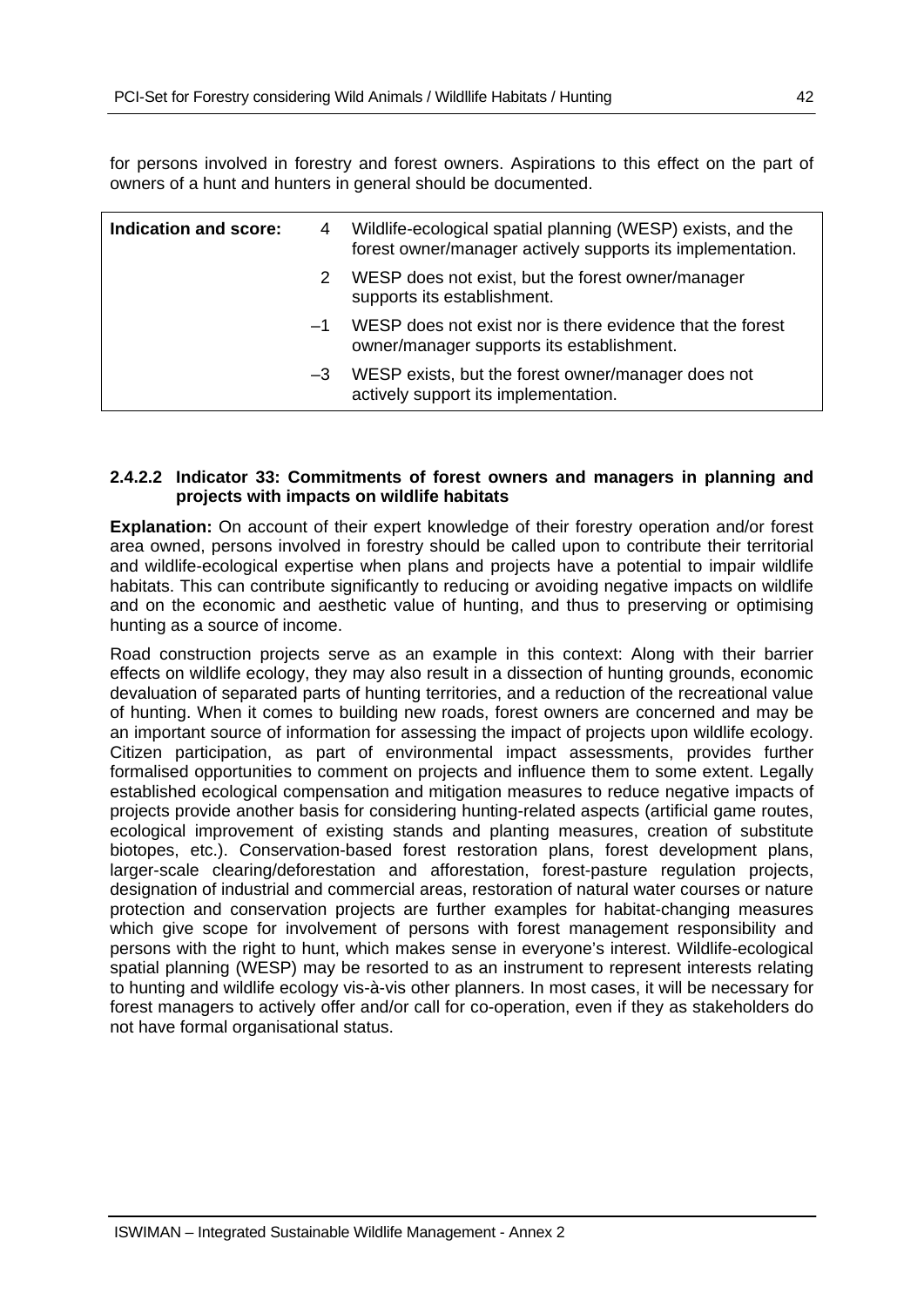| <b>Indication and score:</b> | 2    | There is evidence that forest owners and persons involved in<br>forestry actively involve themselves in plans and projects<br>relevant for wildlife and hunting in order to avoid negative<br>impacts on wildlife habitats and hunting. |
|------------------------------|------|-----------------------------------------------------------------------------------------------------------------------------------------------------------------------------------------------------------------------------------------|
|                              | $-1$ | Forest owners and persons involved in forestry do not<br>actively involve themselves in plans and projects relevant for<br>wildlife and hunting                                                                                         |
|                              | x.   | Not applicable, no score (no habitat-changing plans and<br>projects during the last three years).                                                                                                                                       |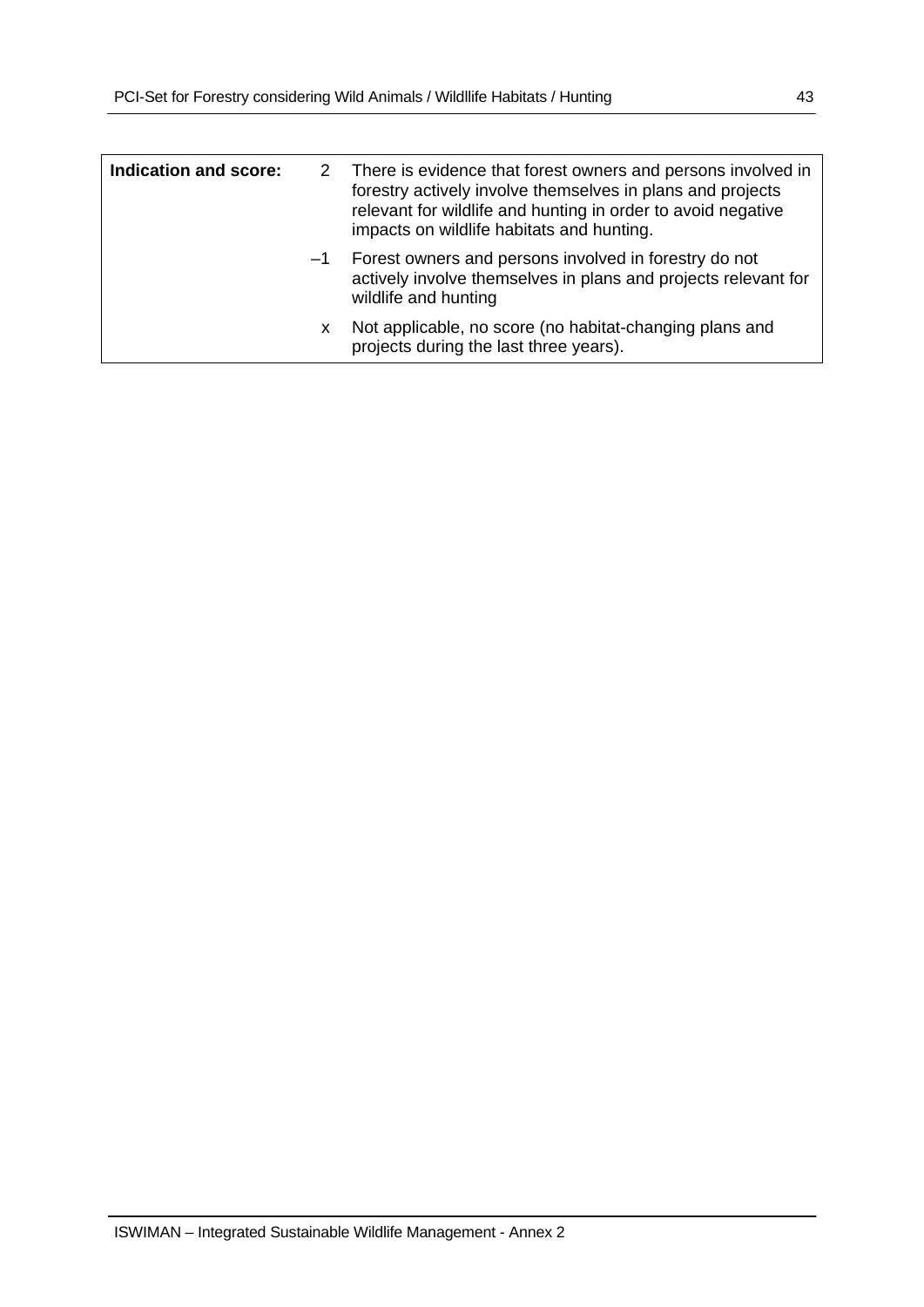## **3 SOCIO-CULTURAL ASPECTS**

**Explanation:** The socio-cultural aspects we are looking at concern the relationship between land owners/forest managers and persons permitted to hunt as well as persons directly or indirectly concerned with the matters of hunting, wild animals and wildlife habitats (e.g. farmers, persons seeking recreation).

With regard to socio-cultural aspects, a definition of clearly measurable indicators, which is indispensable for tracing sustainability in forest management, is particularly difficult if not impossible. The quality of communication, for example, is hard to evaluate and to cast into clearly defined and examinable indicators. The indicators thus comprise only those sociocultural aspects that are, at least to some extent, operationally recordable.

## **3.1 Principle: The hunter-related interests of the local population are given consideration by land owners/forest managers**

#### **3.1.1 Criterion: The land owner/forest manager actively supports a balanced regional approach by adequately involving local hunters**

**Explanation:** As a consequence of the close ties of hunting to land, of hunting traditions and the (necessary) relation of hunting to the local environment and the local community, opportunities for local hunters to hunt in their own region are an important social and cultural aspect of hunting. The land owner, too, can significantly influence the extent to which local hunters are involved – e.g. by his or her decision to whom the hunting right is leased.

#### **3.1.1.1 Indicator 34: Giving consideration to territory for local hunters**

**Explanation:** A fair balance between the interests of land owners and local hunters not permitted to hunt is a necessary condition of socio-cultural sustainability. A balance of interests of this kind is also important for hunting to be locally accepted by the non-hunting population. In this context, the land owner and/or person entitled to vote in co-operative hunts, agricultural communities, etc. play a significant communicative role on account of their greater number, socio-cultural heterogeneity and thus representative character regarding the respective hunting territory. This Indicator is assessed on the basis of questioning the hunters concerned and recording the results.

| Indication and score: | 2 The land owner and/or forest manager takes into account the<br>interest of local hunters.            |
|-----------------------|--------------------------------------------------------------------------------------------------------|
|                       | $-2$ The land owner and/or forest manager does not take into<br>account the interest of local hunters. |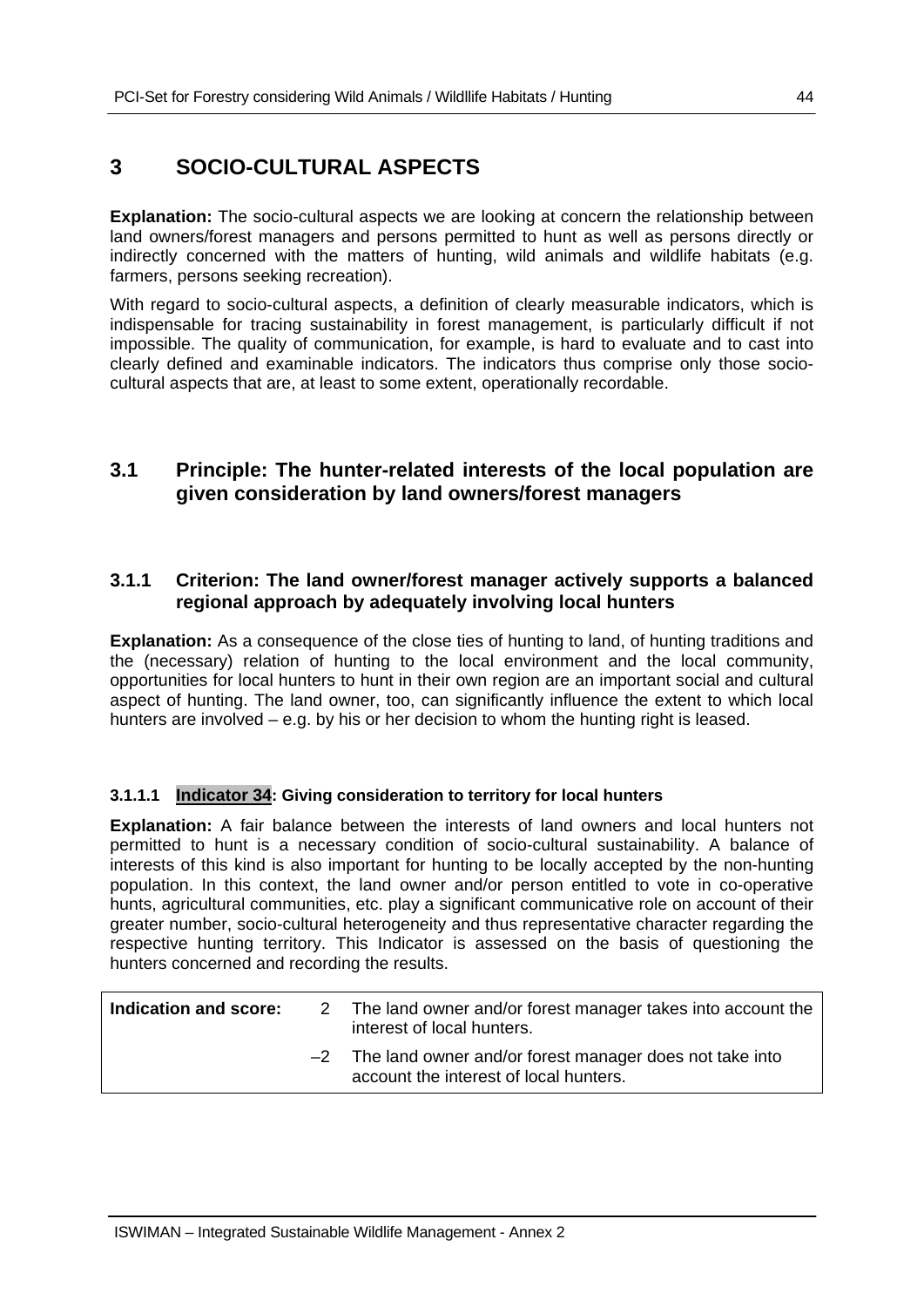#### **3.1.1.2 Indicator 35: Giving adequate consideration to non-resident hunters**

**Explanation:** Offering sufficient hunting possibilities to local hunters is to be considered a prime objective in terms of socio-cultural sustainability. We should also consider that meeting ecological requirements of sustainability needs a sound knowledge of the hunting territory and the local natural environment. Local residents have an advantage there.

Nevertheless, the needs of non-resident hunters (hunting guests, hunters without local hunting opportunities) ought to be considered adequately and in accordance with the local conditions and possibilities (e.g. depending on size of hunting ground and hunting bag plan), in order not to entirely preclude this group of people from practising hunting. Non-resident hunters are expected in this context to be willing to give thorough consideration to local conditions; it is recommended that local hunting experts give technical advice.

| <b>Indication and Score:</b> |      | Non-resident hunters are adequately involved in the practice<br>of hunting                                                                                                                                                         |
|------------------------------|------|------------------------------------------------------------------------------------------------------------------------------------------------------------------------------------------------------------------------------------|
|                              | 0    | Non-resident hunters are not on principle precluded from<br>hunting.                                                                                                                                                               |
|                              | $-2$ | Non-resident hunters are on principle precluded from<br>hunting, even though, for example, adequate hunting<br>possiblities exist and there is demand; or non-resident<br>hunters are over-represented vis-à-vis resident hunters. |

## **3.2 Principle: Local people should be given preference in terms of hunting-related job opportunities**

#### **3.2.1 Criterion: Forest management/the landowner contributes to providing hunting-related jobs in the region**

#### **3.2.1.1 Indicator 36: Providing jobs in the field of hunting**

**Explanation:** The amount of work to be done in the hunting areas of various different habitats varies widely, ranging from the feeding of game over more than half a year to merely establishing and maintaining infrastructure in the hunting territory, from guiding guest hunters and intensive hunting ground management and biotope care to the organisation of community hunts and the regular checking of traps. The scope of work depends, of course, on the size of the hunting territory. This creates opportunities to hire further hunting personnel, from full time to casual labour – apart from the obligation to hire professional hunters, for which legislation varies among the federal provinces. It is desirable in this regard to give preference to hiring locally, not least because local workers are well-acquainted with the surroundings.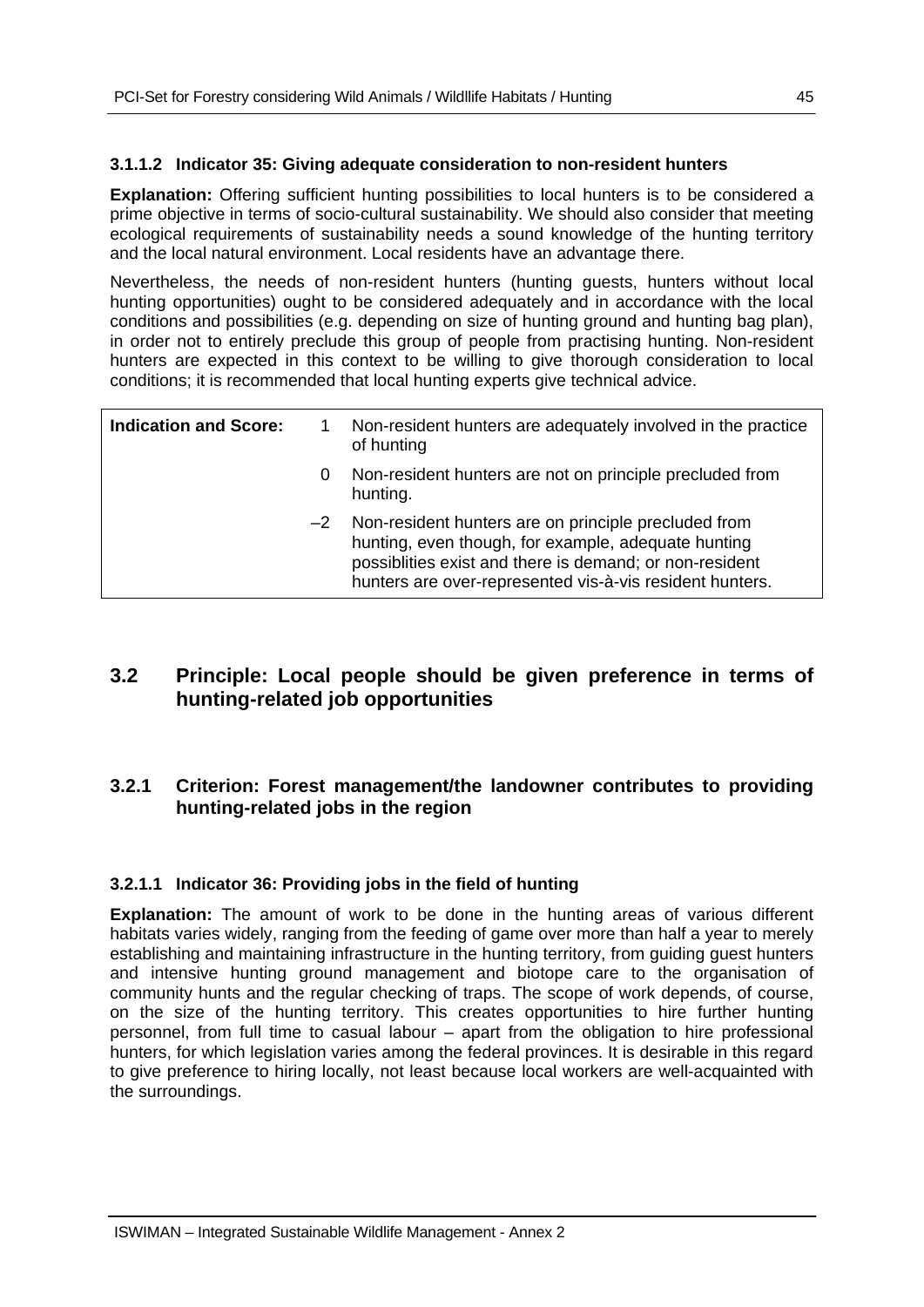| Indication and score: | 2 The land owner/forest manager makes full use of the<br>opportunities to offer jobs in the field of hunting to the<br>resident population.                 |
|-----------------------|-------------------------------------------------------------------------------------------------------------------------------------------------------------|
|                       | The land owner/forest manager makes use of the<br>opportunities to offer jobs in the field of hunting to the<br>resident population to some extent.         |
|                       | $-2$ The land owner/forest manager does not make use of the<br>opportunities to offer potential jobs in the field of hunting to<br>the resident population. |

## **3.3 Principle: Forest managers/landowners have a regular exchange of information with hunting-related interests, contribute to avoiding conflicts and help settle conflicts**

**Explanation:** The acceptance of hunting-related activities among the population is desirable both on the local level and in terms of public opinion. Particularly when many population groups' understanding for hunting-related activities is dwindling, or hunting is rejected altogether, it is important to seek an interchange of opinions both for hunters and land owners/forest managers, and for hunting to be integrated in society in order to secure the future of hunting. This includes dealing with arguments of opponents of hunting. Acceptance and tolerance by all stakeholders involved is desirable; at least, there should be a readiness for open communication. As hunting is opening up toward society, opponents need to be open to arguments in favour of hunting too, thus taking the debate to a more factual level and defusing altercations. "Talking to each other" is, of course, to be seen as a two-way process; the readiness to participate in this process must come from both sides. The present Indicator, however, only evaluates the contribution of the forest manager/land owner.

#### **3.3.1 Criterion: Contact, exchange of information, and avoiding and settling of conflicts with local stakeholders**

**Explanation:** Taking into account the interests and opinions of hunters as well as of the local population in general is critical from a socio-cultural point of view, as arguments concerning practical forest management and land ownership may arise on the local level. This demands a fair balance of the various different interests, which includes all representatives of other relevant modes of use.

#### **3.3.1.1 Indicator 37: Exchange of information with local hunting interests**

**Explanation:** Whether hunting-related interests are integrated and taken into account on the local level may also be measured in terms of whether other land users, interest representatives and groups of society and/or their respective representatives are actively invited to participate in co-operation, co-ordination or at least in the flow of information to contribute to an acceptance of forest management activities by the society. This is not to be confused with co-determination in the sense of a formal right to vote. Rather, it is whole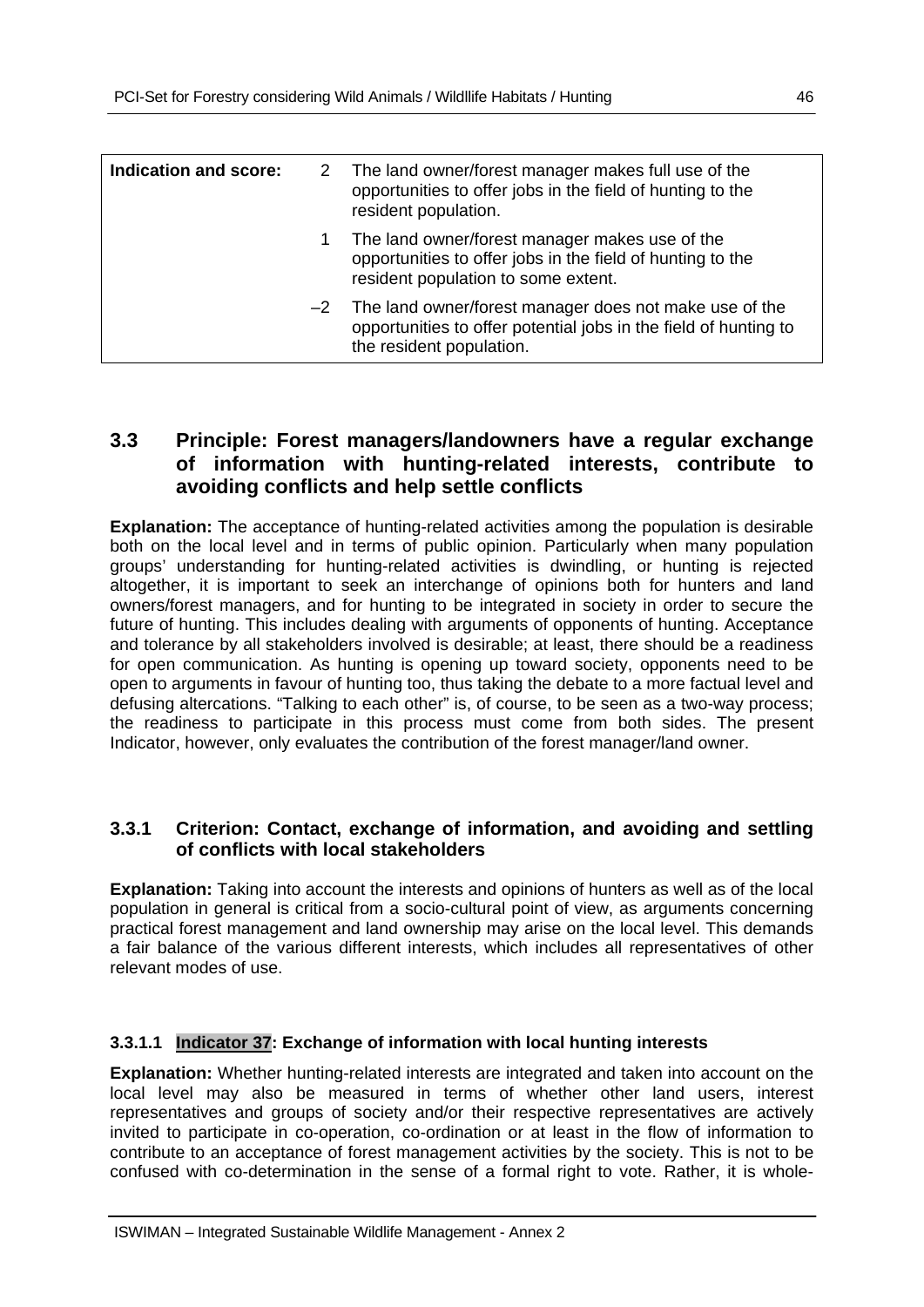hearted participation in information flows and consultation (in this context, readers are referred to www.partizipation.at/anwendung.html (English version: Participation and Sustainable Development in Europe)). Moreover, co-determination in hunting management and other forms of land use regarding issues of land ownership is necessary in order to guarantee a balance of interests between persons permitted to hunt and other land users on the one hand, and land owners on the other.

Any form of involvement calls for regular communication among all persons concerned, persons interested in the issues, as well as the local population. Regular information exchange may often avoid disagreement, alleviate disagreement at an early stage, or at least settle altercations soon after they arise. Examples for group of actors interrelated with the intersection of forestry and hunting are: farmers, fish breeders, sport fishers, Alpine associations, tourism associations, nature protection and conservation organisations, representatives of municipal politics, road administration or project operators, but also owners of adjoining plots of land and neighbouring hunting territories. While mutual consultation may also be sought on an irregular basis and informally, well-established, organised and regular meetings provide a more adequate framework and reflect that forest managers openly and actively support a positive culture of debate. Organised instruments of opinion exchange and mutual consultation are, for example: communication fora, regular information and discussion events (e.g. among hunting communities) or even regular informal get-togethers.

| Indication and score: | 3  | Forest managers/land owners <i>initiate</i> a regular exchange of<br>information with groups of persons with an interest in hunting<br>concerning measures of relevance to wildlife and hunting<br>that affect both groups. |
|-----------------------|----|-----------------------------------------------------------------------------------------------------------------------------------------------------------------------------------------------------------------------------|
|                       | 1. | Forest managers/land owners participate in a regular<br>exchange of information with groups of persons with an<br>interest in hunting concerning measures of relevance to<br>wildlife and hunting.                          |
|                       |    | $-2$ There is no regular exchange of information with groups of<br>persons with an interest in hunting concerning measures of<br>relevance to wildlife and hunting.                                                         |

#### **3.3.1.2 Indicator 38: Conflict management strategies**

**Explanation:** This Indicator does not intend to eliminate differences in opinion altogether. Sometimes, differing views, if they are expressed respectfully and on a factual basis, harbour potential for creative, innovative and efficient solutions. An indication of whether a conflict is dealt with in a solution-oriented, factual and respectful manner is whether an "escalation scale" is observed, i.e. by first seeking direct conversation (on the spot, for example, or in an informal setting); as a next stage, and as a next escalation grade, an impartial third person is involved to act as a moderator; and only as a last step will the matter be taken to court. Even in the case of conflicts between smaller groups on the one hand (e.g. hunters, forest managers, land owners) and larger groups on the other (e.g. persons seeking recreation such as mountain bikers, horse riders, etc.), this indicator may be applied by getting in touch with relevant stakeholders from the other side and raising the matter with them.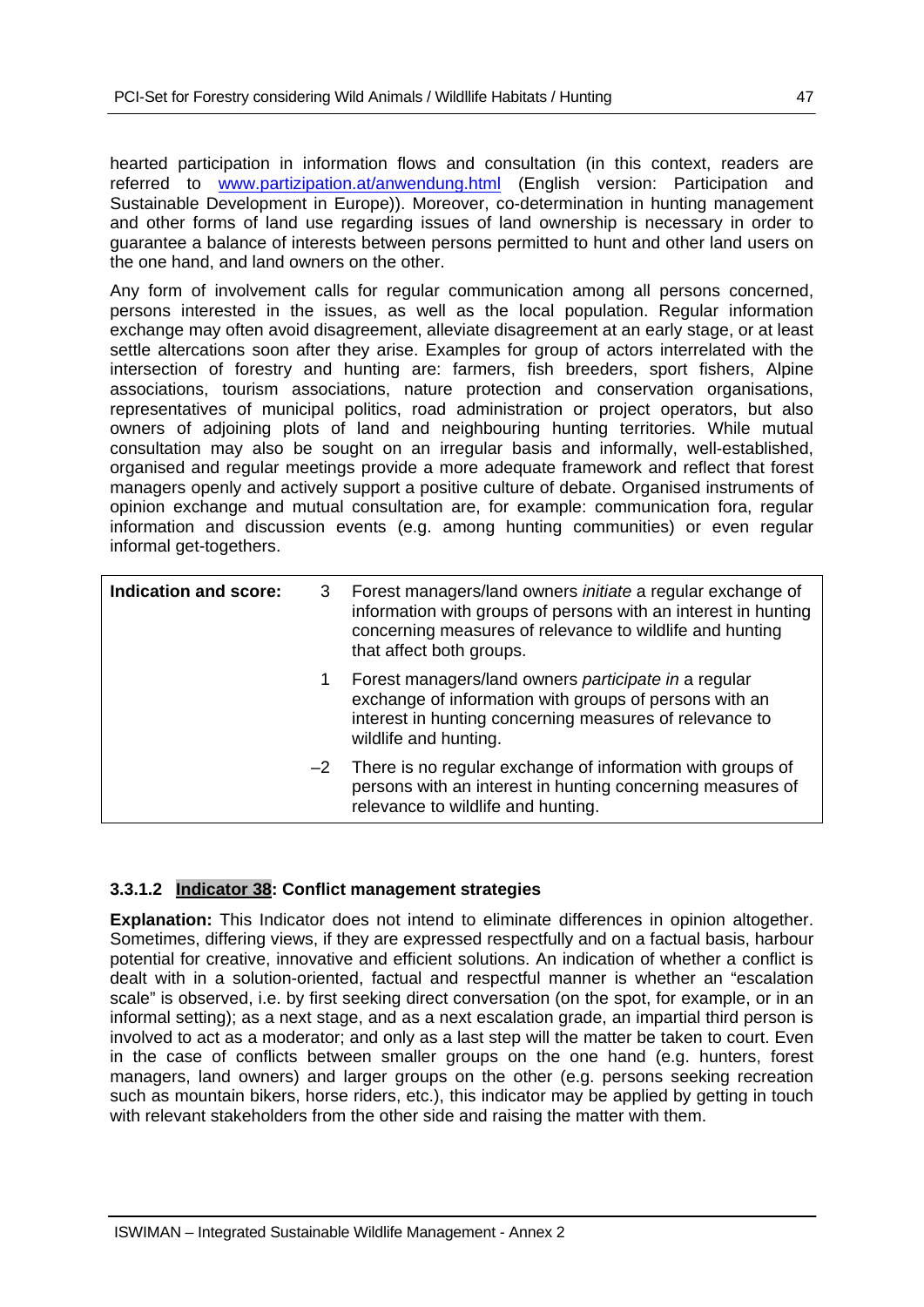| Indication and score: | 2    | In coping with conflicts related to hunting, forest<br>managers/land owners have, over the last three years,<br>always sought the means with the least escalation potential<br>(escalation step with the lowest possible escalation intensity,<br>e.g. direct personal conversation ahead of conversation<br>moderated by an impartial third person, ahead of taking the<br>matter to court).     |
|-----------------------|------|---------------------------------------------------------------------------------------------------------------------------------------------------------------------------------------------------------------------------------------------------------------------------------------------------------------------------------------------------------------------------------------------------|
|                       | $-1$ | In coping with conflicts related to hunting, forest<br>managers/land owners have, over the last three years, not<br>always sought the means with the least escalation potential<br>(escalation step with the lowest possible escalation intensity,<br>e.g. direct personal conversation ahead of conversation<br>moderated by an impartial third person, ahead of taking the<br>matter to court). |
|                       | $-2$ | In coping with conflicts related to hunting, forest<br>managers/land owners have, over the last three years, never<br>sought the means with the least escalation potential<br>(escalation step with the lowest possible escalation intensity,<br>e.g. direct personal conversation ahead of conversation<br>moderated by an impartial third person, ahead of taking the<br>matter to court).      |
|                       | X.   | Not applicable, no score (There has been no conflict over the<br>last three years.)                                                                                                                                                                                                                                                                                                               |

#### **3.3.1.3 Indicator 39: Training in public relations, communication and conflict management**

**Explanation:** Public opinion of forestry is influenced by public relations work and the mode, intensity and quality of contacts of forest managers with other land users (e.g. hunters, farmers, etc.) and the public-at-large. Prejudices on either side may be eliminated by professional public relations work, communication, and adequate self-presentation of the players concerned. This calls for efforts on both sides; within the scope of the present assessment set, however, only the active commitment by forest managers can be evaluated. The efforts of forest managers to seek further education and training in this field is chosen as an indicator of the quality of public relations work, communication and conflict management between forest managers and other land users.

Examples of public relations activities: forest-education events or excursions, articles for local media, contributions to internal or external information brochures, web pages, etc.

Examples of contents in communication training seminars: assessment of the partner in conversation, development of self-assuredness and confidence of actions, patterns of speech, emphasis, modern and gripping arguments, intercultural dimensions, etc.

Examples of conflict management training: negotiations on compensation for game damage, supervisory functions, regulatoryg and inspection functions, executive functions, e.g. in the role of forest protection, hunting supervision or nature protection and conservation.

Examples of conflict management training: meaning of factual and relations level; self ascertainment rather than escape or attack behaviour; conversations that boil over – triggers and emergency braking techniques; minimising unnecessary hurting or upsetting; influence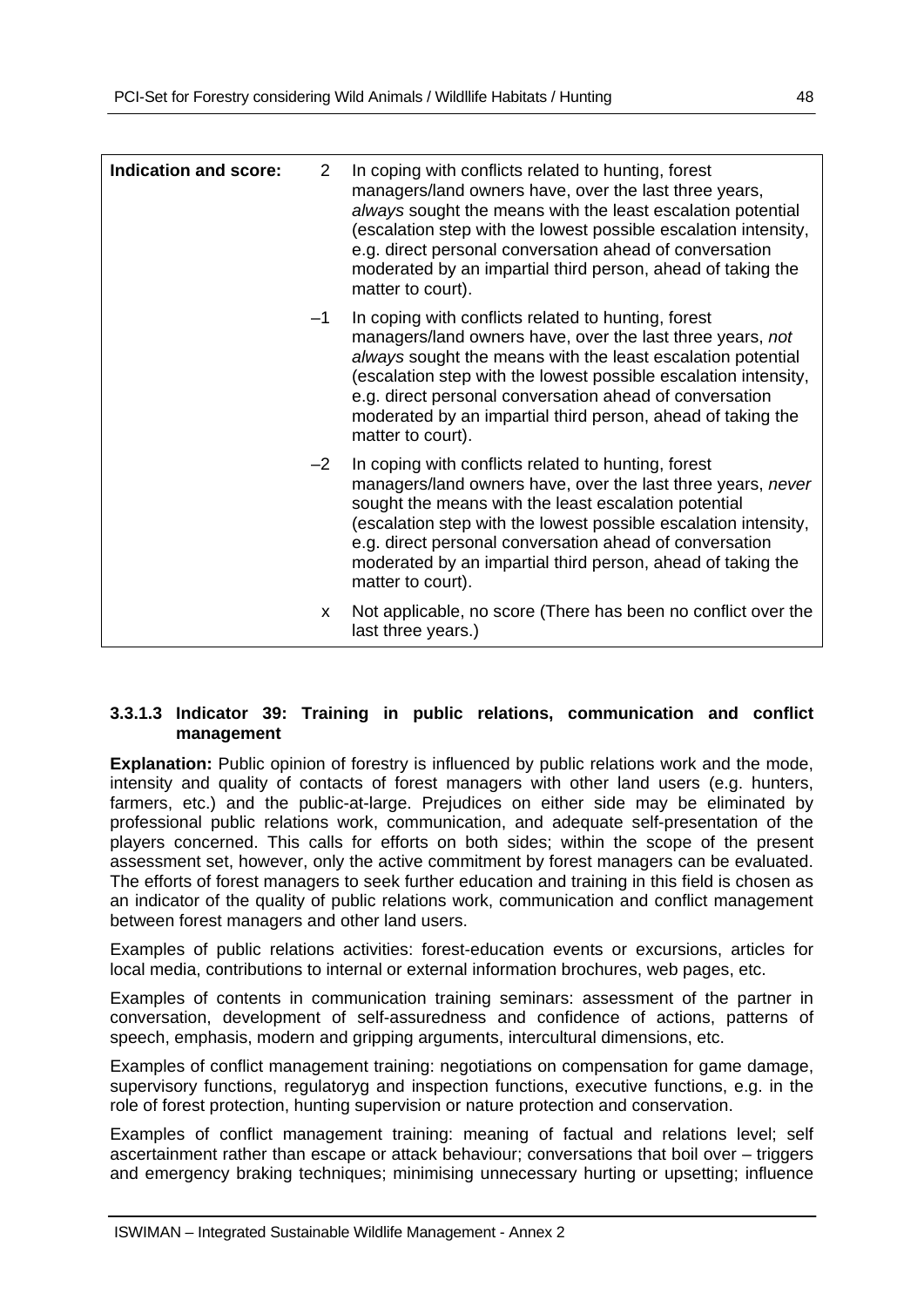of preconceptions on conflict behaviour; exploring interests behind rigid positions; "objective" truths and the question of who is right; causes of conflicts, signals of conflicts; meaning of opposition and resistance: What provokes/aggravates opposition, how can it be avoided/reduced, etc.

| Indication and score: | 3    | Over the last five years, several activities of further education<br>and training in public relations work, communication or<br>conflict management were attended. |
|-----------------------|------|--------------------------------------------------------------------------------------------------------------------------------------------------------------------|
|                       | 1    | Over the last five years, one activity of further education and<br>training in public relations work, communication or conflict<br>management was attended.        |
|                       | $-3$ | Over the last five years, no activities of further education and<br>training in public relations work, communication or conflict<br>management was attended.       |

## **3.4 Principle: The land owner/forest manager supports hunting that favours wild animals reproducing naturally in the wild**

**Explanation:** The hunting of game in enclosures under conditions of intensive agricultural production is not defined as hunting here, and thus the present criteria evaluating the sustainability of hunting do not apply.

#### **3.4.1 Criterion: No animals raised in breeding or other enclosures are made available for hunting**

**Explanation:** In some hunting areas, game from (breeding) enclosures or aviaries is released before the hunt in order to achieve higher game bags during the year of the release. This is particularly common for pheasant (*Phasianus colchicus*), mallard (*Anas platyrhynchos*) and wild boar (*Sus scrofa*). Sometimes, the animals are even brought into close proximity of the hunting stands in single cages to be released within hunting range. There may even be "ordering" beforehand of the number to be bagged as well as the weight of the animals to be shot. Pheasants released that way and surviving the hunt have little chance of surviving in the wild later on. Both the selling of game from breeding or captivity for the purpose of hunting sports and the release of such animals for hunting should be rejected from a hunting-ethical perspective. Releases immediately before hunting for the purpose of increasing the game bag are not compatible with socio-cultural sustainability. Meeting this criterion thus requires that hunting be suspended for an adequate period of time after the release, and that it refrain from taking a majority of the released animals soon thereafter.

The hatching of eggs and raising of chicks from nests destroyed or threatened to be destroyed through mowing, followed by the release of these wild animals, does not fall under this criterion.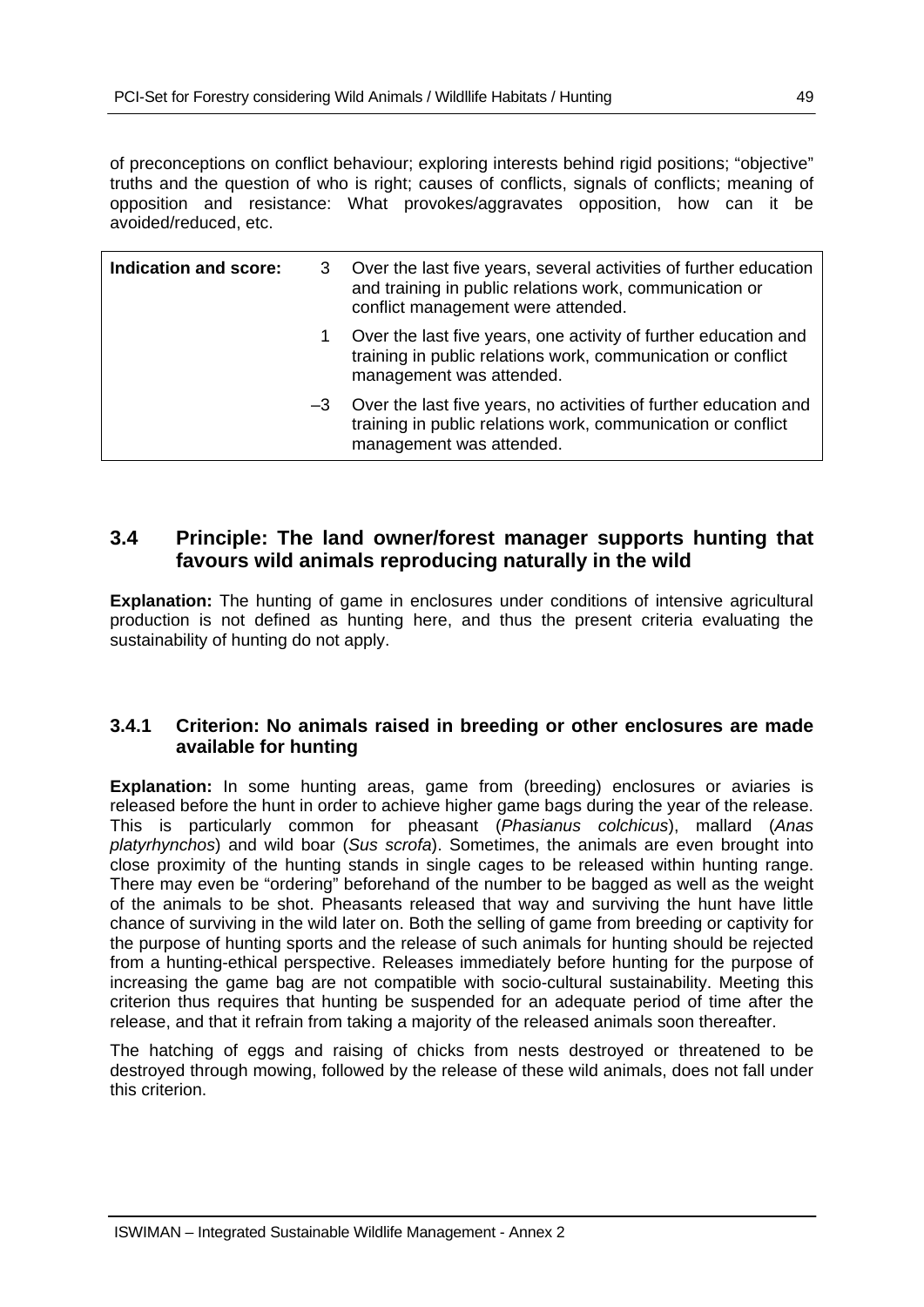#### **3.4.1.1 Indicator 40: Not selling animals from enclosures or aviaries for the purpose of hunting**

**Explanation:** If land owners own game kept in enclosures/aviaries, these animals are not provided for the purpose of hunting.

| Indication and score: |      | 0 No animals raised in enclosures or aviaries are sold, or<br>otherwise passed on, for the purpose of hunting. |
|-----------------------|------|----------------------------------------------------------------------------------------------------------------|
|                       | $-4$ | Animals raised in enclosures or aviaries are sold, or<br>otherwise passed on, for the purpose of hunting.      |
|                       | x.   | Not applicable, no score (land owner does not raise animals<br>in enclosures/aviaries).                        |

#### **3.4.1.2 Indicator 41: Not releasing wild animals raised in enclosures or aviaries for the purpose of hunting**

**Explanation:** The land owner entitled to hunt may prohibit hunting wild animals raised in enclosures or aviaries, e.g. by way of concrete regulations to this effect in the hunting lease contract.

| Indication and score: | The land owner prohibits the release of wild animals raised<br>in enclosures or aviaries for the purpose of hunting.              |
|-----------------------|-----------------------------------------------------------------------------------------------------------------------------------|
|                       | $-4$ The land owner does not prohibit the release of wild animals<br>raised in enclosures or aviaries for the purpose of hunting. |

## **3.5 Principle: Forest managers are aware of the effects of their activity upon wild animals, their habitats and hunting**

### **3.5.1 Criterion: Forest managers consciously deal with the effects of their activities on wildlife, habitats and hunting**

#### **3.5.1.1 Indicator 42: Improvement of knowledge about wildlife-ecological and hunting-related effects of forest management measures**

**Explanation:** Many actions taken or omissions made within the scope of forest management have a potential impact upon the balance of nature and ecosystems; this includes influencing wild animals, their habitats and, as a further consequence, the hunting of these animals. It is thus desirable for persons involved in forest management to deal consciously with the consequences of their actions, whether or not they are aware of these consequences, via interdisciplinary education and regularly update their knowledge in this regard. This can be documented in the form of any activity suited to contribute to high-quality knowledge transfer. Examples of compliance are: attendance at relevant educational and further training events